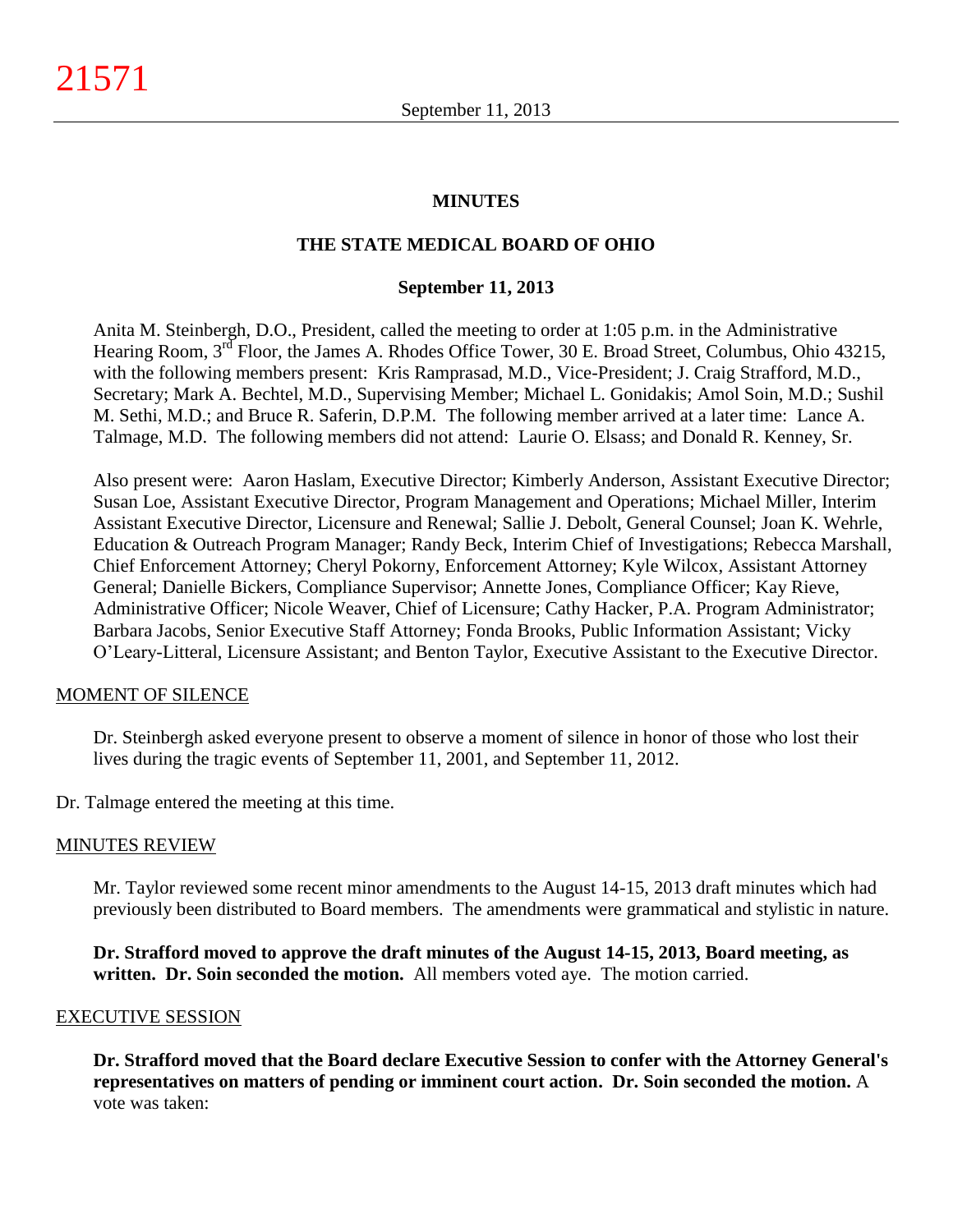### ROLL CALL:

| Dr. Strafford  | - aye |
|----------------|-------|
| Dr. Bechtel    | - aye |
| Dr. Soin       | - aye |
| Dr. Ramprasad  | - aye |
| Dr. Steinbergh | - aye |
| Dr. Sethi      | - aye |
| Dr. Talmage    | - aye |
| Dr. Saferin    | - aye |
| Mr. Gonidakis  | - aye |

The motion carried.

Pursuant to Section 121.22(G)(3), Ohio Revised Code, the Board went into executive session with Mr. Haslam, Ms. Anderson, Ms. Loe, Mr. Beck, Ms. Debolt, Ms. Wehrle, Ms. Marshall, Ms. Pokorny, Mr. Wilcox, Ms. Bickers, Ms. Jones, Ms. Rieve, Ms. Weaver, Ms. Jacobs, Ms. O'Leary-Litteral; and Mr. Taylor in attendance.

The Board returned to public session.

#### NEW BOARD MEMBER

Dr. Steinbergh stated that Bruce R. Saferin, D.P.M., was appointed to the Medical Board by Governor Kasich yesterday. Dr. Steinbergh welcomed Dr. Saferin and thanked him for his willingness to serve on the Medical Board.

#### APPLICANTS FOR LICENSURE

**Dr. Talmage moved to approve for licensure, contingent upon all requested documents being received and approved in accordance with licensure protocols, the physician applicants listed in Exhibit "A," the physician assistant applicants listed in Exhibit "B," the massage therapy applicants listed in Exhibit "C," the acupuncturist applicants listed in Exhibit "D," the anesthesiologist assistant applicants listed in Exhibit "E," the Oriental medical practitioner applicants listed in Exhibit "F," the genetic counselor applicants listed in Exhibit "G," and to approve the results of the August 2013 Cosmetic Therapy Examination in Exhibit "H" and to certify as passing and license those receiving a score of 75 or greater on their examination, and to certify as failing and deny licensure to those who received a score of less than 75 on the examination, as listed in the Agenda Supplement. Dr. Soin seconded the motion.** A vote was taken:

| ROLL CALL: | Dr. Strafford  | - aye |
|------------|----------------|-------|
|            | Dr. Bechtel    | - aye |
|            | Dr. Soin       | - aye |
|            | Dr. Ramprasad  | - aye |
|            | Dr. Steinbergh | - aye |
|            | Dr. Sethi      | - aye |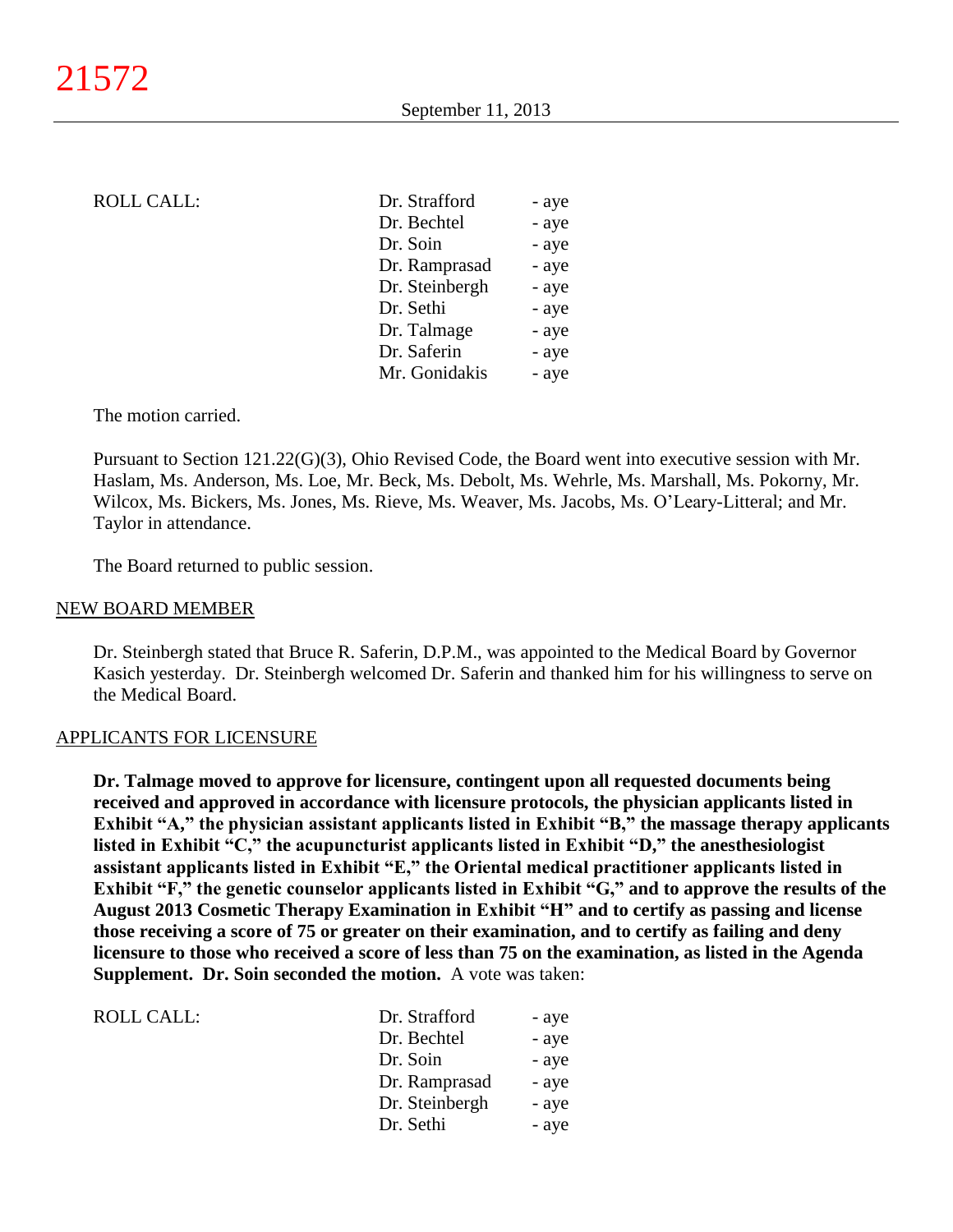| Dr. Talmage   | - aye |
|---------------|-------|
| Dr. Saferin   | - aye |
| Mr. Gonidakis | - aye |

The motion carried.

#### ADMINISTRATIVE REPORT

**Meetings with Staff and Stakeholders:** Mr. Haslam stated that he and other senior staff met with the senior staff of the Ohio Board of Pharmacy, a meeting which occurs at least once per month. Mr. Haslam stated that the Board of Pharmacy has identified many scheduled narcotics that are not being properly reflected in the Ohio Automated Rx Reporting System (OARRS). The Medical Board is working with the Pharmacy Board to identify the prescriber of these narcotics and investigate those matters.

Mr. Haslam stated that Mr. Miller and other staff members attended an Ohio Boards and Commissions meeting and discussed the new E-licensure system project, which is moving more quickly than expected. Mr. Haslam stated that a detailed report of the current status of the project should be ready for next month's Board meeting.

Mr. Haslam stated that members of the staff have participated in a demonstration of the new telephone system which the Medical Board, and all other state agencies, will adopt soon.

Mr. Haslam met with representatives of the Ohio Academy of Family Physicians (OAFP). The OAFP discussed several topics, especially prescribing and concerns about possible data-mining of OARRS. Mr. Haslam informed the representatives that the Medical Board does not maintain OARRS and has limited access to the system. There were also concerns that pharmacists are questioning some prescriptions. Mr. Haslam speculated that the Medical Board will eventually be asked to take a position on that practice.

Mr. Haslam stated that he met with representatives of the National Certification Board for Therapeutic Massage and Bodywork (NCBTMB) on September 4, and with representatives of the Ohio Chapter of the American Massage Therapy Association (AMTA) on September 5. Topics discussed include the coming requirement of continuing education for massage therapists and the massage therapy examination. Mr. Haslam noted that the Board recognizes the Massage and Bodywork Licensing Examination (MBLEX), but does not currently recognize the examination of the NCBTMB. Mr. Haslam stated that he and the staff are looking for ways to objectively measure the NCBTMB examination to see if it measures the Ohio curriculum.

Mr. Haslam stated that on September 10, he and other staff met with representatives from the Ohio Osteopathic Association (OOA), the Ohio State Medical Association (OSMA), the Ohio Podiatric Medical Association (OPMA), and the Academy of Medicine of Cleveland and Northern Ohio (AMCNO) to discuss telemedicine. Mr. Haslam stated that there are serious concerns that the Board's interpretive guidelines are being disregarded. Specifically, some business entities may be providing information to the public and some physicians that is inconsistent with the Board's guidelines. At the September 10 meeting, a plan was created that includes a position paper and some marketing strategies. Once finalized, the Board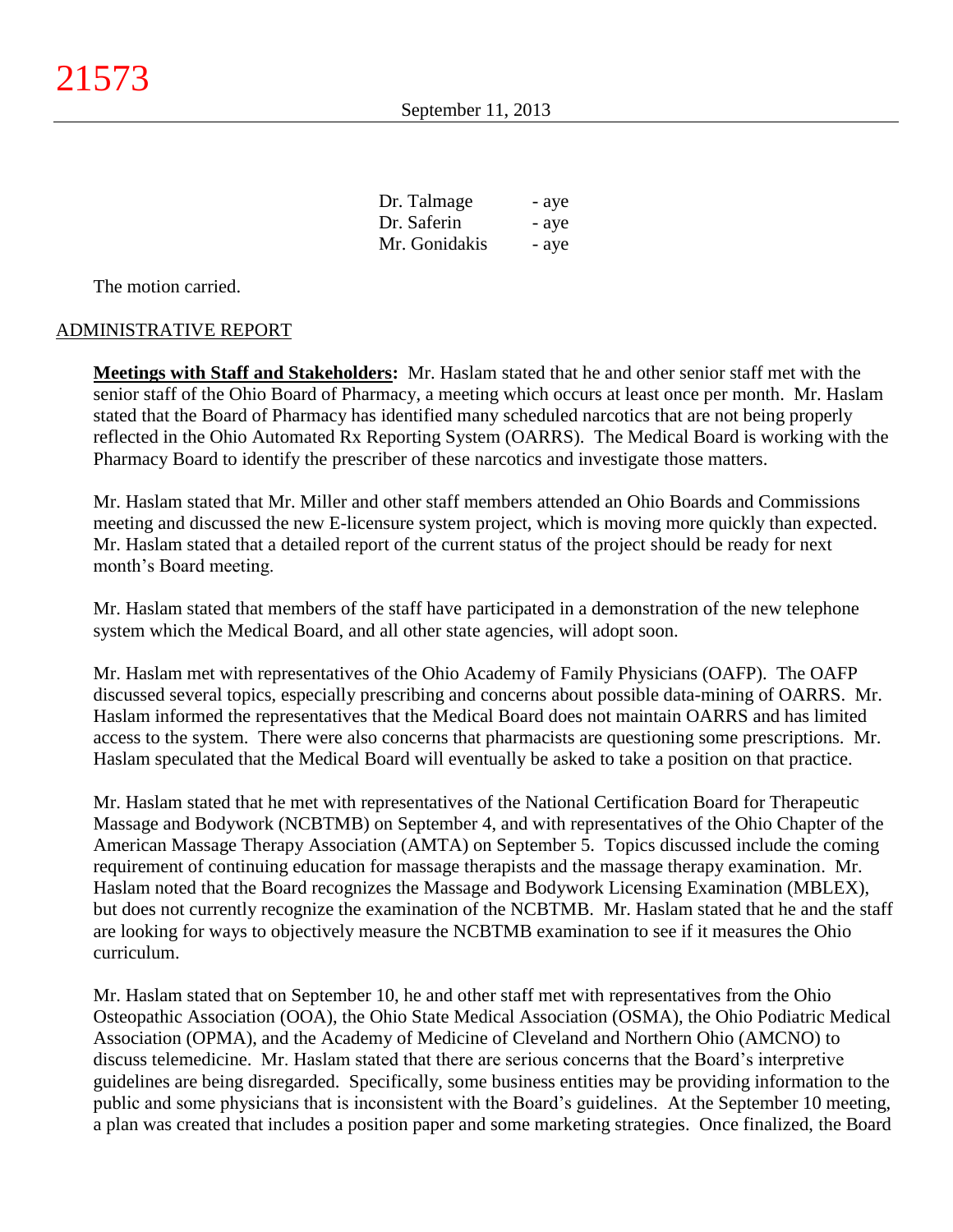will continue to work on making the Board's position clear to businesses and legislators.

**Prescribing Issue Meetings:** Mr. Haslam stated that a meeting was held in Warren County on August 19 regarding heroin use. Since abuse of prescription drugs lead to heroin use, Mr. Haslam and Mr. Beck were asked to attend the meeting. Mr. Haslam stated that the meeting was productive and they asked that the Board continue what it has been doing on prescribing matters.

Mr. Haslam stated that the Health and Aging Committee of the Ohio House of Representatives has hosted four traveling committee meetings to discuss prescription drug addiction and healthcare reform. The Medical Board was invited to participate in one of the meetings. On September 3, Ms. Anderson testified in front of the committee about the Medical Board's activities in these matters and her testimony was well received. Mr. Haslam stated that he will continue to work with the Committee.

Mr. Haslam stated that he and Orman Hall of the Governor's Cabinet Opiate Action Team met with several members of the Ohio House of Representatives to discuss Suboxone prescriptions. Mr. Haslam updated the legislators on what the Board has done in this area, including forming a panel of Suboxone experts to assist the administrative staff in developing rules on Suboxone prescribing.

**Other Meetings:** Mr. Haslam stated that he attended a meeting of the National Insurance Crime Bureau (NICB), which is an organization that includes most insurance companies to coordinate the investigation of common crimes such as healthcare fraud. This marked the first time that anyone from the Medical Board has attended their meeting and the Board was warmly received. Collaboration between the Board and the NICB has already occurred as a result of this meeting.

**Rules:** Mr. Haslam stated that there was a public rules hearing for proposed Rule 4731-6-14, concerning eligibility for licensure by examination, as well at proposed Rule 4731-6-16, concerning eligibility for licensure by endorsement of licenses held in other states. Ms. Debolt stated that the genetic counselor rules were also part of the hearing.

**Legislative Service Commission Annual Report:** Mr. Haslam stated that the Board has submitted the Legislative Service Commission (LSC) Annual Report on August 29, 2013. A copy will be sent to each Board member.

**Agency Operations Updates:** Mr. Haslam stated that he and other staff met with LeanOhio on August 21 to begin moving forward with a potential Kaizen project for the Board's licensure section. Mr. Haslam noted that LeanOhio also provides strategic planning advice and/or assistance, and this issue was discussed with an eye towards the Board's upcoming strategic planning.

Mr. Haslam stated that on September 3, he and other staff members met with the Department of Administrative Services (DAS) to discuss the Board's office space allocation.

**Education and Outreach Activities:** Mr. Haslam noted that the Administrative Report lists multiple presentations that many Board and staff members have been involved in. Mr. Haslam noted that Dr. Steinbergh, Mr. Miller, Mr. Schmidt, and he will travel to Granville, Ohio, to provide a presentation for the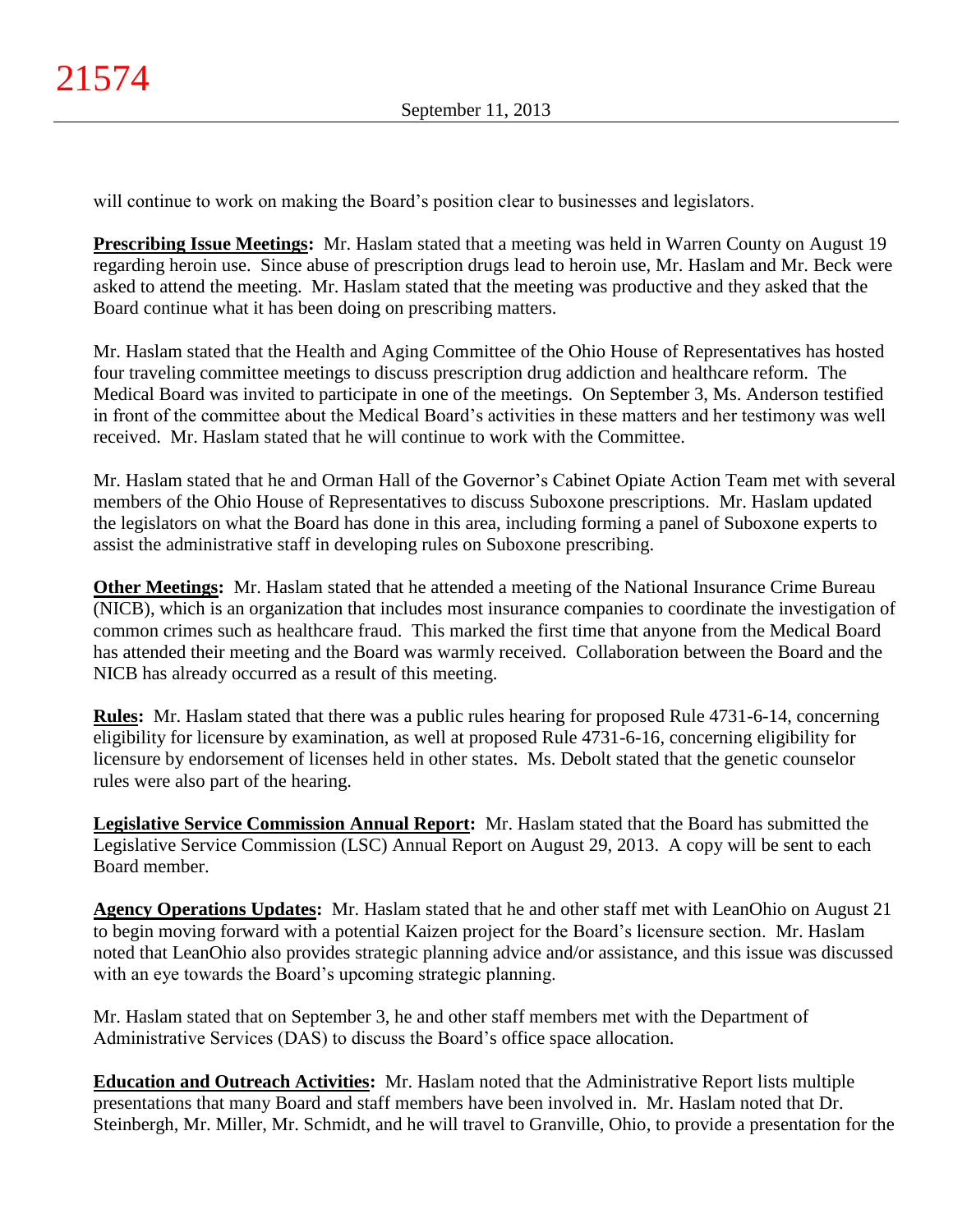medical directors of the Ohio Association of Health Plans on the topic of telemedicine.

**Other Matters:** Mr. Haslam stated that the Board's average calendar days for completion of a licensure application is down to 88, which is very good considering that an employee recently left and the licensure section has been short-staffed. Mr. Haslam stated that Nicole Weaver, Chief of Licensure, returned today from leave, so it is hoped that this statistic will be lowered further. Mr. Haslam noted that Vickie Litteral has been promoted to licensure examiner and she began her new position this week to provide muchneeded help in licensure. The Board and staff applauded Ms. Litteral's promotion.

Dr. Talmage stated that at some time in the past, the Medical Board received a list of those physicians who received wholesale scheduled medications, from which the Board gleaned information on possible pill mills and addicted physicians. Dr. Talmage asked if the Board is still receiving that list from the Board of Pharmacy. Mr. Haslam replied that that list is still being received and the two boards are working together to co-investigate some individuals on that list.

Dr. Talmage noted that Mr. Haslam was recently quoted in the Cincinnati Enquirer on the prescription drug abuse issue. Dr. Talmage stated that the article was about those who cannot get prescription pain medications and the increase in heroin use since passage of the pill mill legislation.

On the subject of pharmacists calling physicians to question prescriptions, Dr. Talmage stated that the Federation of State Medical Boards (FSMB), the National Association of Boards of Pharmacy, and the National Council of State Boards of Nursing are meeting regularly to discuss this issue. Dr. Talmage stated that this has come about due to a fine of approximately \$8,000,000.00 imposed on Walgreens drugstores. Walgreens was told that they must confirm prescriptions of any scheduled medications. Dr. Talmage noted that the American Medical Association (AMA) has a resolution against this process.

The Board briefly discussed this matter. Dr. Steinbergh stated that she never opposes a pharmacist calling her if there is a suspected error with a prescription, but agreed that it would be very cumbersome if pharmacists called on every prescription for a controlled substance. Dr. Soin stated that he has received such calls from Walgreens, but only on patients there were outliers in his practice. Dr. Soin stated that the practice if fairly benign, but he understands the concerns others may have. Mr. Haslam noted that pharmacists have duty to ensure that prescriptions are legitimate.

**Fiscal Report:** Mr. Haslam stated that there is not a fiscal update this month because last month's fiscal report is still current. Mr. Haslam stated that the Board currently has about \$3,000,000.00 on hand.

**Legislative Update:** Mr. Haslam stated that the legislature is still on break, but there should be an update at next week's meeting as the legislature comes back into session. Dr. Talmage asked if Representative Terry Johnson, D.O., is disposed to talk with the Board as a member of the legislature who is also a licensee. Mr. Haslam speculated that Representative Johnson would be happy to talk with the Board and offered to arrange such a meeting.

## REPORTS BY ASSIGNED COMMITTEES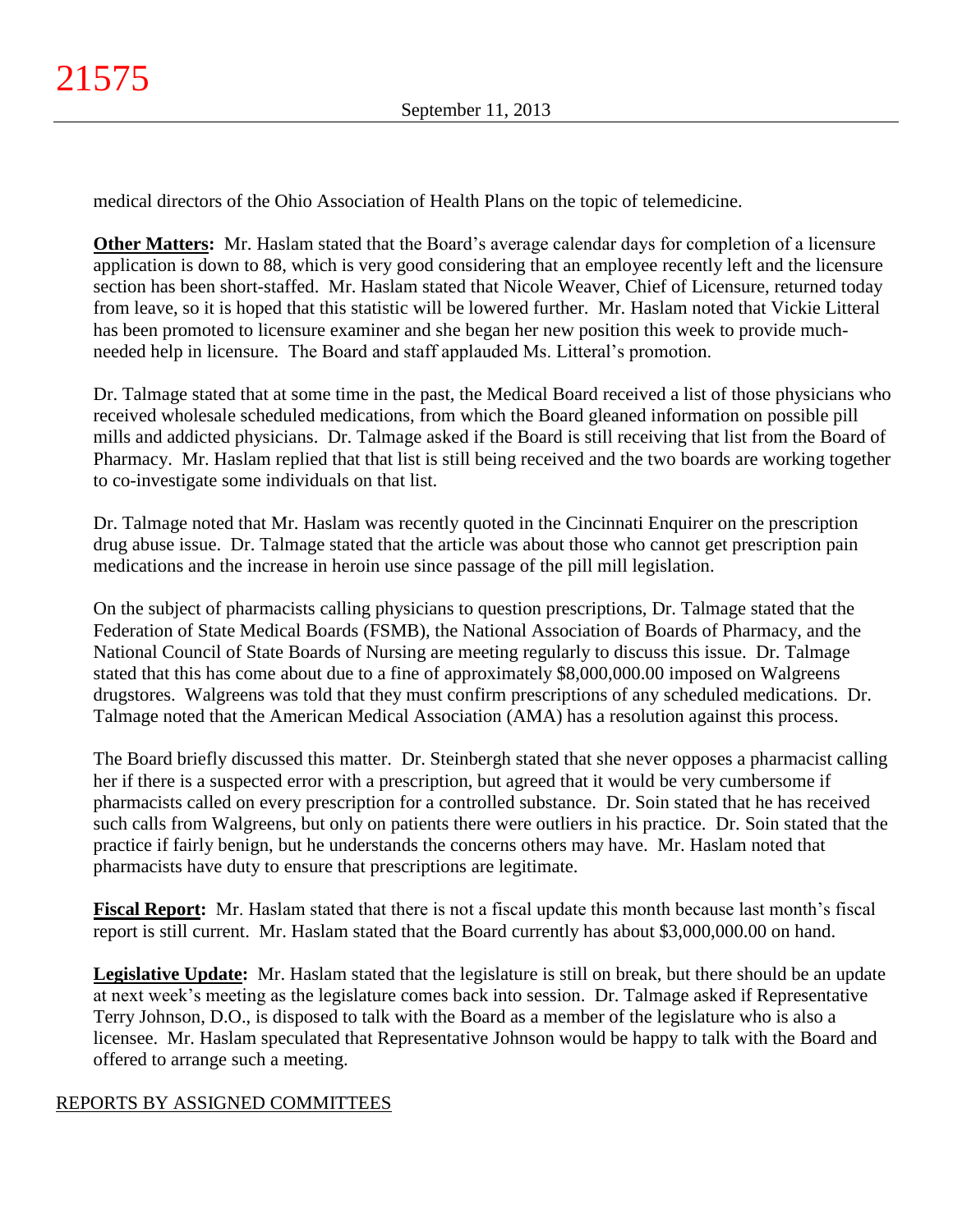## EXECUTIVE COMMITTEE

## DISCUSSION OF MEETING WITH REPRESENTATIVES OF THE OHIO PODIATRIC MEDICAL ASSOCIATION

Dr. Steinbergh stated that the Executive Committee met with representatives from the Ohio Podiatric Medical Association. Issues discussed included LeanOhio updates, the Ohio Automated Rx Reporting System (OARRS), licensure issues, questions on what constitutes an expert witness, telemedicine, and social media issues. Dr. Steinbergh stated that the exchange was very pleasant.

### MEDICAL BOARD RETREAT

Dr. Steinbergh stated that a draft agenda for the Board's October 10, 2013 Retreat is now available. Dr. Steinbergh stated that the morning session will consist of presentations designed to provide an overview of the Board's functions and processes, especially for newer Board members. The afternoon session will be devoted to strategic planning.

Mr. Haslam stated that additional topics to be discussed at the Retreat include telemedicine and the recent *USA Today* article on medical board actions across the country.

### TRAVEL REQUESTS

Dr. Steinbergh stated that the Executive Committee recommends approval for Mr. Haslam to travel to the telemedicine summit in Washington, D.C., on September 25.

**Dr. Strafford moved to approve Mr. Haslam's travel to the telemedicine summit in Washington, D.C., on September 25, 2013. Dr. Bechtel seconded the motion.** All members voted aye. The motion carried.

Dr. Steinbergh stated that the Executive Committee recommends approval for Ms. Anderson and Mr. Miller to attend the Administrators in Medicine (AIM) meeting in Indianapolis on October 27 and 29, 2013.

**Dr. Talmage moved to approve Ms. Anderson's and Mr. Miller's travel to the Administrators in Medicine (AIM) meeting in Indianapolis on October 27 and 29, 2013. Dr. Sethi seconded the motion.** All members voted aye. The motion carried.

### FEDERATION OF STATE MEDICAL BOARDS CALL FOR NOMINATIONS

Dr. Steinbergh stated that the Federation of State Medical Boards (FSMB) has made a call for nominations for individuals to serve on the Board of Directors or on committees. Dr. Talmage stated that he will be stepping down from the FSMB Board of Directors in April 2014 and he would like there to be a continued Ohio presence there. Dr. Talmage asked anyone who would be interested in such a position to let him know. Dr. Talmage stated that Ohio has had a presence on the FSMB Board of Directors and a significant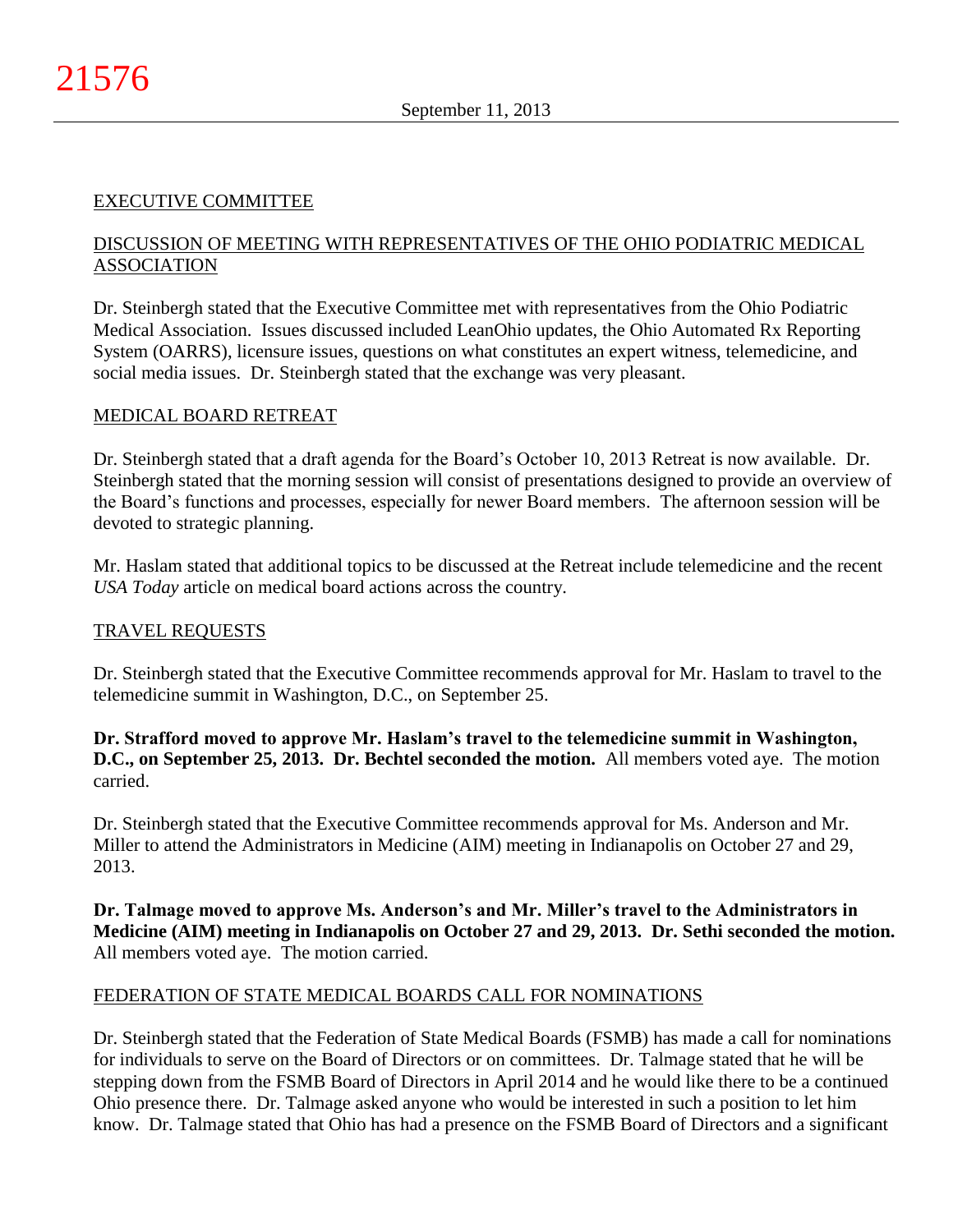influence on the FSMB for several years. Dr. Steinbergh agreed, noting that she has the pleasure of serving as chair of the FSMB Bylaws Committee.

Dr. Steinbergh noted that Jon Thomas, M.D., M.B.A., the current Chair of the FSMB, and Michael Dugan, M.B.A., the Chief Information Officer of the FSMB, will visit the Board at its November meeting.

## LICENSURE APPLICATION REVIEWS

### JESSICA DENMAN, L.M.T.

Dr. Ramprasad stated that Ms. Denman is applying for restoration of her Ohio massage therapy license, which expired in 2009. The Group 1 Committee recommends approval of Ms. Denman's application, provided she takes and passes the Massage and Bodywork Licensing Examination (MBLEX).

### **Dr. Strafford moved to approve Ms. Denman's request for restoration, pending successful completion of the MBLEX. Dr. Soin seconded the motion.** A vote was taken:

| <b>ROLL CALL:</b> | Dr. Strafford  | - aye |
|-------------------|----------------|-------|
|                   | Dr. Bechtel    | - aye |
|                   | Dr. Soin       | - aye |
|                   | Dr. Ramprasad  | - aye |
|                   | Dr. Steinbergh | - aye |
|                   | Dr. Sethi      | - aye |
|                   | Dr. Talmage    | - aye |
|                   | Dr. Saferin    | - aye |
|                   | Mr. Gonidakis  | - aye |
|                   |                |       |

The motion carried.

### JOSE CRESPO, M.D.

Dr. Ramprasad stated that Dr. Crespo has applied for an initial medical license in Ohio. Dr. Crespo had applied in 2005, but he did not meet the requirements for licensure at that time. When Dr. Crespo reapplied in 2012, the Board asked him to complete one year of training residency because he had not practiced since 2004. Subsequent to that, Dr. Crespo provided information that he had passed all three steps of the United States Medical Licensing Examination (USMLE). Dr. Ramprasad stated that Dr. Crespo is not currently board-certified and he has not completed the training or residency that the Board requested. Dr. Crespo wants to practice obstetrics and gynecology.

Dr. Ramprasad stated that the Group 1 Committee, in view of Dr. Crespo's extended absence from medical practice, felt that Dr. Crespo is not ready for licensure despite his passage of the USMLE. The Group 1 Committee recommends that Dr. Crespo be approved for licensure, pending successful completion of one year of training.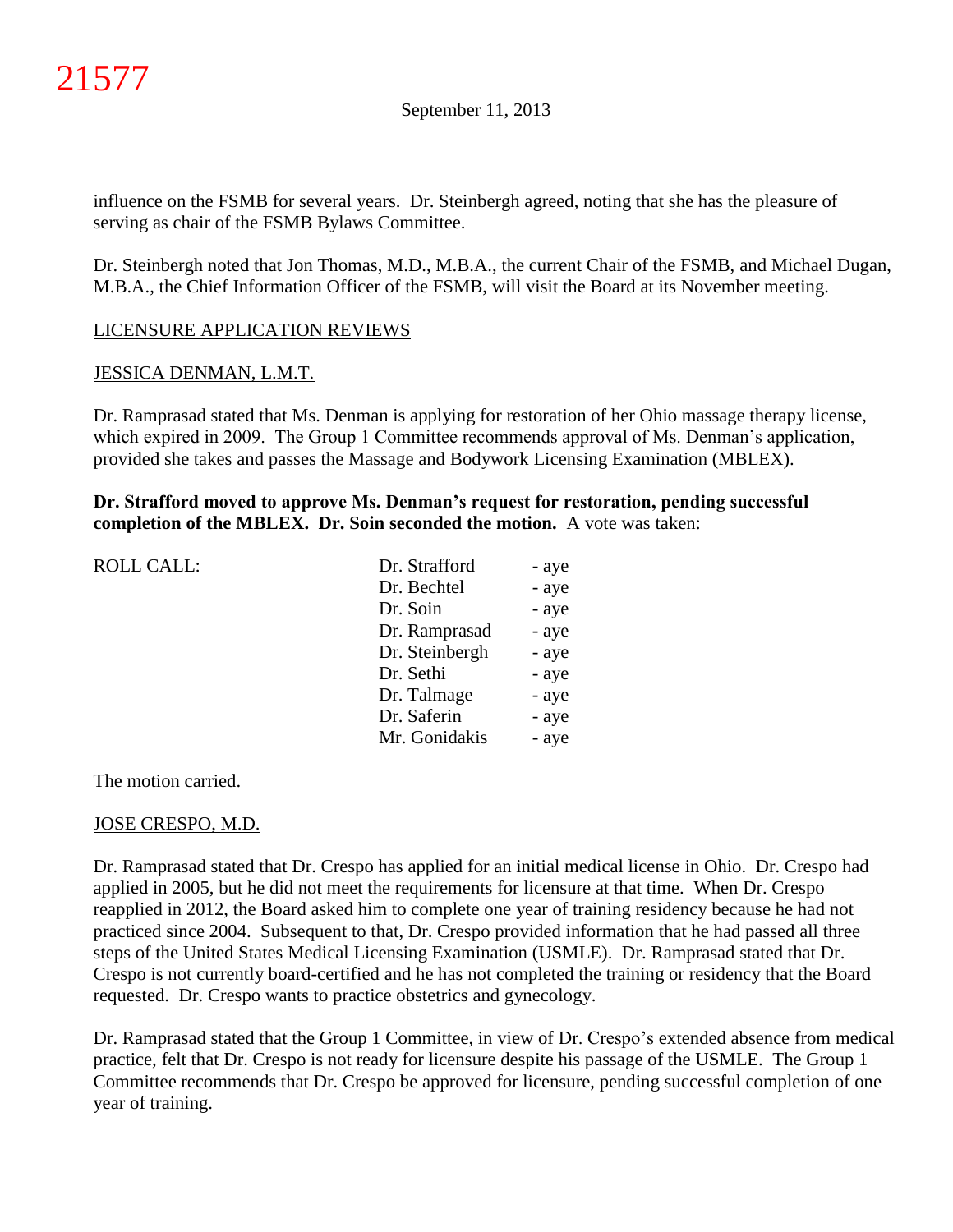Dr. Steinbergh felt that the Board could approve Dr. Crespo if he passes the Special Purpose Examination (SPEX) or specialty board certification. Dr. Talmage opined that the SPEX is not adequate in this case because it is a general examination. Dr. Talmage noted that obstetrics and gynecology has been advanced a great deal recently by robotic surgery, hormonal therapy, and other techniques.

Dr. Steinbergh asked if Dr. Crespo meets the standards for specialty board certification in obstetrics and gynecology. Dr. Ramprasad believed that Dr. Crespo is unable to apply for specialty board certification because he is not licensed in a state. Dr. Ramprasad noted that Dr. Crespo intends to practice in a remote area with his wife, and there is no indication that there would be a good monitor for him. Dr. Ramprasad stated that, with the changes in the practice of obstetrics and gynecology mentioned by Dr. Talmage, it would be difficult for Dr. Crespo to practice up to standards without going through a training program.

**Dr. Ramprasad moved to approve Dr. Crespo's request for Ohio licensure, pending successful completion of one year of additional training in a residency or fellowship. Dr. Strafford seconded the motion.** A vote was taken:

| <b>ROLL CALL:</b> | Dr. Strafford  | - aye |
|-------------------|----------------|-------|
|                   | Dr. Bechtel    | - aye |
|                   | Dr. Soin       | - aye |
|                   | Dr. Ramprasad  | - aye |
|                   | Dr. Steinbergh | - aye |
|                   | Dr. Sethi      | - aye |
|                   | Dr. Talmage    | - aye |
|                   | Dr. Saferin    | - aye |
|                   | Mr. Gonidakis  | - aye |
|                   |                |       |

The motion carried.

### CHARLES SHELTON, D.O.

Dr. Ramprasad stated that Dr. Shelton, a psychiatrist, has not practiced since July 2011 due to significant heart problems. Dr. Shelton had a heart transplant in December 2011. Since that time, Dr. Shelton has been volunteering in the Lindner Center. Dr. Ramprasad stated that Dr. Shelton's cardiologist has cleared him to go back to work. The Group 1 Committee opined that Dr. Shelton can be approved for licensure because his application was made within two years of the last time he practiced. Dr. Ramprasad also noted that Dr. Shelton's continuing medical education is up-to-date.

**Dr. Bechtel moved to approve Dr. Shelton's request for Ohio licensure as presented. Dr. Soin seconded the motion.** A vote was taken:

| <b>ROLL CALL:</b> | Dr. Strafford | - aye |
|-------------------|---------------|-------|
|                   | Dr. Bechtel   | - aye |
|                   | Dr. Soin      | - aye |
|                   | Dr. Ramprasad | - aye |
|                   |               |       |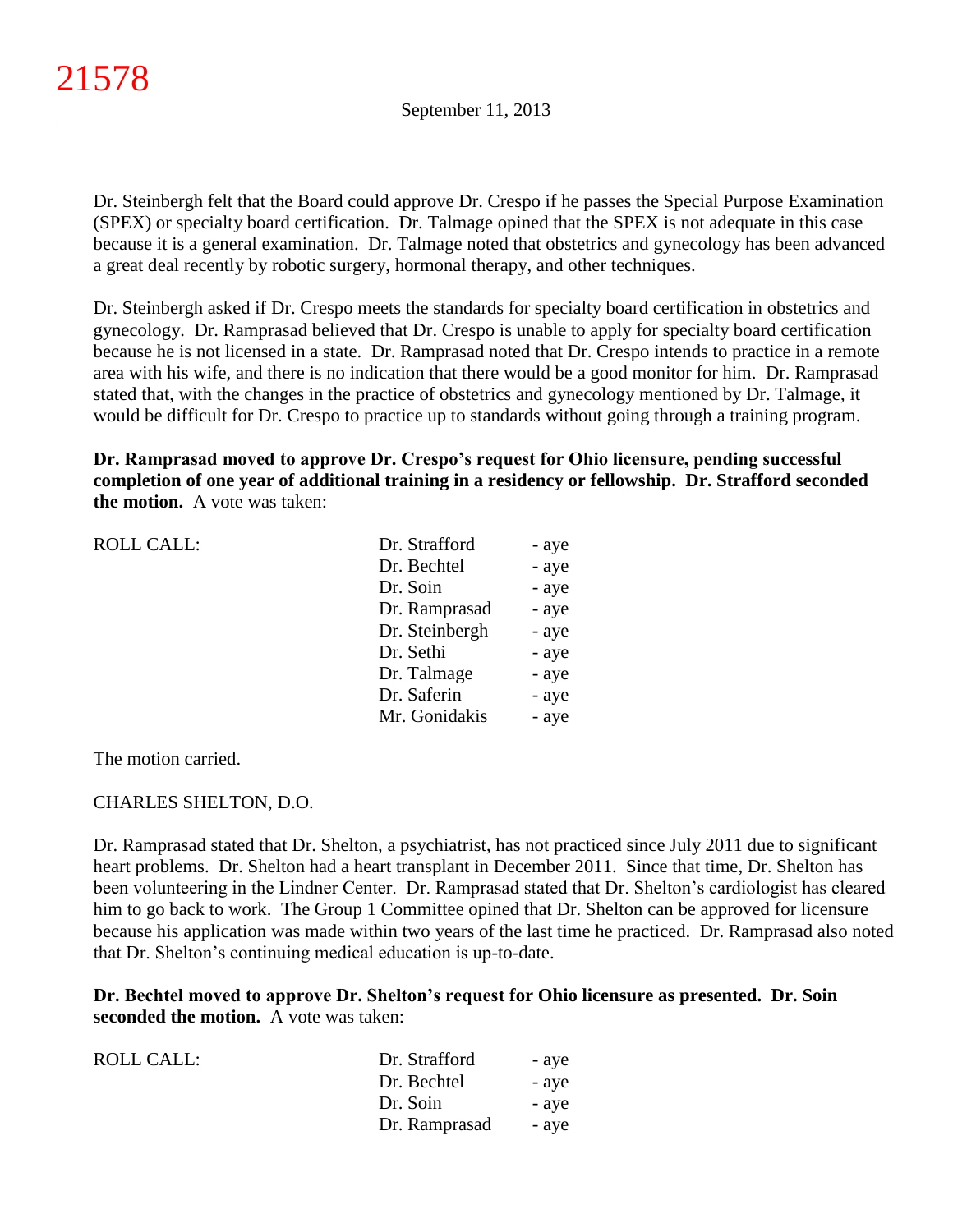| - aye |
|-------|
| - aye |
| - aye |
| - aye |
| - aye |
|       |

The motion carried.

### CLINICAL RESEARCH FACULTY CERTIFICATE APPLICATION REVIEW

### PETER BABATUNDE OLAITAN, M.D.

Dr. Ramprasad stated that Dr. Olaitan has been trained primarily in Nigeria in plastic surgery, but also trained for a brief time in India. The Group 1 Committee felt that Dr. Olaitan can be approved for a Clinical Research Faculty Certificate, but it wanted more information regarding Dr. Olaitan's supervision and responsibilities at the Ohio State University College of Medicine. Dr. Ramprasad stated that Dr. Olaitan would be performing plastic surgery on children. A letter will be sent to the Dean requesting information regarding Dr. Olaitan's oversight and proof of competency.

**Dr. Ramprasad moved to approve Dr. Olaitan's application, pending receipt of requested materials form the Dean of the Ohio State University College of Medicine, or from the head of the department in which Dr. Olaitan will be practicing. Dr. Strafford seconded the motion.** A vote was taken:

| Dr. Strafford  | - aye     |
|----------------|-----------|
| Dr. Bechtel    | - abstain |
| Dr. Soin       | - aye     |
| Dr. Ramprasad  | - aye     |
| Dr. Steinbergh | - aye     |
| Dr. Sethi      | - aye     |
| Dr. Talmage    | - aye     |
| Dr. Saferin    | - aye     |
| Mr. Gonidakis  | - aye     |
|                |           |

The motion carried.

### VISITING CLINICAL PROFESSIONAL DEVELOPMENT CERTIFICATE APPLICATION REVIEW

#### YUSUKE NAKAMURA, M.D.

Dr. Ramprasad stated that Dr. Nakamura has applied to be a visiting clinical professor at Children's Hospital in Cincinnati. Dr. Nakamura will be a candidate for oncology, primarily learning pancreatic transplants and other procedures. Dr. Ramprasad stated that the only apparent problem with Dr. Nakamura's application is that he has not passed the Test Of English as a Foreign Language (TOEFL), which is required by statute. Dr. Ramprasad stated that Dr. Nakamura took the TOEFL and his reading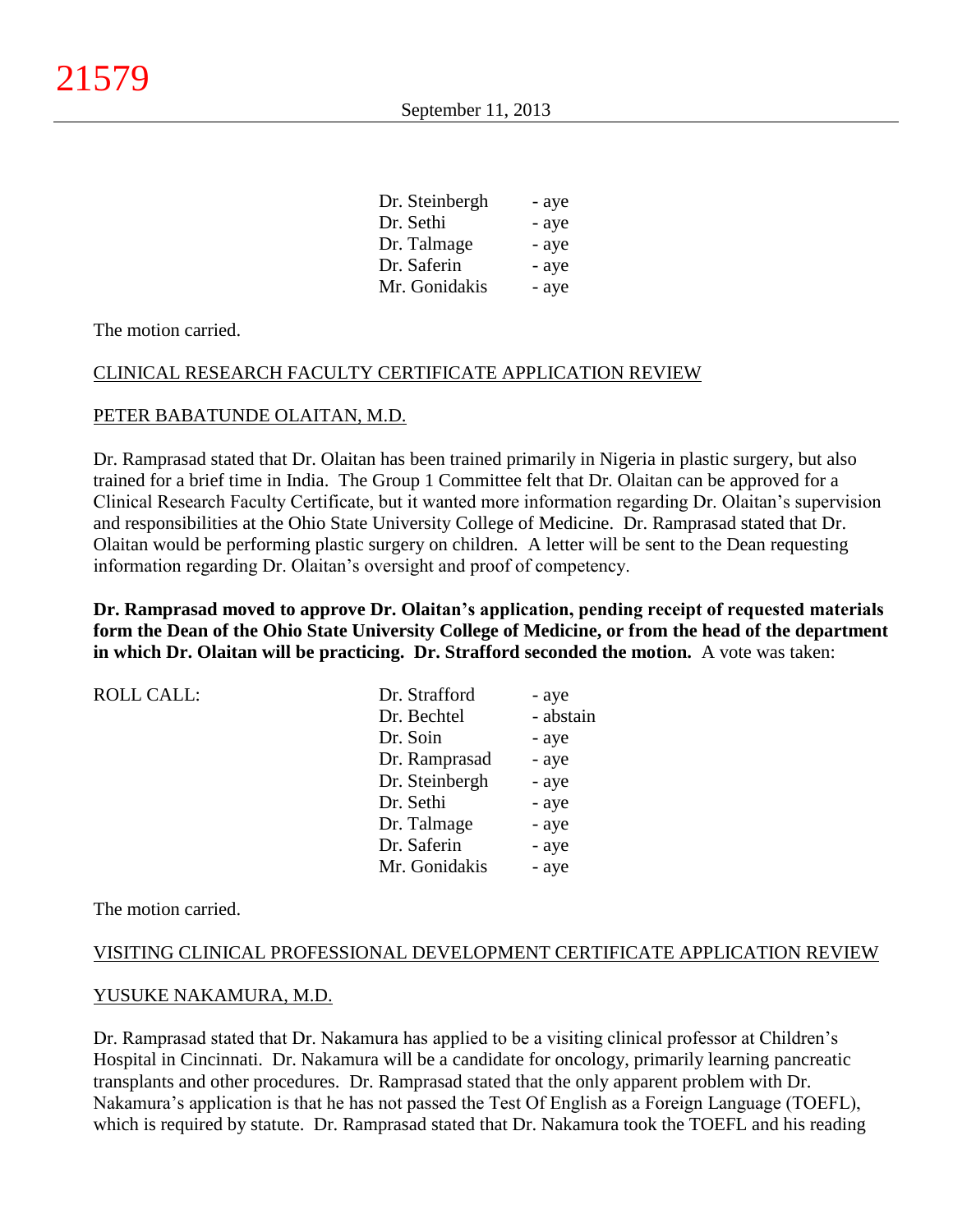scores were low, his listening scores were intermediate, and his total score of 54 was very low. The Group 1 Committee recommends approval of the application, pending successful completion of the TOEFL.

## **Dr. Ramprasad moved to approve Dr. Nakamura's application, pending successful completion of the TOEFL. Dr. Strafford seconded the motion.** A vote was taken:

| <b>ROLL CALL:</b> | Dr. Strafford  | - aye |
|-------------------|----------------|-------|
|                   | Dr. Bechtel    | - aye |
|                   | Dr. Soin       | - aye |
|                   | Dr. Ramprasad  | - aye |
|                   | Dr. Steinbergh | - aye |
|                   | Dr. Sethi      | - aye |
|                   | Dr. Talmage    | - aye |
|                   | Dr. Saferin    | - aye |
|                   | Mr. Gonidakis  | - aye |

### The motion carried.

### EXPEDITED LICENSURE DRAFT APPLICATION AND DISCUSSION

Mr. Miller stated that the legislation authorizing expedited licensure will go into effect on September 29, 2013. Mr. Miller asked the Board to determine how applicants can demonstrate compliance with the medical education and training requirements of the statute. The Group 1 Committee discussed accepting specialty board certification, submission of Federation Credentials Verification Service, or submission of an American Medical Association (AMA) profile or American Osteopathic Association (AOA) profile. Applicants must also show that they have successfully passed the United States Medical Licensing Examination (USMLE) or the Comprehensive Osteopathic Medical Licensing Examination (COMLEX), or other examination sequence approved by the Board.

The Group 1 Committee had also discussed whether these applications need approval by an affirmative vote of six members of the Board or not. Mr. Miller stated that the statute does not require that. The Group 1 Committee felt that time could be saved by delegating that responsibility to the Secretary and Supervising Member, which could save two to four weeks in this process. Mr. Miller noted that the expedited licensure process will only be for "clean" applications which do not have a criminal history, do not have more than a certain number of malpractice cases, and have not been the subject of investigation by other regulatory bodies.

Dr. Steinbergh stated that she supports delegating the authority for approval of expedited licensure applicants to the Secretary and Supervising Member, but felt that the applications should also be approved by the full Board. Dr. Strafford stated that the whole process is designed for expedited licensure, as opposed to standard licensure. Dr. Strafford felt that if an application is entirely within the bounds of the expedited process, then it can be approved by the Secretary and Supervising Member. Dr. Strafford stated that a list of those approved in this fashion can be provided at each Board meeting. Dr. Strafford opined that this process would facilitate those applicants who seek expedited licensure. Dr. Steinbergh agreed.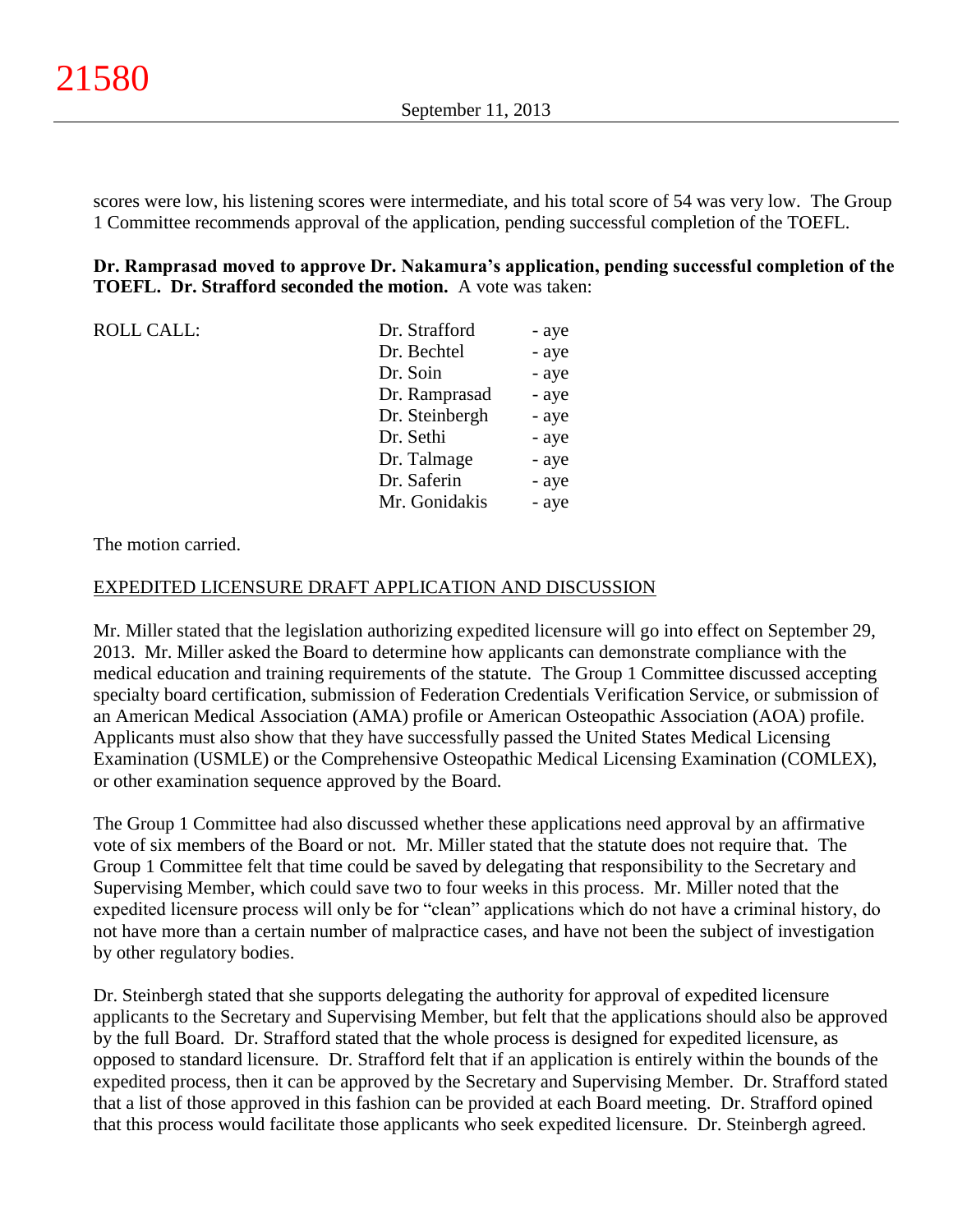**Dr. Strafford moved to approve the proposed processes for expedited licensure. Dr. Sethi seconded the motion.** All members voted aye. The motion carried.

# DRAFT APPLICATION FOR CONCEDED EMINENCE CERTIFICATION

Dr. Ramprasad stated that the proposed changes to the application for a Certificate of Conceded Eminence certificate instruct the dean of the institution in question to provide all of the required facts about the applicant and present them to the Board in an organized manner. In this way, the Board will be able to determine whether the applicant is appropriate for conceded eminence. The Group 1 Committee recommended approval of the proposed changes.

### **Dr. Ramprasad moved to approve the proposed changes to the application for a Certificate of Conceded Eminence. Dr. Sethi seconded the motion.** All members voted aye. The motion carried.

# SCOPE OF PRACTICE – PODIATRY

Dr. Steinbergh stated that Ralph Napolitano, D.P.M., has inquired about whether the treatment of fingernail fungus and hand scars is within the scope of practice of a podiatrist. Dr. Steinbergh stated that the Group 2 Committee has drafted response for the Board's review. However, in the interests of time, Dr. Steinbergh asked that this topic be tabled until tomorrow.

**Dr. Strafford moved to table this topic until the September 12, 2013 meeting. Dr. Ramprasad seconded the motion.** All members voted aye. The motion carried.

# PHYSICIAN ASSISTANT MATTERS

# PROVISIONAL CERTIFICATE TO PRESCRIBE APPLICATION REVIEW

### CYNTHIA RENFROW, P.A.-C.

Dr. Steinbergh stated that Ms. Renfrow has applied for a provisional certificate to prescribe. Dr. Steinbergh noted that Ms. Renfrow's master's degree is in social agency counseling and not in physician assistant studies. Ms. Renfrow asks that her master's be considered for relevancy for a provisional certificate to prescribe. The Group 2 Committee felt that the master's degree in social agency counseling, which has certainly helped Ms. Renfrow as a physician assistant in a family medicine practice, is not clinically relevant to a provision certificate to prescribe.

**Dr. Soin moved to deny Ms. Renfrow's application because the master's degree is not clinically relevant. Dr. Bechtel seconded the motion.** A vote was taken:

| ROLL CALL: | Dr. Strafford | - aye |
|------------|---------------|-------|
|            | Dr. Bechtel   | - aye |
|            | Dr. Soin      | - aye |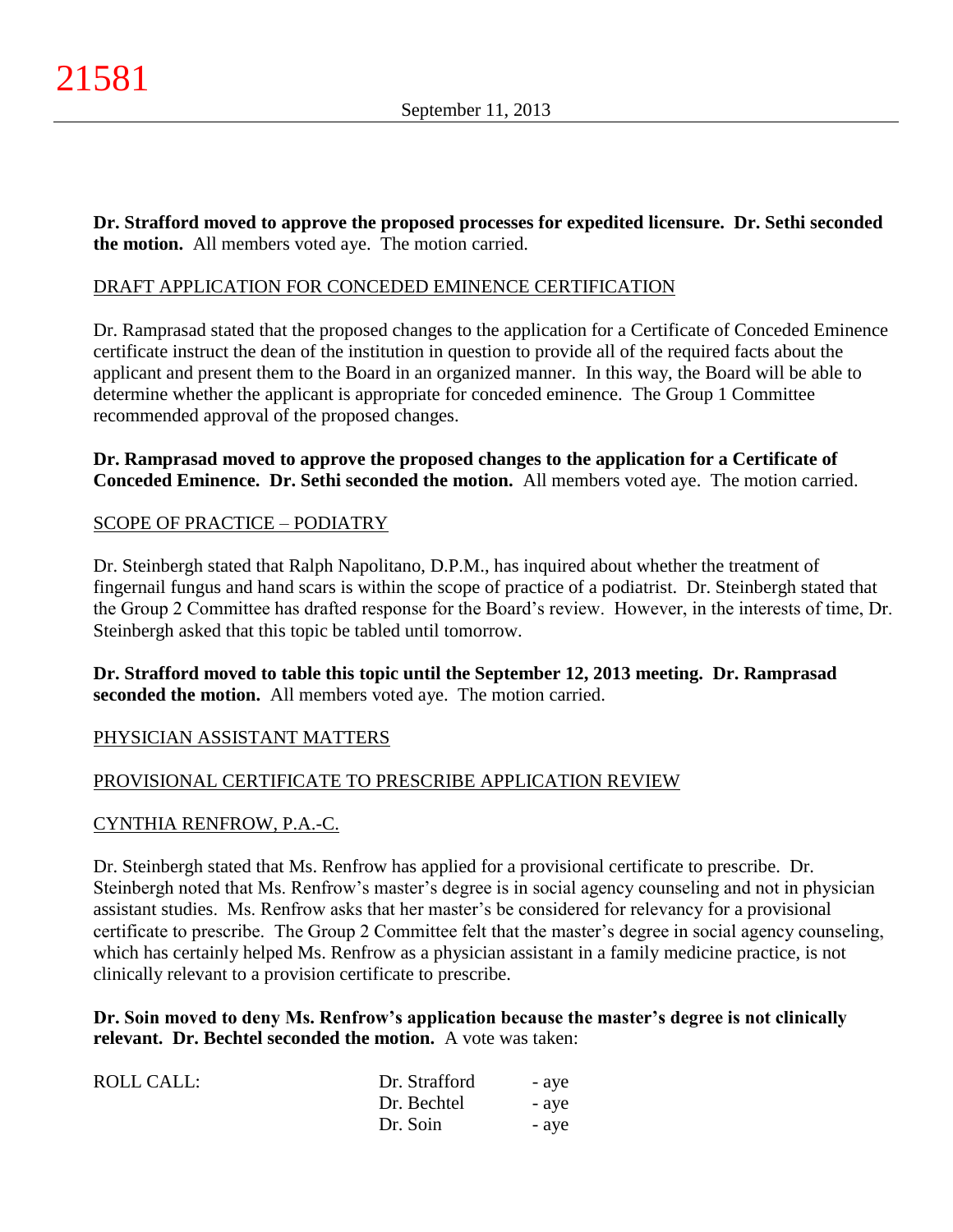| Dr. Ramprasad  | - aye |
|----------------|-------|
| Dr. Steinbergh | - aye |
| Dr. Sethi      | - aye |
| Dr. Talmage    | - aye |
| Dr. Saferin    | - aye |
| Mr. Gonidakis  | - aye |

The motion carried.

## FORMULARY DISCUSSION

Dr. Steinbergh stated that Dr. Tepper of the Cleveland Clinic is requesting approval of Botox for inclusion in the physician assistant formulary. Dr. Steinbergh stated that the Physician Assistant Policy Committee differentiated between Botox type A and Botox type B. Dr. Tepper is asking that physician assistants be allowed to inject Botox A to treat chronic migraine headaches. Dr. Steinbergh stated that the Physician Assistant Policy Committee and the Group 2 Committee recommend adding Botox A to the physician assistant formulary as a physician-initiated medication and the requirement that it be approved in a special services plan before the physician assistant can prescribe it.

Dr. Steinbergh continued that the committees further recommended the inclusion of a number of antiinfectives, as listed in the agenda materials, in the Physician-Initiated category; the committees recommended that these medications be initiated and monitored by an infectious disease specialist. A number of interferons, as listed in the agenda materials, were also recommended for the Physician-Initiated category. The anti-neoplastics listed in the agenda materials were recommended for the May Not Prescribe category. The anti-depressants listed in the agenda materials were recommended for the Physician-Initiated category due to the rarity of their use. Dr. Steinbergh noted that Trazodone may not be prescribed by physician assistants. Lactulose and Neomycin were recommended for the Physician-Initiated category. Kayexalate was recommended for the May Prescribe category; Dr. Steinbergh noted that both pharmacists on the Physician Assistant Policy Committee agreed that Kayexalate would be safe to prescribe. The respiratory tract agents in the agenda materials were recommended for the May Not Prescribe category because they are highly-specialized respiratory agents and typically would not be prescribed except by specialists under very special conditions. The gastrointestinal medication Ipecac was recommended for the Physician-Initiated category.

**Dr. Strafford moved to approve the physician assistant formulary recommendations of the Physician Assistant Policy Committee and the Group 2 Committee. Dr. Bechtel seconded the motion.** All members voted aye. The motion carried.

### SPECIAL SERVICES APPLICATION

### DERMATOLOGY OF SOUTHEASTERN OHIO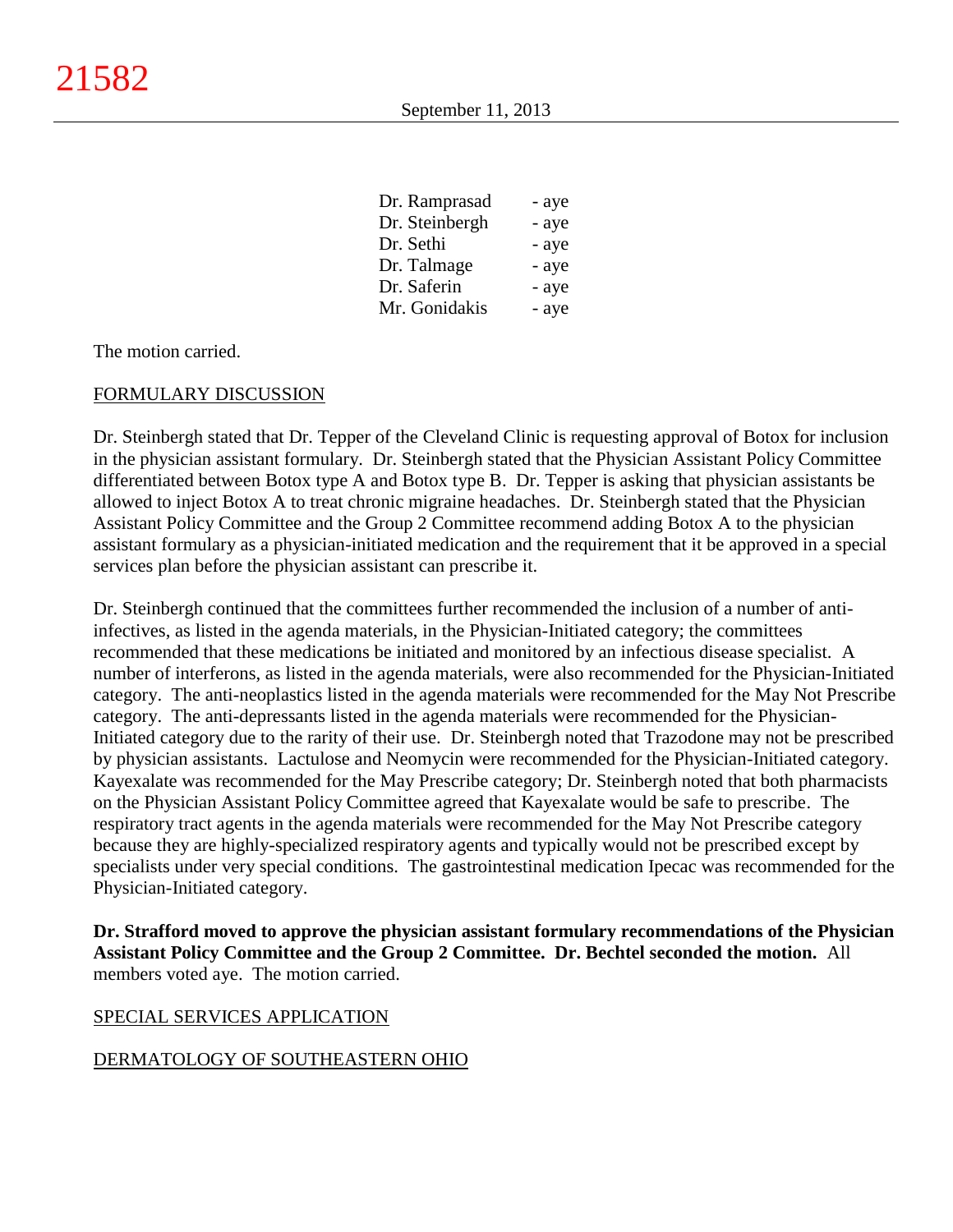Dr. Steinbergh stated that Dermatology of Southeastern Ohio has requested approval of a special services plan for excision of benign lesions on the trunk and extremities, utilizing 90% on-site supervision and 10% direct supervision. The Physician Assistant Policy Committee recommended denying this application due to concerns about malignant lesions. Dr. Bechtel stated that he supports the recommendation to deny the application because it is inconsistent with the Board's established precedent that physician assistants must have at least two years of experience in dermatology, a concept supported by the Ohio Dermatologic Association due to concerns about possible mis-diagnosis. Dr. Bechtel also stated that the request that the physician assistant be able to excise squamous cell carcinomas greater than 1.5 cm is inconsistent with previously-approved applications. Dr. Bechtel stated that squamous cell carcinomas have a much higher potential for metastasis and death, especially when they are over one centimeter in diameter.

Dr. Talmage exited the meeting at this time.

**Dr. Soin moved to deny the special services application of Dermatology of Southeastern Ohio, based on Rule 4730-1-08(C)(1), (C)(2), and (C)(3). Dr. Strafford seconded the motion.** All members voted aye. The motion carried.

Dr. Talmage returned to the meeting at this time.

## RESTORATION REQUEST

### JANICE ELECTA GREEN DOUGLAS, M.D.

**Dr. Ramprasad moved that the request for the restoration of the license of Janice Electa Green Douglas, M.D., be approved, subject to the probationary terms and conditions as outlined in the July 13, 2011 Board Order, for a minimum of five years. Dr. Sethi seconded the motion.** A vote was taken:

| <b>ROLL CALL:</b> | Dr. Strafford  | - aye |
|-------------------|----------------|-------|
|                   | Dr. Bechtel    | - aye |
|                   | Dr. Soin       | - aye |
|                   | Dr. Ramprasad  | - aye |
|                   | Dr. Steinbergh | - aye |
|                   | Dr. Sethi      | - aye |
|                   | Dr. Talmage    | - aye |
|                   | Dr. Saferin    | - aye |
|                   | Mr. Gonidakis  | - aye |
|                   |                |       |

The motion carried.

The Board took a recess at 2:35 p.m. and returned at 3:00 p.m.

# PROBATION AND REINSTATEMENT CONSENT AGENDA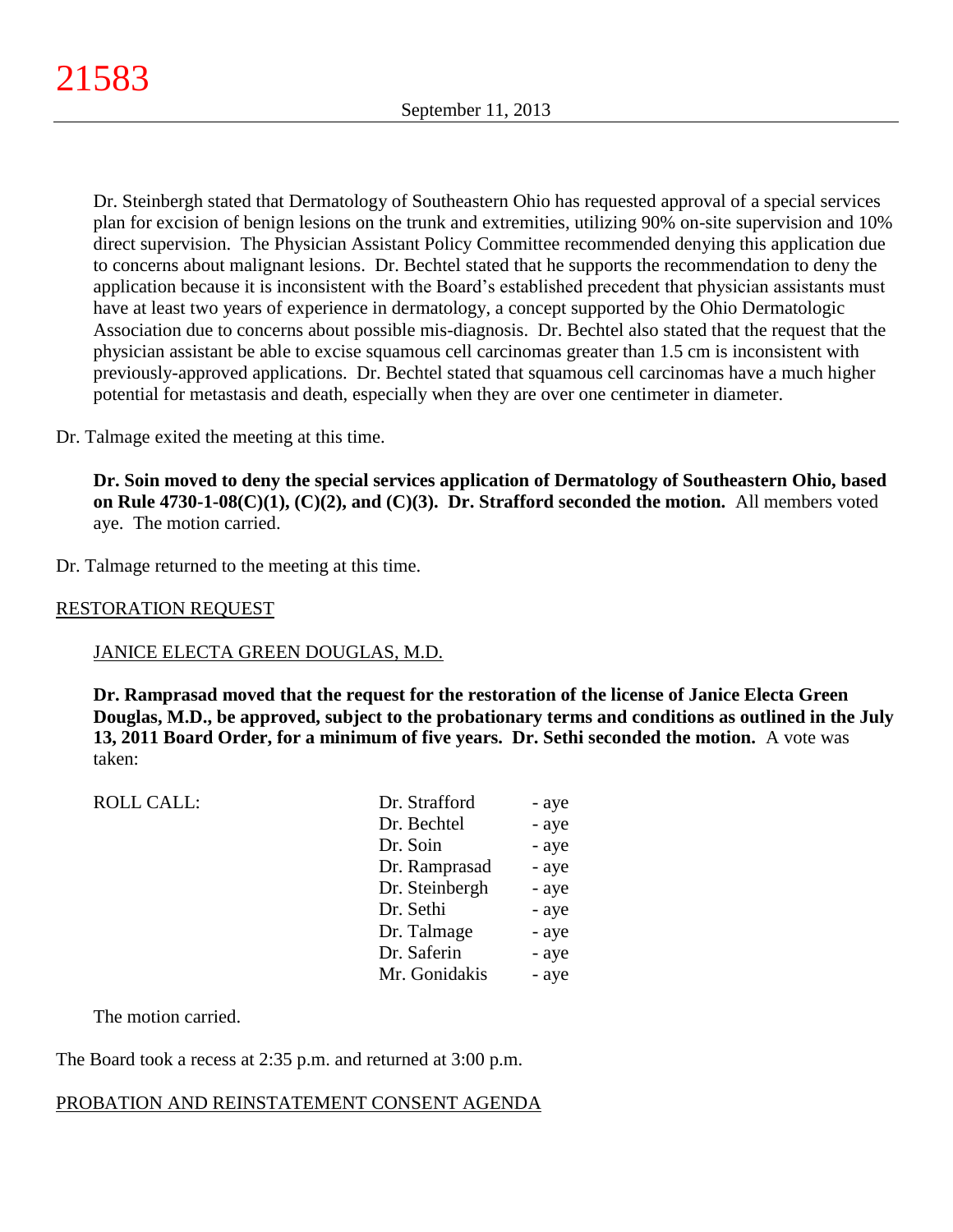Dr. Steinbergh advised that at this time she would like the Board to consider the probationary reports and probationary requests on today's consent agenda. Dr. Steinbergh asked if any Board member wished to discuss a probationary report or probationary request separately. No member wished to discuss a probationary report or request separately.

**Dr. Talmage moved to accept the Compliance staff's Reports of Conferences on August 12 & 13, 2013, with: Mark L. Allen, M.D.; Joseph H. Banks, Jr., M.D.; Michael R. Baum, M.D.; Andrew J. Beistel, D.O.; Thomas M. Bender, A.A.; Valentino J. Bianco, III, D.O.; Craig L Bierer, D.O.; Paul Lewis Blanchard, M.D.; James E. Breidenstein, D.O.; Sean A. F. Buturla, M.D.; Erin Kaye (Ball) Clark, M.T.; Ericka L. Davis, P.A.; Christine M. Graham, L.M.T.; Timothy Ross Halstead, P.A.; William Clark Harlan, D.O.; Timothy J. Heyd, M.D.; Deborah A. Jorgensen, P.A.; Matthew D. Kellems, M.D.; Krzysztof J. Kubicki, M.D.; Howard C. Larky, D.O.; Mark C. Leeson, M.D.; Paul D. Lopreato, P.A.; Eric P. MacDonald, M.D.; William G. Martin, M.D.; Jeffery T. Nelson, M.D.; Kurt J. Palazzo, M.D.; William Popovich, M.D.; Subramanya K. Prasad, M.D.; Lawrence Gene Ratcliff, M.D.; Paul D. Reikowski, Jr., L.M.T.; Richard J. Ryan, M.D.; Siraj A. Siddiqui, M.D.; Jon Berkley Silk, Jr., M.D.; Rick D. St. Onge, M.D.; Rodney E. Stone, M.D.; Stephen A. Straubing, M.D.; Randall G. Whitlock, Jr., P.A.; Adil Y. Yamour, M.D.; and Dawn M. Zacharias, M.D.**

**Dr. Talmage further moved to accept the Compliance staff's Reports of Conferences and the Secretary and Supervising Member's recommendations, as amended, as follows:**

- **To grant Jennifer S. Dyer, M.D.'s request for acceptance of the Compliance staff's report of**   $\bullet$ **conference on August 12, 2013; and approval of Jason A. McCray, Ph.D., to serve as the new mental health professional;**
- **To grant Mary Jo Foote, P.A.'s request for acceptance of the Compliance staff's report of**   $\bullet$ **conference on August 13, 2013; and discontinuance of psychiatric treatment;**
- **To grant Brian F. Griffin, M.D.'s request for acceptance of the Compliance staff's report of**   $\bullet$ **conference on August 12, 2013; and approval of Michael J. Alexander, M.D., to serve as the primary care physician;**
- **To grant Allison C. (Grauer) Heacock, M.D.'s request for acceptance of the Compliance staff's**   $\bullet$ **report of conference on august 13, 2013; and approval of Eric Schumacher, D.O., to serve as the new monitoring physician;**
- **To grant John R. Kerns, D.O.'s request for acceptance of the Compliance staff's report of**   $\bullet$ **conference on August 12, 2013; and approval of AlcoMate AccuCell breathalyzer to fulfill the breathalyzer testing requirement;**
- **To grant Sharon L. McRae, M.D.'s request for approval of** *Ethical Dilemmas and Best Strategies in Medical and Psychological Practice* **online course, administered by Prime, to fulfill the professional ethics course requirement;**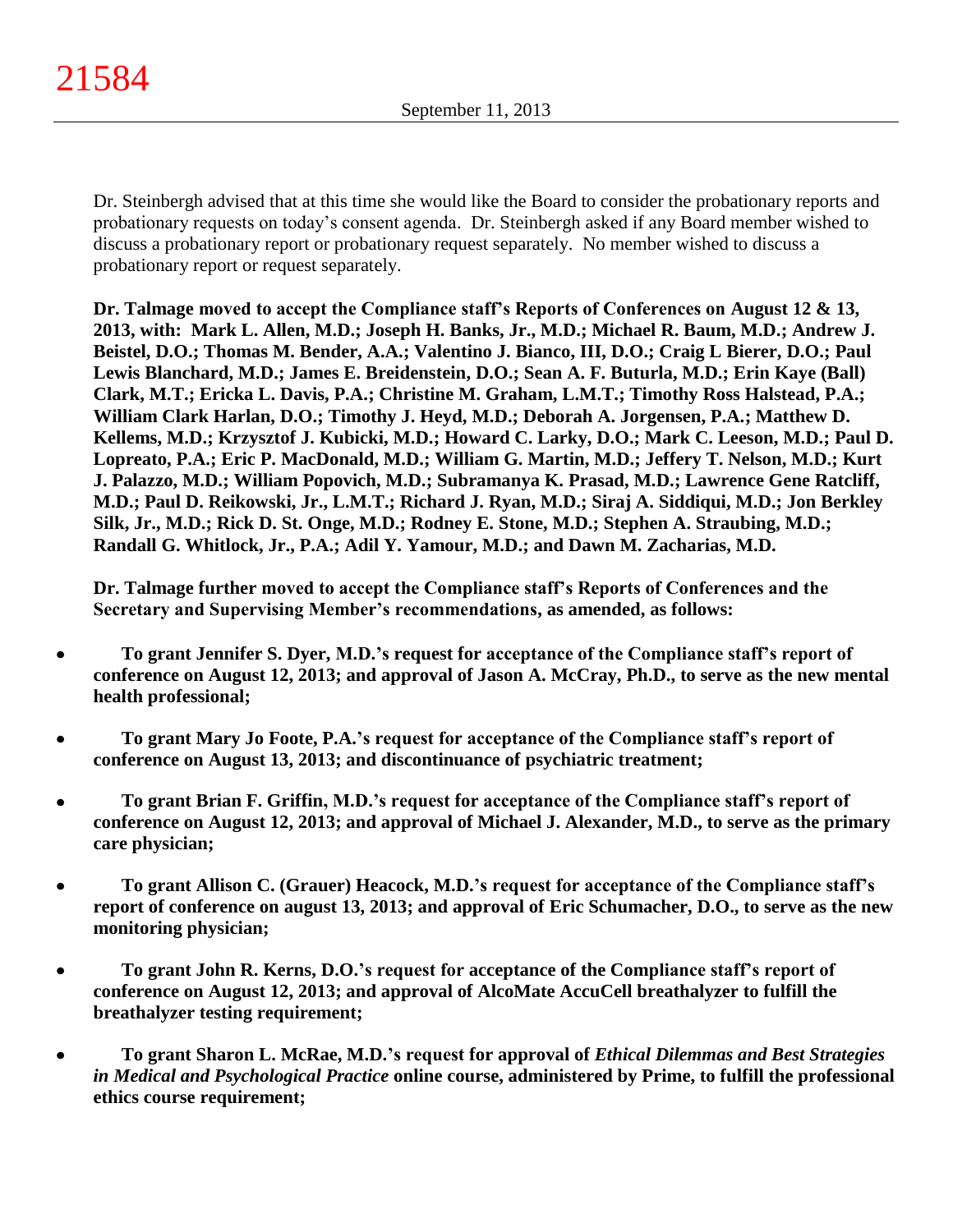- **To grant Ronica A. Neuhoff, M.D.'s request for acceptance of the Compliance staff's report of**   $\bullet$ **conference on August 13, 2013; and reduction in appearances from every three months to every six months;**
- **To grant Charles W. Reyes, M.D.'s request for approval of Seyed Adolreza Ghodsi, M.D., to**   $\bullet$ **serve as the monitoring physician; and determination of the frequency and number of charts to be reviewed at 10 charts per month;**
- **To grant Chris Allen Rhoades, M.D.'s request for approval of David D. Powell, D.O., to serve as**   $\bullet$ **the new monitoring physician; and**
- **To grant Alan D. Sabino, M.D.'s request for acceptance of the Compliance staff's report of**   $\bullet$ **conference on August 13, 2013; Reduction in personal appearances to every six months; and reduction in alcohol and drug rehabilitation meetings to twice per week with a minimum of 10 per month.**

**Dr. Soin seconded the motion.** A vote was taken:

| <b>ROLL CALL:</b> | Dr. Strafford  | - abstain |
|-------------------|----------------|-----------|
|                   | Dr. Bechtel    | - abstain |
|                   | Dr. Soin       | - aye     |
|                   | Dr. Ramprasad  | - aye     |
|                   | Dr. Steinbergh | - aye     |
|                   | Dr. Sethi      | - aye     |
|                   | Dr. Talmage    | - aye     |
|                   | Dr. Saferin    | - aye     |
|                   | Mr. Gonidakis  | - aye     |
|                   |                |           |

The motion carried.

### PROBATIONARY APPEARANCES

#### PATRICK R. DENNISON, D.O.

Dr. Dennison was making his final appearance before the Board pursuant to his request for release from the terms of his September 10, 2008 Consent Agreement. Ms. Bickers reviewed Dr. Dennison's history with the Board.

Dr. Steinbergh asked how Dr. Dennison is doing currently. Dr. Dennison stated that he feels very fortunate to be before the Board today. Dr. Dennison stated that he has a lot of support, particularly from his family. Dr. Dennison attends church regularly and feels that it helps him a great deal. Dr. Dennison advised the medical students in attendance to always observe proper physician/patient relationships and to take the time to learn what the ethical rules are. Dr. Dennison stated that because of his violation, he has had a very difficult time finding employment in Ohio. Though we would prefer to stay in Ohio, Dr.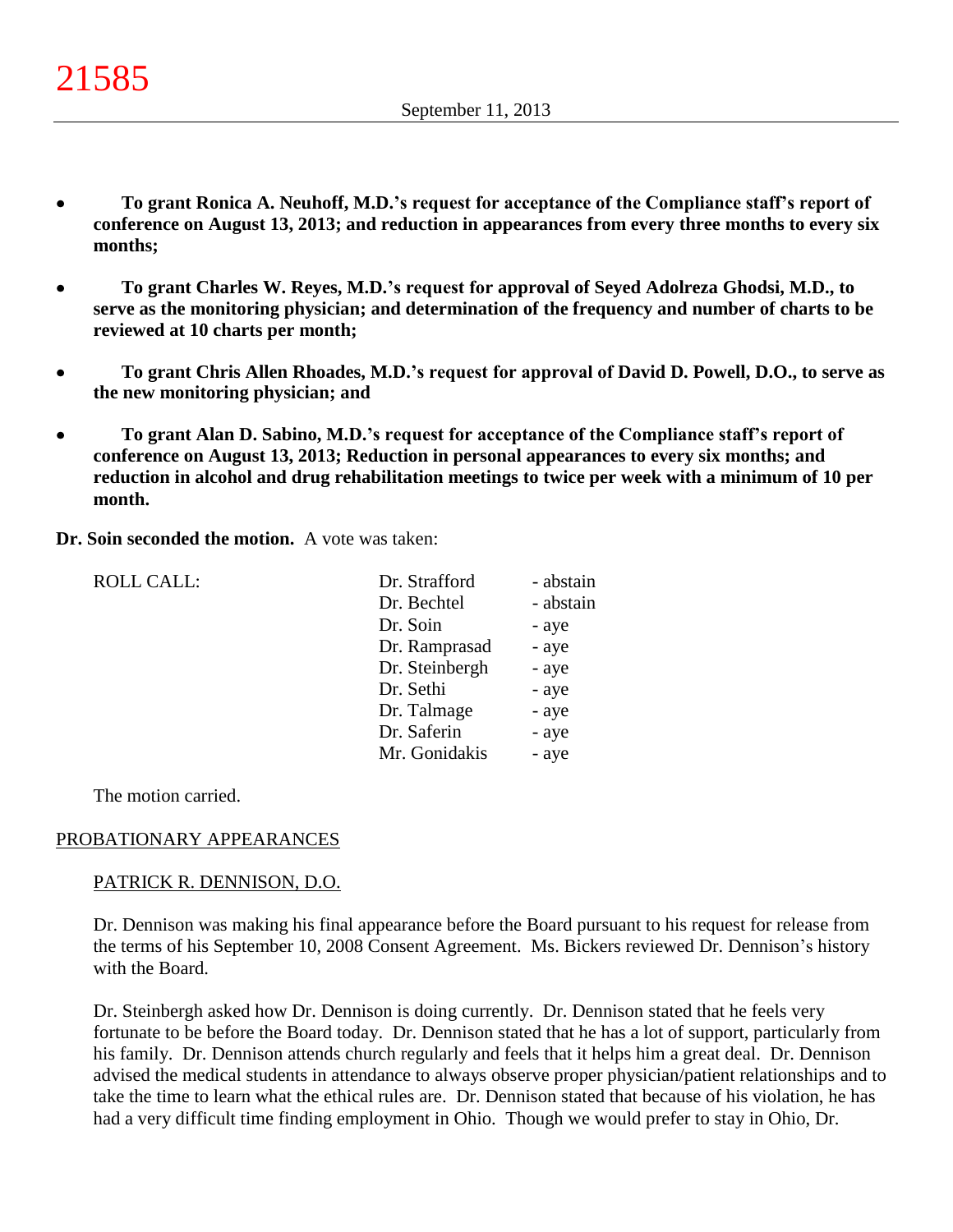Dennison has accepted a position in Elkhart, Indiana, and will be pursing licensure in that state.

Dr. Talmage stated that the goal of the Board is to, when possible, rehabilitate physicians. Dr. Talmage opined that Dr. Dennison has learned his lesson and has made it through five years of probation. Dr. Talmage stated that he liked Dr. Dennison's attitude.

## **Dr. Talmage moved to release Dr. Dennison from the terms of his September 10, 2008 Consent Agreement. Dr. Bechtel seconded the motion.** All members voted aye. The motion carried.

# KRISTIE L. GIBSON, L.M.T.

Ms. Gibson was making her final appearance before the Board pursuant to her request for release from the terms of her August 13, 2011 Consent Agreement. Ms. Bickers reviewed Ms. Gibson's history with the Board.

Dr. Steinbergh asked Ms. Gibson to describe her healing process. Ms. Gibson stated that she has been seeking psychiatric and psychological counseling for several years to help her deal with issues from her upbringing. Ms. Gibson stated that she has been diagnosed with personality conflict. Ms. Gibson stated that she had been angry, but she has come to terms with her anger. Ms. Gibson has a husband and new baby and reported that all is well.

Dr. Steinbergh asked how often Ms. Gibson receives counseling. Ms. Gibson stated that she sees her psychologist monthly and her psychiatrist every three months, but she does not intend to continue seeing them after her release. Dr. Soin asked what coping mechanisms Ms. Gibson has developed. Ms. Gibson replied that she has a different outlook and she has changed the person that she is. Ms. Gibson stated that if she needs help, she can contact her psychologist or psychiatrist again.

Dr. Steinbergh asked about Ms. Gibson's massage therapy practice and her teaching. Ms. Gibson stated that her practice is doing well and she continues to teach at a college in Cleveland.

## **Dr. Soin moved to release Ms. Gibson from the terms of her August 13, 2011 Consent Agreement. Dr. Talmage seconded the motion.** All members voted aye. The motion carried.

### MARK E. GOLDSMITH, M.D.

Dr. Goldsmith was making his final appearance before the Board pursuant to his request for release from the terms of his September 10, 2003 Consent Agreement. Ms. Bickers reviewed Dr. Goldsmith's history with the Board.

Dr. Steinbergh asked how Dr. Goldsmith is doing currently. Dr. Goldsmith replied that he is doing well. Dr. Goldsmith stated that he has suffered from depression in the past, but is doing well on medication. Dr. Goldsmith stated that he enjoys doing civic work, is active in Alcoholics Anonymous, and has sponsees. Dr. Goldsmith commented that working with Dr. Homenko in the ethics course was a very positive experience.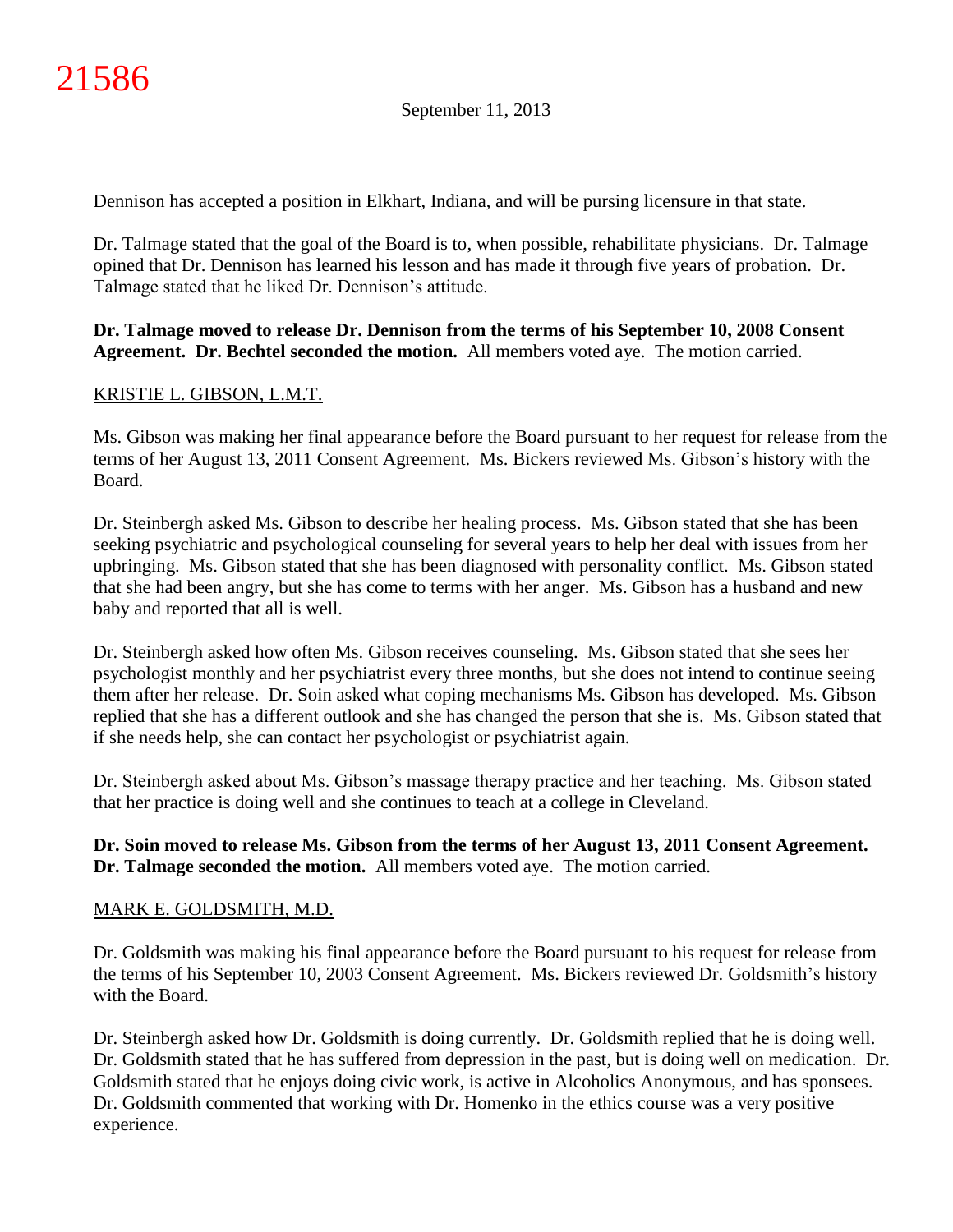Dr. Steinbergh noted that Dr. Goldsmith is a practicing psychiatrist and has expressed interest in going into aesthetic medicine. Dr. Steinbergh advised Dr. Goldsmith to be cautious because many physicians put themselves at risk when the begin doing procedures for which they have not trained. Dr. Goldsmith stated that he has done over 50 hours of training with a laser and will continue with further training. Dr. Goldsmith stated that he will also have a nurse practitioner and a nurse working with him.

Mr. Gonidakis exited the meeting at this time.

Dr. Sethi noted that Dr. Goldsmith is on a number of medications and asked how he can function with so many medications in his system. Dr. Goldsmith responded that he takes as little medication as possible for his attention deficit disorder. Dr. Goldsmith stated that he functions well, better than he ever has in his life.

Dr. Talmage asked if Dr. Goldsmith used narcotic medication following his back surgery. Dr. Goldsmith answered that he did take prescribed narcotics during his week in the hospital and month in a nursing home. Since that time, Dr. Goldsmith takes one Tramadol every eight hours and Tylenol every six hours. Dr. Goldsmith stated that he is still uncomfortable, but he is okay with that. Dr. Talmage commented that oftentimes the goal of zero pain is unrealistic.

Dr. Sethi expressed concern that Dr. Goldsmith has simply replaced street drugs with medications, but he is still taking a lot of drugs. Dr. Goldsmith stated that he takes medications under the supervision of physicians and he is doing better than ever. Dr. Sethi asked who is monitoring Dr. Goldsmith. Dr. Goldsmith responded that he is monitored by his psychiatrist and his family physician.

**Dr. Talmage moved to release Dr. Goldsmith from the terms of his September 10, 2003 Consent Agreement, contingent upon receipt of all required documents. Dr. Ramprasad seconded the motion.** All members voted aye. The motion carried.

# JASON L. RICH, M.D.

Dr. Rich was making his final appearance before the Board pursuant to his request for release from the terms of his March 9, 2011 Consent Agreement. Ms. Bickers reviewed Dr. Rich's history with the Board.

Dr. Steinbergh asked Dr. Rich to describe his current practice. Dr. Rich replied that he has a solo family practice in the Lancaster, Ohio area. Dr. Rich sees a combination of family practice patients and addiction medicine patients. Dr. Steinbergh asked how Dr. Rich is currently handling billing. Dr. Rich answered that his practice is fee for service, so there is no billing. Dr. Rich stated that if he resumes billing in the future, he will consult with a billing coder to review the billing.

Mr. Gonidakis returned to the meeting at this time.

Dr. Steinbergh noted that Dr. Rich is currently excluded from Medicare due to his Medicaid fraud. Dr. Rich stated that he is on a five-year exclusion from both Medicare and Medicaid. Dr. Steinbergh asked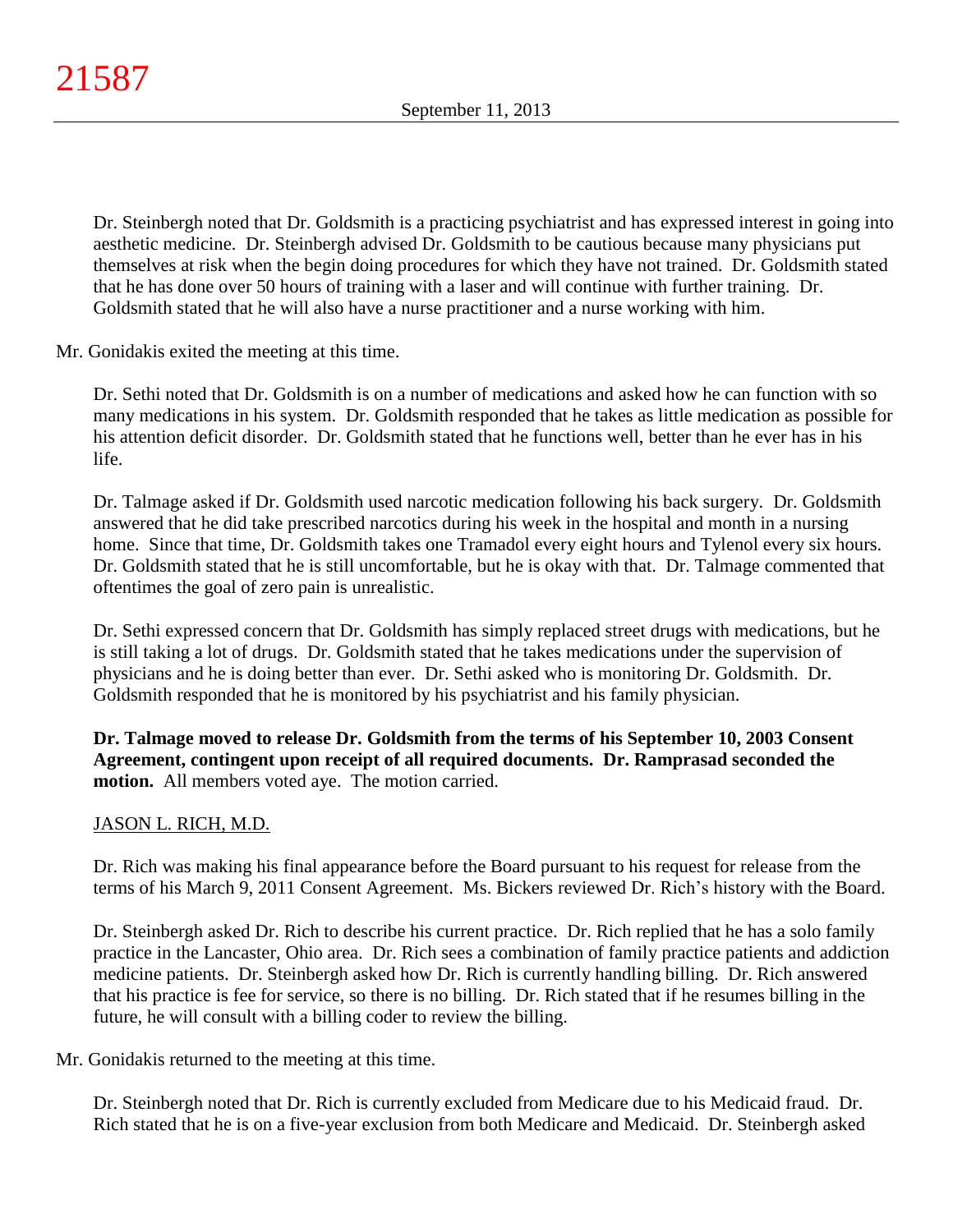how Dr. Rich's courses in ethics and billing have enhanced his practice. Dr. Rich stated that the ethics course taught him that when he encounters a situation that may be ethically challenging, if he takes the time to think through it he will probably come to the correct ethical decision. Dr. Rich noted that billing and coding will be even more complicated in the future, so the need of a billing coder to help review the billing will become even more necessary.

Dr. Ramprasad asked if Dr. Rich's errors occurred by mistake. Dr. Rich replied that some were true errors, while others were errors in judgment. Dr. Rich stated that this will not happen again.

In response to questions about family support, Dr. Rich stated that he is married and has two young sons.

Dr. Ramprasad asked if Dr. Rich is happy with his family medicine/addiction medicine practice. Dr. Rich replied that he is happy and his practice is going well. Dr. Steinbergh asked if Dr. Rich requires his addiction medicine patients to attend counseling at part of their treatment. Dr. Rich answered that he does not require counseling, but it is strongly recommended.

**Dr. Ramprasad moved to release Dr. Rich from the terms of his March 9, 2011 Consent Agreement. Dr. Soin seconded the motion.** All members voted aye. The motion carried.

# SOHAIL AMAN, M.D.

Dr. Aman was making his initial appearance before the Board pursuant to the terms of his May 8, 2013 Consent Agreement. Ms. Bickers reviewed Dr. Aman's history with the Board.

Dr. Steinbergh asked how Dr. Aman got into his troubles with overprescribing pain medications. Dr. Aman replied that he had a lapse of judgment. Dr. Aman stated that he was told about the pain clinic by a recruiter. The pain clinic closed down after Dr. Aman had worked there for six months. Dr. Aman stated that he cooperated with the investigation and surrendered his Drug Enforcement Administration (DEA) license; Dr. Aman's DEA license has since been returned unrestricted and there were no findings from their investigation.

Dr. Talmage asked when during Dr. Aman's practice at the pain clinic did he figure out that what the clinic was doing was not good medicine. Dr. Aman stated that there were five doctors who worked at the clinic and that they reported the red flags to the DEA. Dr. Aman stated that all the physicians practiced separately at the clinic and each was responsible for what they did there. Dr. Aman stated that he learned to not just believe what he is told about a place, but to pursue the truth.

Dr. Talmage asked what was being done in the pain clinic that was not proper. Dr. Aman stated that the clinic was accepting out-of-state patients and was running a cash practice. Dr. Aman stated that he only worked in the clinic for six weeks on a part-time basis, so he has been unable figure out what was going on.

Dr. Talmage asked if Dr. Aman was satisfied that he provided good care to patients who were on narcotics. Dr. Aman reiterated that he and his colleagues called the DEA and were told that it was not illegal in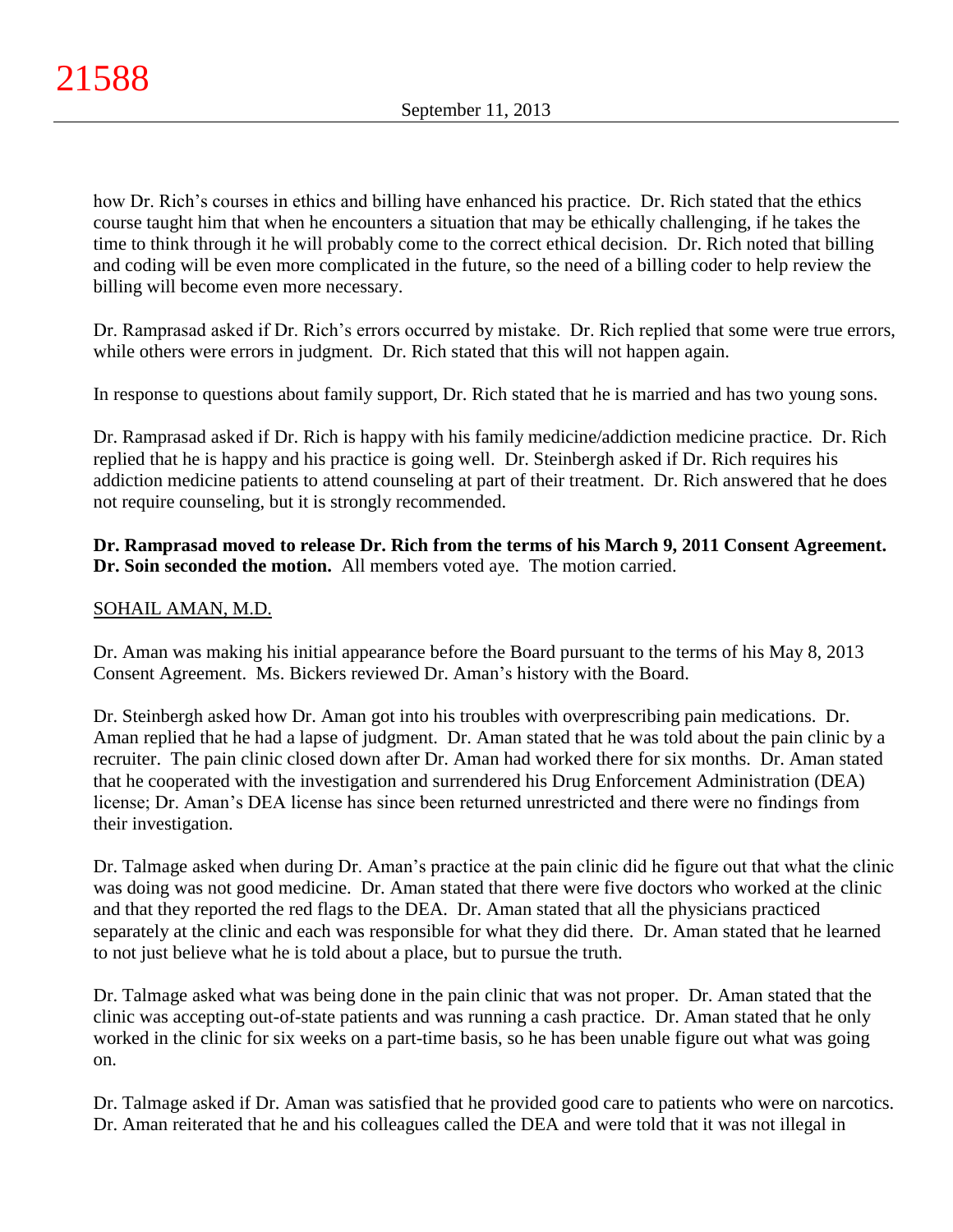Maryland to see those patients and have a cash-only practice. Dr. Aman stated that he and his colleagues relied on the administrators running the clinic to deal with those issues. Dr. Aman admitted that he should have been more proactive regarding the administration of the clinic.

Dr. Talmage expressed concern about whether Dr. Aman is properly prescribing narcotics now and if he is familiar with Ohio law. Dr. Aman stated that he is familiar with Ohio's laws in this area and has taken a controlled substance course in Ohio, as well as a course in medical record keeping. Dr. Steinbergh asked if Dr. Aman has taken his required ethics course. Dr. Aman replied that his ethics course will begin next week.

Dr. Sethi ask if Dr. Aman used his conscious, education, and internal ethics to determine if he is doing the right thing when he is asked to write a prescription. Dr. Aman responded that he uses everything at his disposal to determine if it is the right thing to do. Dr. Aman stated that prescribing must be done the right way and physicians should not be enablers. Dr. Aman also stated that patients cannot be kept suffering. Dr. Aman stated that patients must be properly screened, including checking the Ohio Automated Rx Reporting System (OARRS), performing drug screens, and questioning family members.

Dr. Soin also asked if Dr. Aman had been aware that the pain clinic was a cash-only practice for narcotics. Dr. Aman stated that he was aware that it was cash-only. Dr. Aman stated that 3% of all practices in the United States are cash practices.

Dr. Talmage stated that, despite Dr. Aman's statements that the administrators and front desk handled the business aspects of the clinic, Dr. Aman knew that the patients were coming there to get narcotics. Dr. Aman agreed and reiterated that he called the DEA. Dr. Talmage asked if Dr. Aman tried to get his patients off of narcotics or to use non-narcotics therapies. Dr. Aman replied that he did try to get his patients off narcotics and use non-narcotic therapies, which his employers did not like. Dr. Aman stated that his medical records document attempts to taper his patients, drug screens, and referrals to physical therapy and neurosurgeons.

Dr. Steinbergh stated that his case represents an important lesson. Dr. Aman had been a hospitalist who took a job at a pain clinic in order to make money. Dr. Steinbergh stated that sometimes a physician will come to a job and realize it is a mistake. Dr. Steinbergh stated that in those instances, the physician must walk away from that position despite financial concerns.

**Dr. Talmage moved to continue Dr. Aman under the terms of his May 8, 2013 Consent Agreement. Dr. Sethi seconded the motion.** All members voted aye. The motion carried.

# PHILICIA S. DUNCAN, M.D.

Dr. Duncan was making her initial appearance before the Board pursuant to the terms of her June 12, 2013 Consent Agreement. Ms. Bickers reviewed Dr. Duncan's history with the Board.

Dr. Steinbergh asked what Dr. Duncan is doing day-to-day. Dr. Duncan replied that she is currently attending aftercare meetings and seeing a therapist and a psychiatrist twice per month. Dr. Duncan is also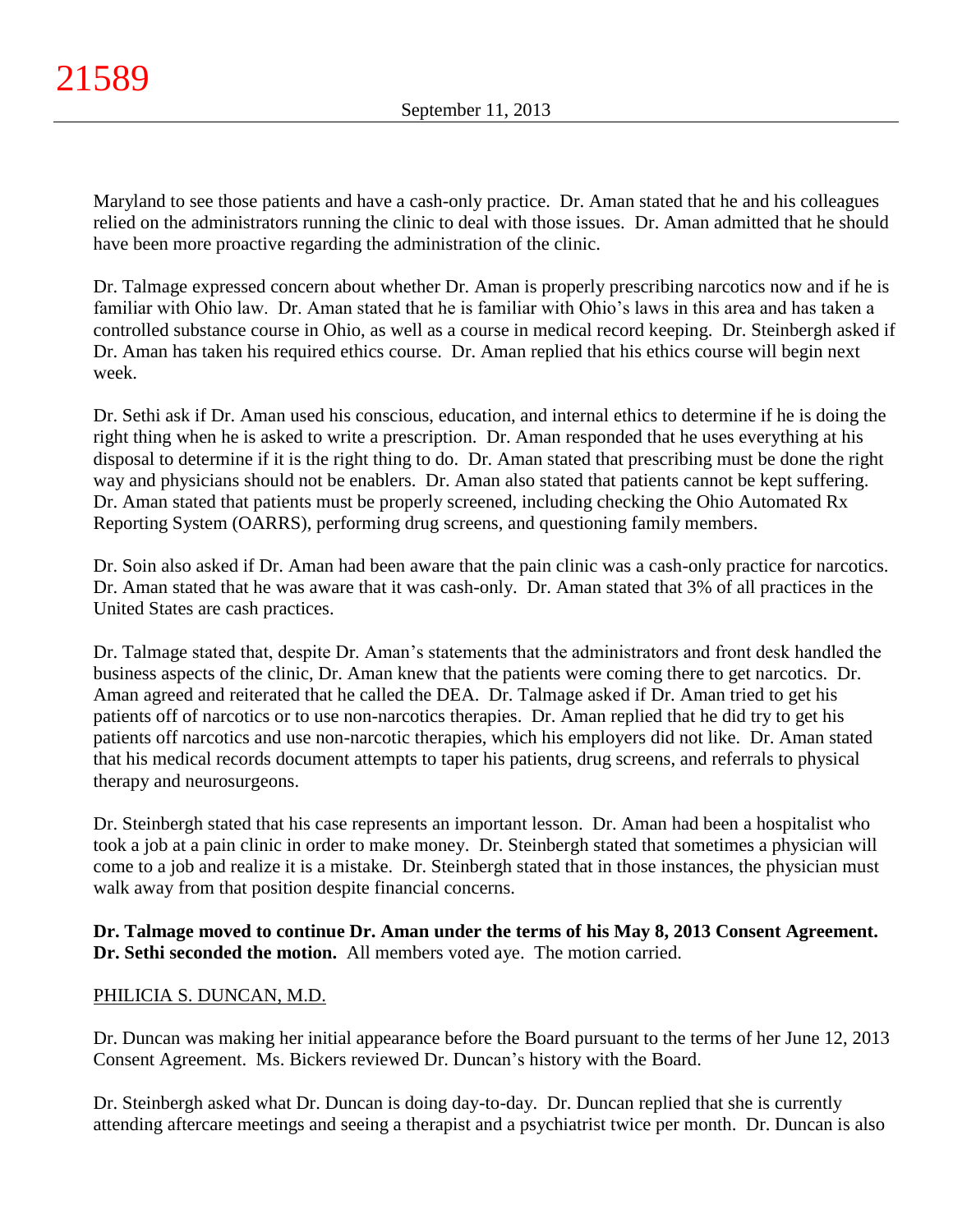being treated for depression and anxiety. Dr. Duncan reported that she is doing well and her depression is under control. Dr. Duncan stated that she has a part-time job with the Cleveland Browns in the team shop. Dr. Duncan is speaking with her family and friends more often now and is happier than she has been in a long time.

Dr. Steinbergh asked if Dr. Duncan will be able to return to her residency program. Dr. Duncan answered that her program is ready to bring her back and she is very thankful for that. Dr. Duncan also expressed gratitude towards the Board for the opportunity to regain her medical license.

Dr. Talmage asked if Dr. Duncan had been on Ritalin and Paxil from another physician's prescriptions before prescribing them for herself. Dr. Duncan answered that she had been on those medications prior to self-prescribing them. Dr. Duncan explained that she had just moved from Michigan to Ohio and had difficulty finding a new psychiatrist. Dr. Duncan stated that she had not realized how bad her depression had gotten or that she had become dependent on Ritalin. Dr. Duncan said she is learning from her new psychiatrist that she must admit that she needs help, something she did not want to admit before. Dr. Talmage stated that the need to recognize when one needs help or treatment is an important lesson for the medical students in attendance.

Dr. Steinbergh asked what training program Dr. Duncan is in. Dr. Duncan replied that she is in the internal medicine program at Case Western Reserve University.

Dr. Ramprasad asked if Dr. Duncan has family support. Dr. Duncan replied that she has family support, but none are present with her in the United States. Dr. Duncan stated that her family is from Jamaica and mental illness is not recognized there, which made it very difficult to discuss with her family initially. Dr. Duncan stated that she also has close friends who provide support here. Responding to Dr. Ramprasad, Dr. Duncan stated that she does not drink alcohol.

Dr. Steinbergh asked if Dr. Duncan has any questions about her Consent Agreement. Dr. Duncan replied that she has no questions.

Dr. Ramprasad expressed concern that Dr. Duncan is at risk of relapse due to her young age. Dr. Ramprasad advised Dr. Duncan to follow her medication regimen and be vigilant. Dr. Duncan agreed.

Mr. Gonidakis exited the meeting at this time.

Responding to Dr. Steinbergh, Dr. Duncan stated that her psychiatrist is the physician who is prescribing medications for her. Dr. Duncan stated that she is becoming more relaxed with her new psychiatrist.

**Dr. Ramprasad moved to continue Dr. Duncan under the terms of her June 12, 2013 Consent Agreement. Dr. Bechtel seconded the motion.** All members voted aye. The motion carried.

### ALAN ARNOLD GODOFSKY, M.D.

Dr. Godofsky was making his initial appearance before the Board pursuant to the terms of the Board's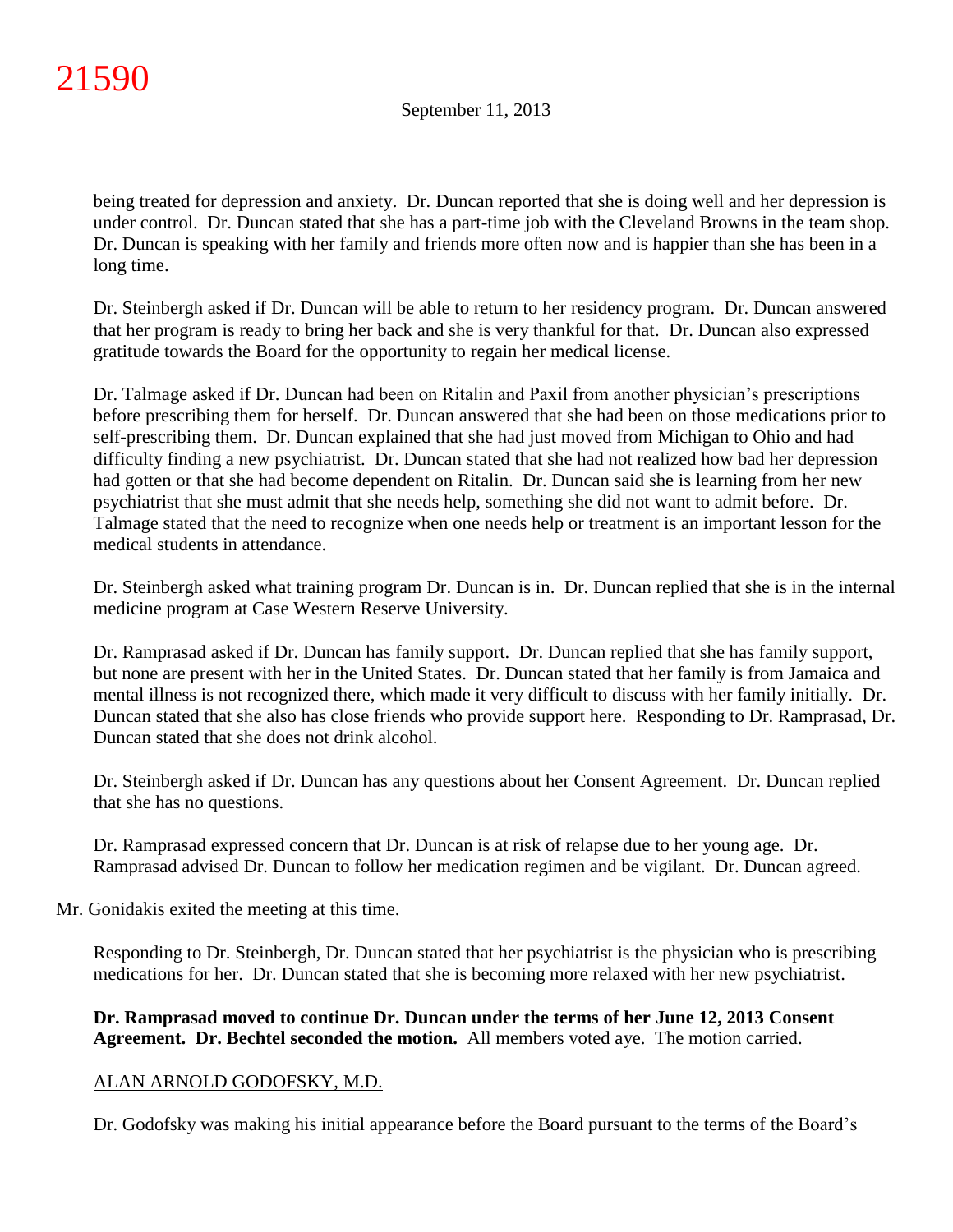Order of March 27, 2013. Ms. Bickers reviewed Dr. Godofsky's history with the Board.

Dr. Ramprasad asked if Dr. Godofsky is currently working. Dr. Godofsky replied that he works part-time and sometimes does *locum tenens* work. Dr. Ramprasad asked if Dr. Godofsky sees a psychiatrist or has had a psychiatric evaluation. Dr. Godofsky replied that he has not had any psychiatric care or evaluation.

Dr. Soin asked if Dr. Godofsky prescribes medications in his *locum tenens* work. Dr. Godofsky replied that he only administers anesthesia and does not prescribe medications. Dr. Soin asked Dr. Godofsky to describe the practice environment of the Kentucky pill mill he had practiced in. Dr. Godofsky replied that it was cash or debit card only, but opined that it was not a cash-for-narcotics situation. Dr. Godofsky stated that it was more like cash-for-an-evaluation. Dr. Soin asked if Dr. Godofsky had ever refused to prescribe narcotics for a patient. Dr. Godofsky answered that he had sometimes refused to prescribe medications, which made the patients unhappy. Dr. Soin asked if Dr. Godofsky had ever taken continuing medical education (CME) on the appropriate prescribing of controlled substances. Dr. Godofsky responded that that he has taken such CME's, but has not since this incident because he is now barred from that type of practice.

Dr. Talmage asked how many medical licenses Dr. Godofsky holds. Dr. Godofsky answered that he is licensed in Ohio, Kentucky, and Indiana. Dr. Godofsky stated that his Louisiana license recently expired and he does not intend to renew it. Dr. Talmage asked if there are any restrictions on Dr. Godofsky's Indiana medical license. Dr. Godofsky replied that there are no restrictions on that license. Dr. Godofsky commented that his Indiana medical license will expire soon and he will not renew it. Dr. Godofsky also commented that he recently renewed his Drug Enforcement Administration (DEA) certification with no restrictions.

Dr. Talmage asked if the Kentucky clinic that Dr. Godofsky had practiced in was closed. Dr. Godofsky answered that the clinic eventually closed. Dr. Godofsky stated that he left the clinic after the one and only discussion he had with the owner about how many patients he should see per day. Dr. Godofsky stated that there had never been any incentive or disincentive to prescribe or not prescribe to patients. Dr. Godofsky stated that he had been encouraged to weed out the patients who were obviously there for ulterior motives.

Dr. Steinbergh asked Dr. Godofsky to describe his current practice. Dr. Godofsky replied that he currently practices anesthesiology in a hospital in Chillicothe, Ohio. Responding to further questions, Dr. Godofsky stated that he had had no problems obtaining hospital privileges.

Dr. Sethi asked how Dr. Godofsky came to be the subject of discipline in Kentucky. Dr. Godofsky replied that he had been working in a clinic that was under investigation. Dr. Sethi asked how Dr. Godofsky's practice had deviated from standard practice to bring him to the attention of the Kentucky Board of Medical Licensure. Dr. Godofsky replied that the Kentucky Board had been investigating the clinic as a whole. Dr. Godofsky stated that when he was working at the clinic, Kentucky had a published statement encouraging physicians to treat patients in need of pain management. Dr. Godofsky stated that he takes responsibility for his actions and the patients he treated. Dr. Sethi asked if Dr. Godofsky had documented the reasons for prescribing narcotics to patients. Dr. Godofsky replied that he had documented those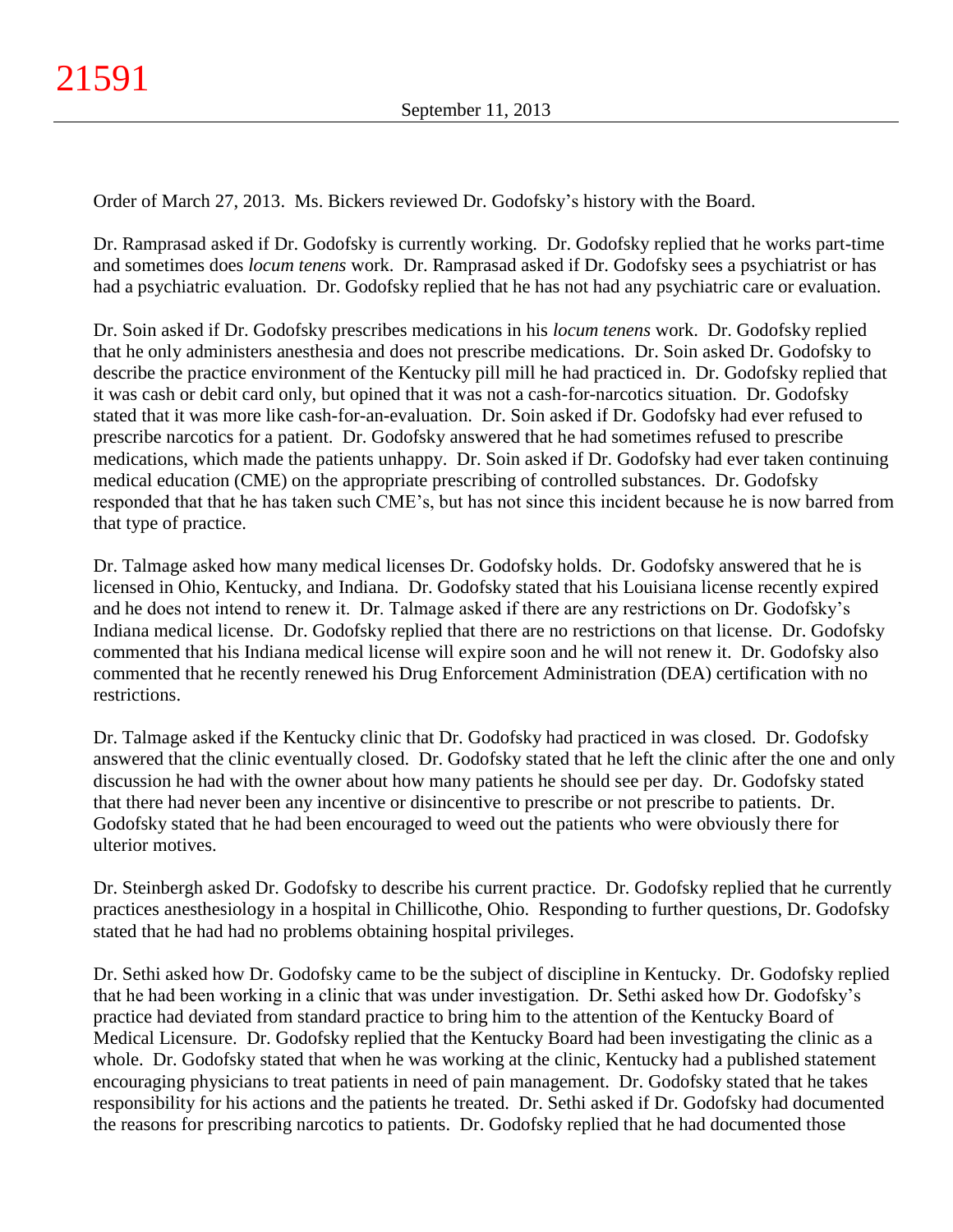reasons.

Dr. Godofsky stated that he wished to address an item in the Ohio Board's published minutes from its March 2013 meeting. Dr. Godofsky stated that the minutes describe Dr. Steinbergh being astounded that Dr. Godofsky had been seeing 14 to 20 patients every day, as well as 40 to 50 follow-up patients daily. Dr. Godofsky understood why that would draw concern, but believed that those comments came from the summary of Dr. Godofsky's testimony. Dr. Godofsky stated that the summary does not say that he saw 14 to 20 new patients every day in addition to 40 to 50 follow-up patients per day. Rather, Dr. Godofsky stated that he saw either 14 to 20 new patients or 40 to 50 follow-up patients, not both in combination. Dr. Godofsky stated that he simply wanted to clarify this matter.

**Dr. Soin moved to continue Dr. Godofsky under the terms of the Board's Order of March 27, 2013. Dr. Bechtel seconded the motion.** All members voted aye. The motion carried.

## VINCENT JAMES KEISER, M.D.

Dr. Keiser was making his initial appearance before the Board pursuant to the terms of his June 12, 2013 Consent Agreement. Ms. Bickers reviewed Dr. Keiser's history with the Board.

Dr. Steinbergh asked when Dr. Keiser's most recent sobriety date is. Dr. Keiser replied that his most recent sobriety date is March 13, 2013. Regarding current medications, Dr. Keiser stated that he is only taking Lisinopril.

Dr. Talmage noted that Dr. Keiser's drugs of choice were alcohol, benzodiazepines, and Ativan. Dr. Keiser responded that, in fact, his only drug of choice was alcohol. Dr. Keiser stated that benzodiazepines were not a factor until end of his efforts to stop consuming alcohol. Dr. Keiser commented that around the end of 2012 and beginning of 2013, he would get anxious when he stopped drinking and would take Ativan at those times. Dr. Talmage asked about Dr. Keiser's opinion of the treatment program at Glenbeigh Toledo. Dr. Keiser responded that it was a good program.

Dr. Steinbergh asked what Dr. Keiser is doing day-to-day in terms of his recovery. Dr. Keiser replied that he attends five Alcoholics Anonymous meetings per week, is working the steps, has a sponsor, and attends aftercare meetings at Glenbeigh.

Mr. Gonidakis returned to the meeting at this time.

**Dr. Talmage moved to continue Dr. Keiser under the terms of his June 12, 2013 Consent Agreement. Dr. Sethi seconded the motion.** All members voted aye. The motion carried.

# I. PRAVEEN KUMAR, M.D.

Dr. Kumar was making his initial appearance before the Board pursuant to the terms of his June 12, 2013 Consent Agreement. Ms. Bickers reviewed Dr. Kumar's history with the Board.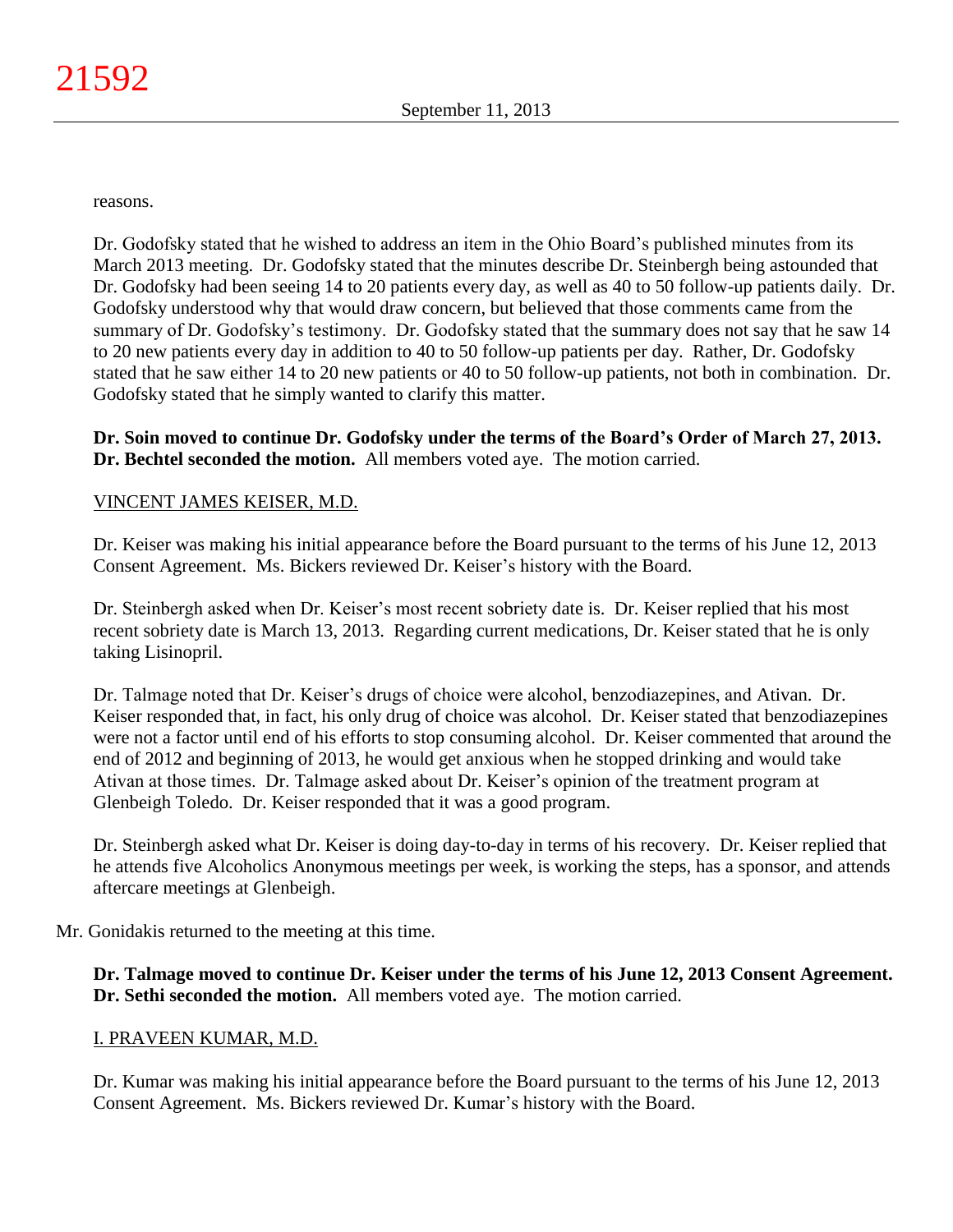Dr. Steinbergh asked if Dr. Kumar has taken his required courses in controlled substance prescribing and medical record keeping. Dr. Kumar replied that he will be taking those courses in November and December. Dr. Steinbergh asked what insight Dr. Kumar has into his documentation errors. Dr. Kumar stated that he is making every effort to improve his documentation and has read a great deal on this subject. Dr. Steinbergh asked if Dr. Kumar felt that a failure in his education led to his errors. Dr. Kumar responded that he had kept a very busy schedule for 15 years and had taken calls every day. Dr. Kumar stated that his partner did not go to the hospitals, so Dr. Kumar had to see all the practice patients in both of the hospitals were he had privileges. Dr. Kumar opined that sleep deprivation contribution to his problems to some extent.

Dr. Talmage asked if Dr. Kumar understands the necessity of documentation, stating that other physicians cannot determine the course of a patient's care if the medical record is incomplete. Dr. Kumar replied that he understands the necessity of documentation. Dr. Kumar stated that all of his patients had legitimate reasons for their pain, but he failed to document them. Dr. Talmage asked if Dr. Kumar utilizes electronic medical records (EMR). Dr. Kumar replied that he only uses manual records.

Dr. Steinbergh asked how Dr. Kumar will modify his behavior when he returns to practice. Dr. Kumar answered that he will probably decrease his patient load and spend more time in his office than in the hospitals. Dr. Kumar commented that hospital work is a burden because he would receive calls at night.

Dr. Ramprasad asked if Dr. Kumar has considered adopting an EMR system. Dr. Kumar replied that he is planning on that. Dr. Soin opined that EMR would be helpful to Dr. Kumar's record keeping. Dr. Soin also cautioned Dr. Kumar about calling in prescriptions for controlled substances after hours because it is very difficult to chart that. Dr. Ramprasad stated that EMR requires the physician to specify how much medication is being prescribed and in what dose. Dr. Ramprasad commented that he has difficulty understanding why these things occurred in Dr. Kumar's practice. Dr. Steinbergh opined that Dr. Kumar had not been in control of his practice.

Dr. Kumar stated that he often tried to refer patients to a pain management specialist, but they ended up seeing Dr. Kumar anyway because they would be discharged from pain management for non-compliance. Dr. Kumar stated that the patients had legitimate reasons for their chronic pain due to biosocial and psychosocial conditions, even when there were no objective causes of the pain. Dr. Soin opined that if a patient has been discharged from a pain management clinic, it is a significant red flag that they should not be prescribed opioids. Dr. Steinbergh agreed and stated that physicians must be able to say "no."

Dr. Ramprasad agreed with Dr. Kumar that some patients can have pain that cannot be explained and that physicians must be empathetic to that. However, Dr. Ramprasad stated that a physician should not have more than a few such patients, otherwise it causes concern. Dr. Soin agreed and strongly cautioned Dr. Kumar against prescribing controlled substances without a good working diagnosis.

**Dr. Soin moved to continue Dr. Kumar under the terms of his June 12, 2013 Consent Agreement. Dr. Bechtel seconded the motion.** All members voted aye. The motion carried.

# KENDRA N. VON DER EMBSE, D.O.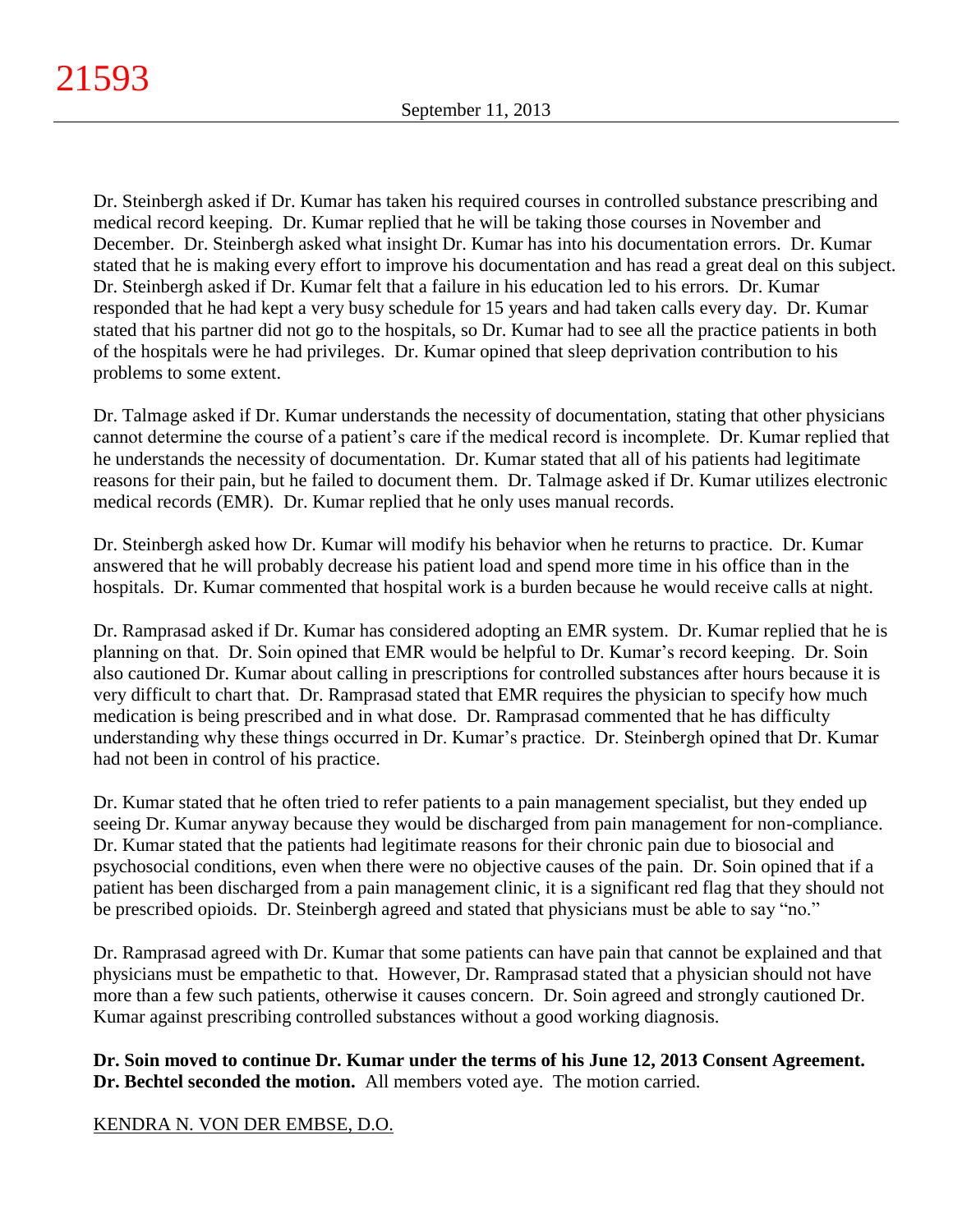Dr. von der Embse was making her initial appearance before the Board pursuant to the terms of her June 12, 2013 Consent Agreement. Ms. Bickers reviewed Dr. von der Embse's history with the Board.

Dr. Steinbergh asked how Dr. von der Embse is doing. Dr. von der Embse replied that she is doing well and is meeting all the requirements of her Consent Agreement. Dr. von der Embse stated that she talks to her sponsor every day. Dr. von der Embse stated that she is excited about starting her residency. Dr. Steinbergh asked about Dr. von der Embse's most recent sobriety date. Dr. von der Embse replied that her most recent sobriety date is March 17, 2013.

Dr. Ramprasad asked how Dr. von der Embse felt about her treatment program at Glenbeigh. Dr. von der Embse stated that she could not say she loved being there, but she appreciated the different way of looking at things and the introduction to the 12 steps. Dr. Ramprasad asked if Dr. von der Embse's medical school had asked her to go into rehabilitation when she had her alcohol-related incident there. Dr. von der Embse stated that she saw counselors at the medical school, but there was no suggestion that she enter into rehabilitation.

Dr. Ramprasad asked when Dr. von der Embse started drinking. Dr. von der Embse replied that she first drank alcohol at the age of 18 when she was treated for cancer. Dr. von der Embse did not drink alcohol again until college. Dr. von der Embse stated that she does not have a family history of alcoholism.

Dr. Ramprasad asked how Dr. von der Embse is progressing. Dr. von der Embse answered that she is progressing well and the Wellbutrin she is prescribed is helpful. Dr. von der Embse stated that she is learning different techniques to deal with stress. Dr. Ramprasad asked if Dr. von der Embse feels she will be able to handle the stress of a residency program. Dr. von der Embse believed that she would be able to handle the stress.

Dr. Ramprasad asked if Dr. von der Embse had any questions for the Board. Dr. von der Embse stated that she has no questions. Dr. von der Embse stated that she is grateful to the Board for its support and for allowing her to have the opportunity to begin her residency.

**Dr. Soin moved to continue Dr. von der Embse under the terms of her June 12, 2013 Consent Agreement. Dr. Talmage seconded the motion.** All members voted aye, except Dr. Steinbergh, who abstained. The motion carried.

# ALBERT J. WEISBROT, M.D.

Dr. Weisbrot was making his initial appearance before the Board pursuant to the terms of his June 12, 2013 Consent Agreement. Ms. Bickers reviewed Dr. Weisbrot's history with the Board.

Dr. Steinbergh asked how this experience has affected Dr. Weisbrot, noting that this is particularly important for the medical students in attendance. Dr. Weisbrot stated that when he was in medical school, pain management was not an entity. Dr. Weisbrot stated that treating pain is much more difficult than treating conditions such as diabetes or heart conditions. Dr. Weisbrot advised the medical students to do as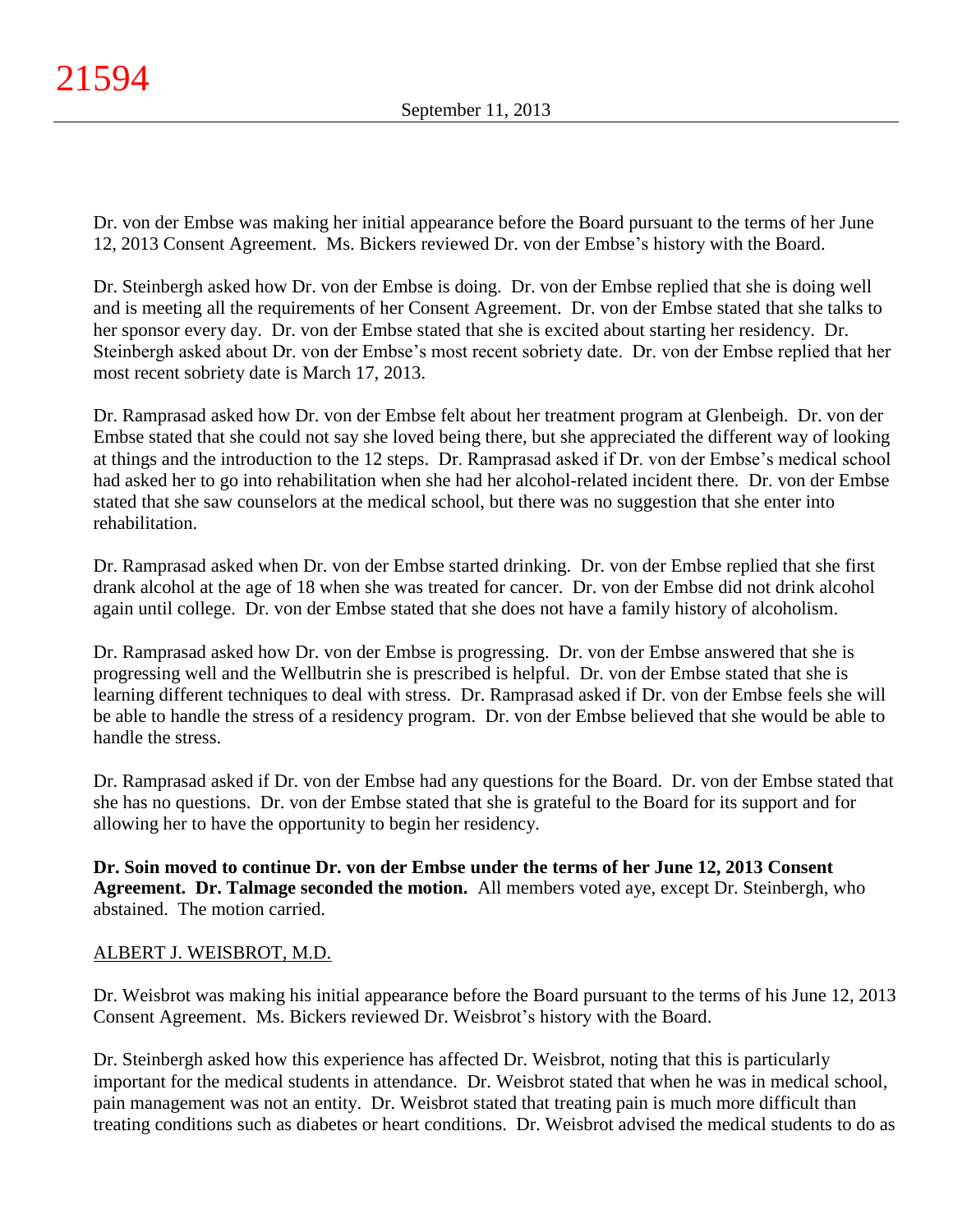much as they can to protect themselves and, if need be, refer patients to pain specialists.

Dr. Talmage appreciated Dr. Weisbrot's comments, but observed the Dr. Weisbrot had treated someone who he had never seen as a patient. Dr. Weisbrot agreed and stated that he had been treating a patient in a nursing home. This patient was also a nurse who Dr. Weisbrot had considered to be very trustworthy. The patient would often identify other residents of the nursing home who needed pain medications but could not make an appointment. Therefore, Dr. Weisbrot would treat those patients. Later, the patient said that her husband wanted to see Dr. Weisbrot and that he is on Vicodin. Dr. Weisbrot agreed to prescribe Vicodin on the condition that the patient's husband see him in his office. However, the patient's husband never came to see Dr. Weisbrot. Despite this, Dr. Weisbrot continued to provide Vicodin prescriptions and sometimes did not document it. Dr. Weisbrot stated that this was a lapse in judgment and an isolated incident in his practice. Dr. Weisbrot later learned that the patient had been calling in her own prescriptions, as well as other unethical conduct. Dr. Weisbrot stated that he had been duped and he now knows how to say "no."

Dr. Talmage stated that this is a very important lesson for students and cautioned them against prescribing for colleagues unless there is an established physician/patient relationship. Dr. Sethi agreed and added that a medical record must always be kept.

Dr. Weisbrot stated that he had made a mistake and that there had been no secondary gain for his actions. Dr. Weisbrot stated that this situation has been terribly embarrassing and demoralizing for him.

**Dr. Talmage moved to continue Dr. Weisbrot under the terms of his June 12, 2013 Consent Agreement. Dr. Sethi seconded the motion.** All members voted aye. The motion carried.

# EMMETT E. WHITAKER, III, M.D.

Dr. Whitaker was making his initial appearance before the Board pursuant to the terms of his June 12, 2013 Consent Agreement. Dr. Whitaker was also requesting approve of Alvin D. Pelt, M.D., to serve as the treating psychiatrist. Ms. Bickers reviewed Dr. Whiteaker's history with the Board.

Dr. Steinbergh asked if Dr. Whitaker is currently taking any medications. Dr. Whitaker replied that he is taking Wellbutrin, Lexapro, and Naltrexone daily. Dr. Steinbergh asked if Dr. Whitaker is currently practicing. Dr. Whitaker relied that he is not practicing because there has been an issue with credentialing at Nationwide Children's Hospital due to an administrative error. Dr. Whitaker felt that the problem will be worked out soon.

Dr. Talmage asked what kinds of opiates Dr. Whitaker had abused. Dr. Whitaker answered that he would use anything he could get, including anesthesia drugs. Dr. Talmage asked how Dr. Whitaker felt about returning to practice. Dr. Whitaker answered that this is not new to him and that his sobriety date is April 23, 2009. Dr. Whitaker advised the medical students in attendance that the risk of drug abuse is high in his specialty of anesthesiology, but addiction does not discriminate. Dr. Whitaker explained that he had been a high-achieving individual with a major ego complex. Dr. Whitaker decided to self-treat and he became impaired within a very short time, moving from oral opioids to injection of multiple anesthetic medications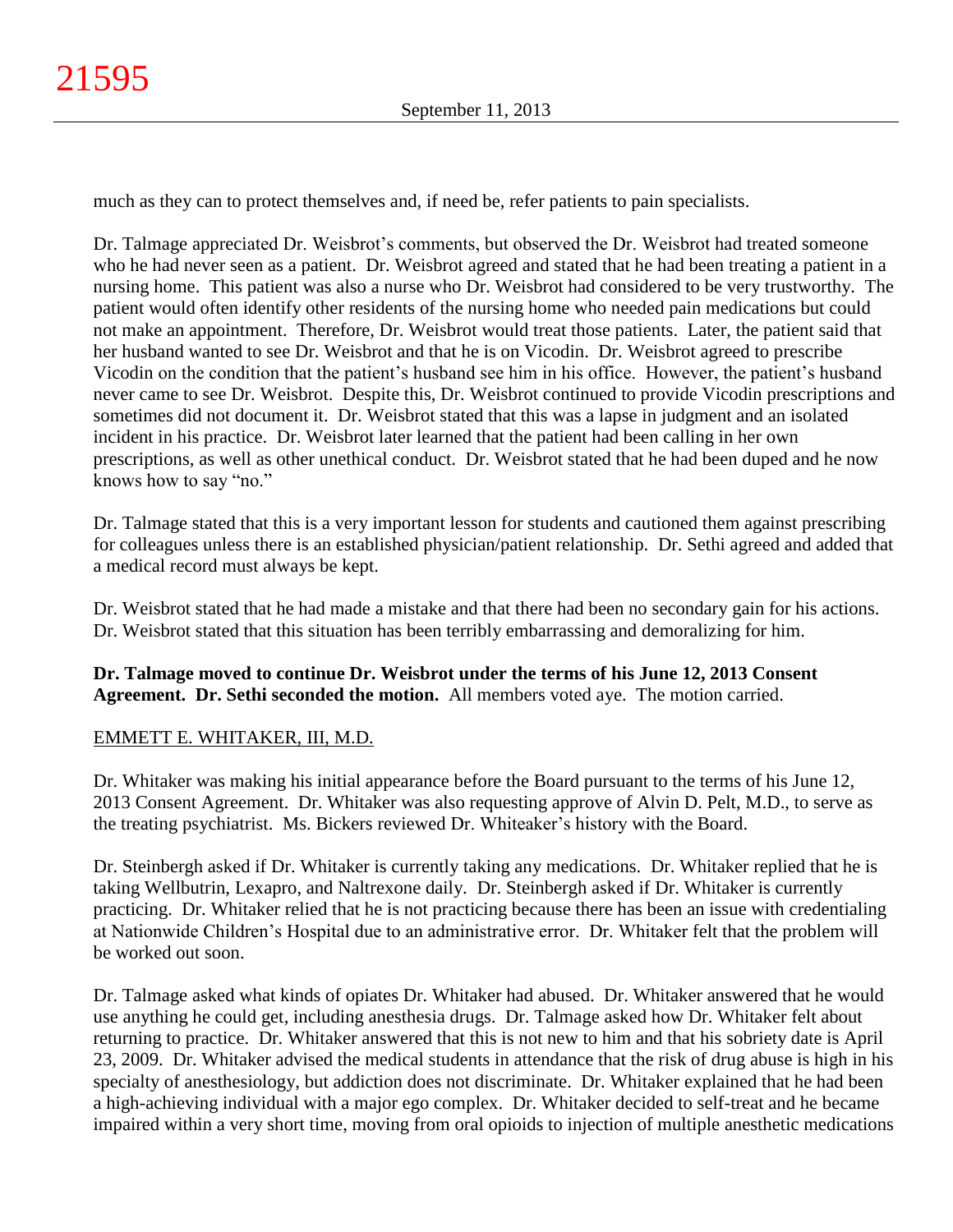within about six weeks. Dr. Whitaker was given an opportunity to go to treatment after he had totaled his second car.

Dr. Whitaker continued that he has been in recovery for nearly five years and has found that alcohol addiction and drug addiction are essentially the same. Dr. Whitaker stated that he has done well since returning to training, despite the high risk of relapse in anesthesiology. Dr. Whitaker stated that he is no longer the person he once was and he maintains a very vigorous recovery program. Dr. Whitaker appreciated the Medical Board's willingness to grant him a license.

Dr. Whitaker advised the medical students that everyone in the field of medicine is at risk due to stress and the ability to obtain substances of abuse.

Dr. Talmage commented that the Board does not normally allow anesthesiologists who are addicted to anesthesia drugs to return to the practice of anesthesiology. Dr. Talmage stated that Dr. Whitaker is an exception to that and hoped that Dr. Whitaker is successful.

Dr. Sethi asked if Dr. Whitaker has a support system and how Dr. Whitaker will prevent a relapse. Dr. Whitaker replied that he undergoes random urine screens, which he will continue for the rest of his career. Dr. Whitaker also sees a psychiatrist monthly who manages his Naltrexone therapy, which provides another level of accountability. Dr. Whitaker added that he has strong family support, attends weekly caduceus meetings, and attends Alcoholic Anonymous meetings three times per week. Dr. Whitaker stated that his partner is very supportive and is also a clinical psychologist. Lastly, Dr. Whitaker stated that he will be monitored by the Ohio Physicians Health Program and the occupational health program at Nationwide Children's Hospital. Dr. Whitaker stated that those in recovery cannot promise that they will never relapse.

**Dr. Talmage moved to continue Dr. Whitaker under the terms of his June 12, 2013 Consent Agreement. Dr. Talmage further moved to grant Dr. Whitaker's request for approval of Alvin D. Pelt to serve as the treating psychiatrist. Dr. Sethi seconded the motion.** All members voted aye. The motion carried.

Thereupon, at 5:10 p.m., the September 11, 2013 session of the State Medical Board of Ohio was adjourned by Dr. Steinbergh.

We hereby attest that these are the true and accurate approved minutes of the State Medical Board of Ohio meeting on September 11, 2013, as approved on October 9, 2013.

 $x$ empa m. pamangan

Anita M. Steinbergh, D.D., President

 $\frac{1}{2}$  and since  $\frac{1}{2}$ 

J. Craig Strafford, M.D., M.P.H., Secretary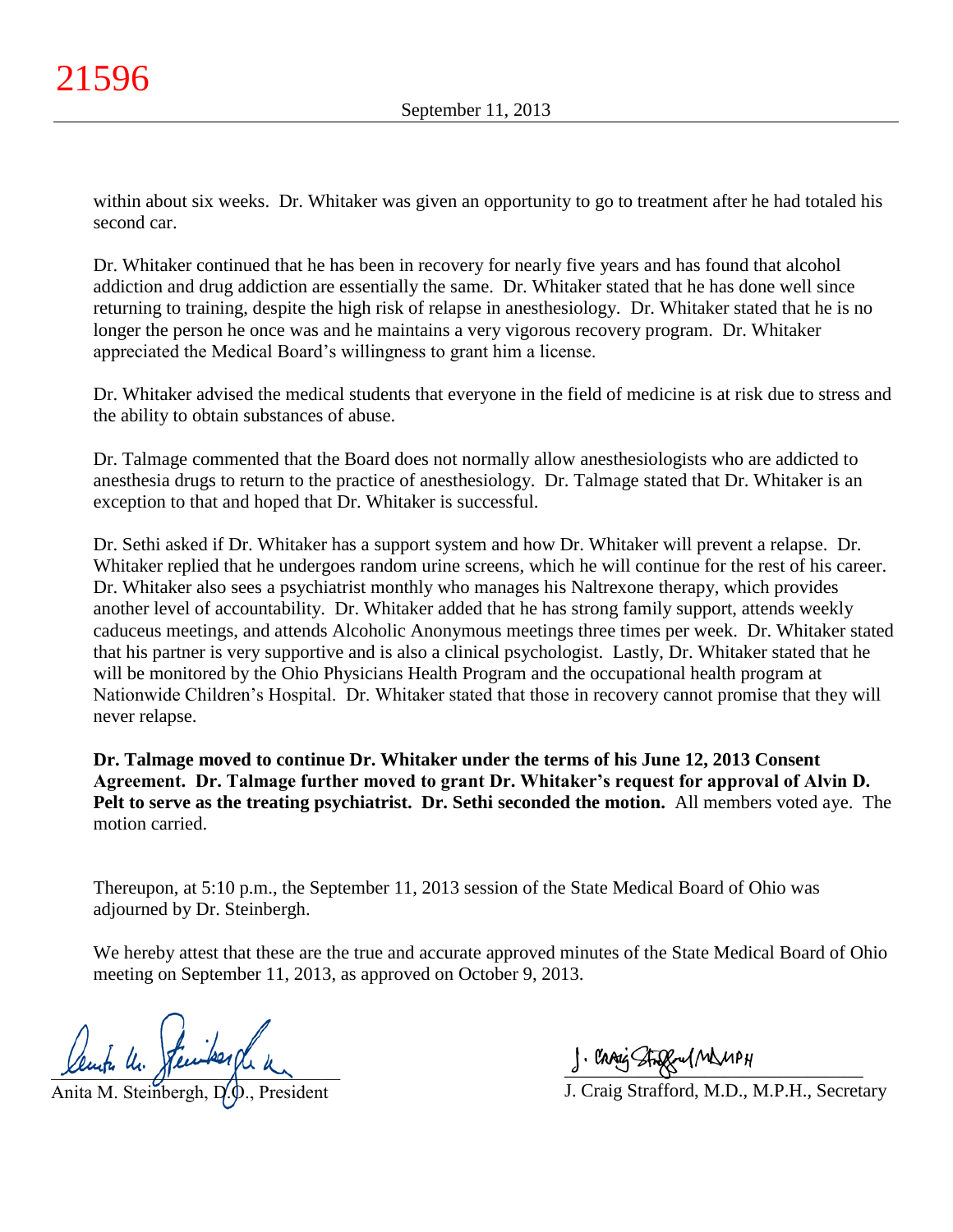21597



(SEAL)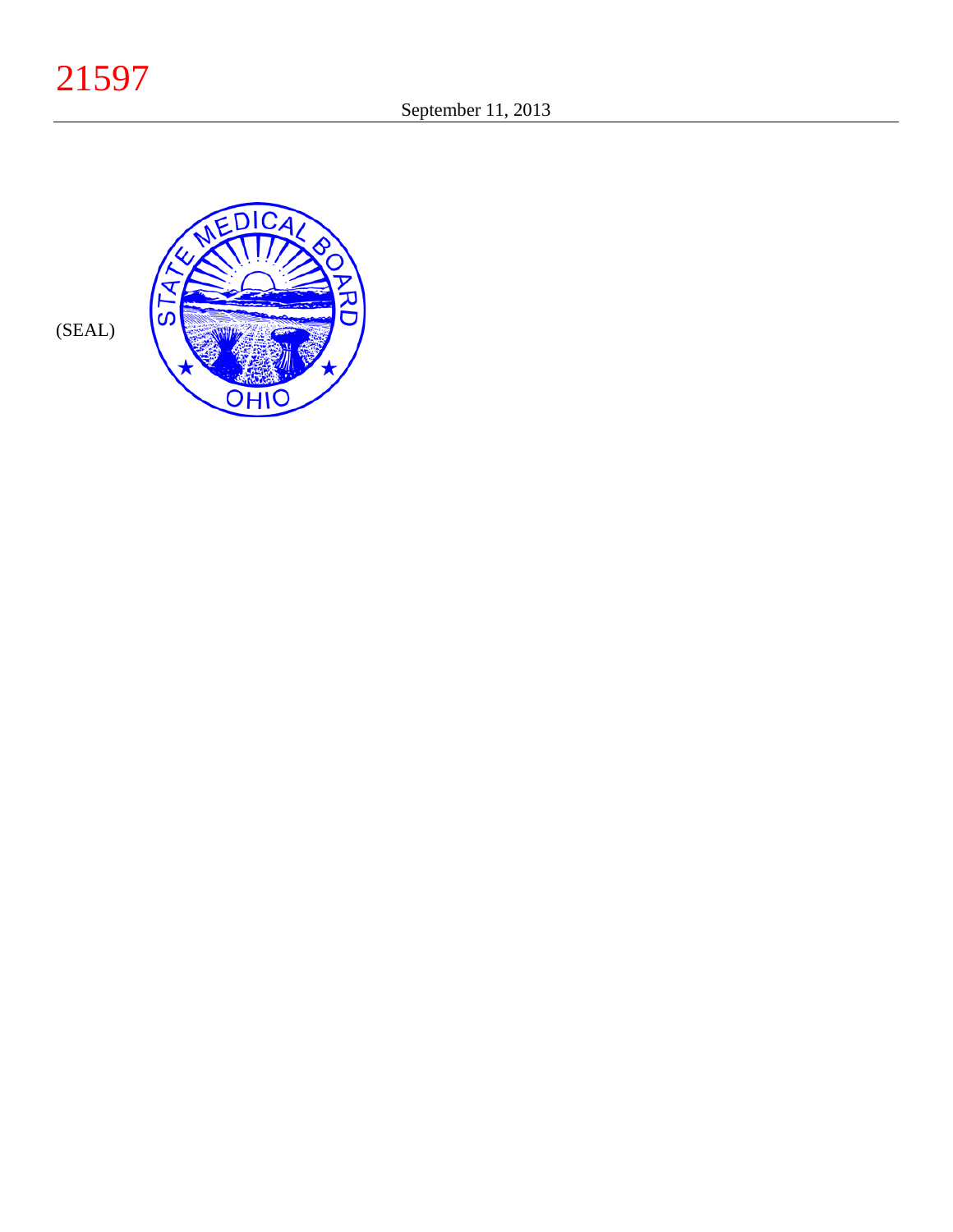### **MINUTES**

### **THE STATE MEDICAL BOARD OF OHIO**

#### **September 12, 2013**

Anita M. Steinbergh, D.O., President, called the meeting to order at 8:45 a.m., in the Administrative Hearing Room of the James A. Rhodes State Office Tower, 30 E. Broad St., Columbus, Ohio 43215, with the following members present: Kris Ramprasad, M.D., Vice-President; J. Craig Strafford, M.D., Secretary; Mark A. Bechtel, M.D., Supervising Member; Laurie O. Elsass; Donald R. Kenney, Sr.; Michael L. Gonidakis; Sushil M. Sethi, M.D.; and Bruce R. Saferin, D.P.M. The following members did not attend the meeting: Lance A. Talmage, M.D.; and Amol Soin, M.D.

Also present were: Aaron Haslam, Executive Director**;** Kimberly Anderson, Interim Executive Director; Susan Loe, Assistant Executive Director, Program Management and Operations; Sallie J. Debolt, General Counsel; Randy Beck, Interim Chief of Investigations; William Schmidt, Senior Counsel; Joan K. Wehrle, Education & Outreach Program Manager; Rebecca Marshall, Chief Enforcement Attorney; David Katko, Marcie Pastrick, Angela McNair; Cheryl Pokorny, and Dennis Tenison, Enforcement Attorneys; Kyle Wilcox, Melinda Snyder and Heidi Dorn, Assistant Attorneys General; Gregory Porter, Chief Hearing Examiner; Danielle Bickers, Compliance Supervisor; Gary Holben, Operations Administrator; Kay Rieve, Administrative Officer; Barbara Jacobs, Senior Executive Staff Attorney; Jacqueline A. Moore and Fonda Brooks, Public Information Assistants; and Benton Taylor, Executive Assistant to the Executive Director.

#### DR. SOIN'S ABSENCE

Dr. Steinbergh announced that Dr. Soin was unable to attend today's meeting because his wife gave birth to their third son early this morning. Dr. Steinbergh reported that both mother and baby are doing well. Dr. Steinbergh thanked Ms. Elsass for agreeing to attend today's meeting to ensure a quorum. Dr. Steinbergh noted that Ms. Elsass' term on the Board ended on July 31, but since her successor has not yet been appointed, she is able to continue acting as a member of the Board for 60 days beyond the end of her term.

#### REPORTS AND RECOMMENDATIONS

Dr. Steinbergh announced that the Board would now consider the Reports and Recommendations appearing on its agenda.

Dr. Steinbergh asked whether each member of the Board had received, read and considered the hearing records; the Findings of Fact, Conclusions of Law, Proposed Orders, and any objections filed in the matters of: Dustin Michael Clark, M.D.; Jeffrey T. Dardinger, M.D.; Margaret A. Davidson; Miles E. Drake, Jr., M.D.; Erica Lynne Forney, M.T.; and Emmart Yost Hoy, Jr., D.O.

A roll call was taken: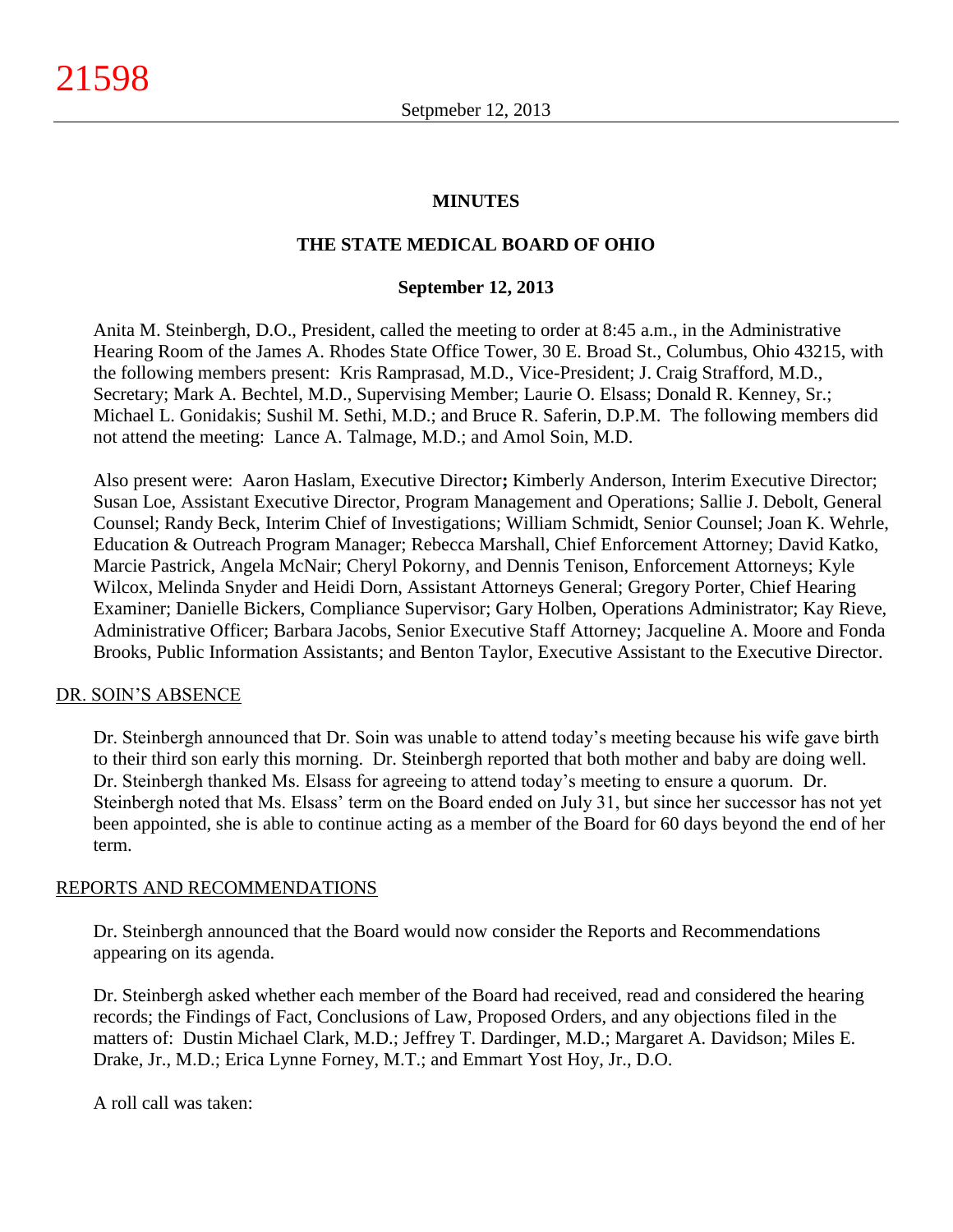### ROLL CALL:

| Dr. Strafford  | - aye |
|----------------|-------|
| Dr. Bechtel    | - aye |
| Ms. Elsass     | - aye |
| Dr. Ramprasad  | - aye |
| Dr. Steinbergh | - aye |
| Dr. Sethi      | - aye |
| Dr. Saferin    | - nay |
| Mr. Kenney     | - aye |
| Mr. Gonidakis  | - aye |
|                |       |

Dr. Saferin explained that he has not had opportunity to review and consider the hearing records in these cases. Therefore, he will abstain from the discussion and vote in these matters.

Dr. Steinbergh asked whether each member of the Board understands that the disciplinary guidelines do not limit any sanction to be imposed, and that the range of sanctions available in each matter runs from dismissal to permanent revocation. A roll call was taken:

| <b>ROLL CALL:</b> | Dr. Strafford  | - aye |
|-------------------|----------------|-------|
|                   | Dr. Bechtel    | - aye |
|                   | Ms. Elsass     | - aye |
|                   | Dr. Ramprasad  | - aye |
|                   | Dr. Steinbergh | - aye |
|                   | Dr. Sethi      | - aye |
|                   | Dr. Saferin    | - aye |
|                   | Mr. Kenney     | - aye |
|                   | Mr. Gonidakis  | - aye |
|                   |                |       |

Dr. Steinbergh noted that, in accordance with the provision in section 4731.22(F)(2), Ohio Revised Code, specifying that no member of the Board who supervises the investigation of a case shall participate in further adjudication of the case, the Secretary and Supervising Member must abstain from further participation in the adjudication of any disciplinary matters. In the matters before the Board today, Dr. Strafford served as Secretary and Dr. Bechtel served as Supervising Member.

Dr. Steinbergh reminded all parties that no oral motions may be made during these proceedings.

The original Reports and Recommendations shall be maintained in the exhibits section of this Journal.

### DUSTIN MICHAEL CLARK, M.D., Case No. 13-CRF-035

Dr. Steinbergh directed the Board's attention to the matter of Dustin Michael Clark, M.D. She advised that no objections were filed. Mr. Porter was the Hearing Examiner.

Dr. Steinbergh continued that a request to address the Board has been timely filed on behalf of Dr. Clark. Five minutes will be allowed for that address.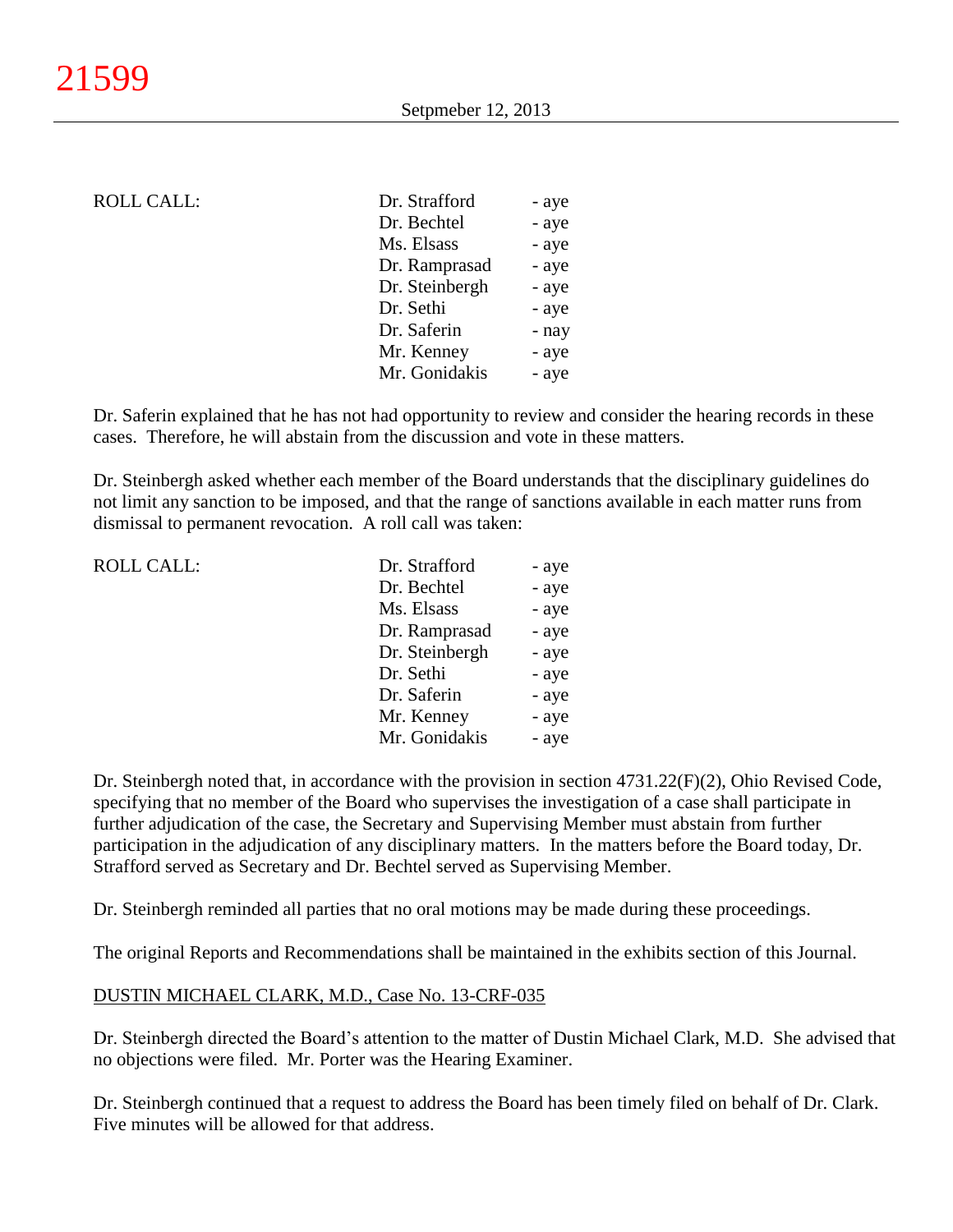Dr. Clark was represented by his attorney, Eric Plinke.

Mr. Plinke stated that this case is somewhat unusual. Mr. Plinke stated that Dr. Clark had a hearing because he and the Board staff could not come to an agreement on the terms and conditions of what would have been his Step II Consent Agreement. The primary issue of contention was a proposed restriction on Dr. Clark's ability to practice anesthesiology.

Mr. Plinke continued that Dr. Clark had committed significant violations involving the abuse of medications. Dr. Clark entered into a Step I Consent Agreement, which he was compliant with for threeand-a-half years. Dr. Clark also underwent a number of legal processes in Tennessee and Texas. Dr. Clark has switched his specialty from anesthesiology to family practice and has neared the completion of a family practice residency in Tennessee. Mr. Plinke stated that Dr. Clark is unable to move toward full medical licensure in Tennessee until his Ohio medical license is reinstated.

Mr. Plinke stated that, based on the evidence, the Hearing Examiner's Proposed Order is the only sustainable outcome.

Dr. Clark accepted full responsibility for his past wrongdoing. Dr. Clark stated that he has worked hard to remain complaint with his Consent Agreement and has also worked hard in recovery. Dr. Clark asked the Board to consider reinstating his Ohio medical license so he can move forward in Tennessee, noting that he has no plans to practice in Ohio. Dr. Clark stated that he is in his last year of training and having a license to practice is extremely important.

Dr. Steinbergh asked if the Assistant Attorney General would like to respond. Mr. Wilcox stated that he would like to respond.

Mr. Wilcox stated that the Hearing Examiner's Report and Recommendation does an excellent job of summarizing the issues. Mr. Wilcox explained that the impasse is whether Dr. Clark should be restricted from practicing anesthesiology. Mr. Wilcox stated that Dr. Clark was addicted to medications, including Fentanyl, during his training program in Texas and had been diverting medication from patients for his own use. Mr. Wilcox added that Dr. Clark abused the medications while still on duty in the hospital. Since this issue could not be resolved in negotiation, a hearing was held and the matter is now before the Board.

Mr. Wilcox stated that with the facts before them in a well-developed record from the Hearing Examiner, the Board can use its expertise to decide whether there should be any restrictions on Dr. Clark's Ohio medical license.

# **Dr. Ramprasad moved to approve and confirm Mr. Porter's Findings of Fact, Conclusions of Law, and Proposed Order in the matter of Dustin Michael Clark, M.D. Ms. Elsass seconded the motion.**

Dr. Steinbergh stated that she would now entertain discussion in the above matter.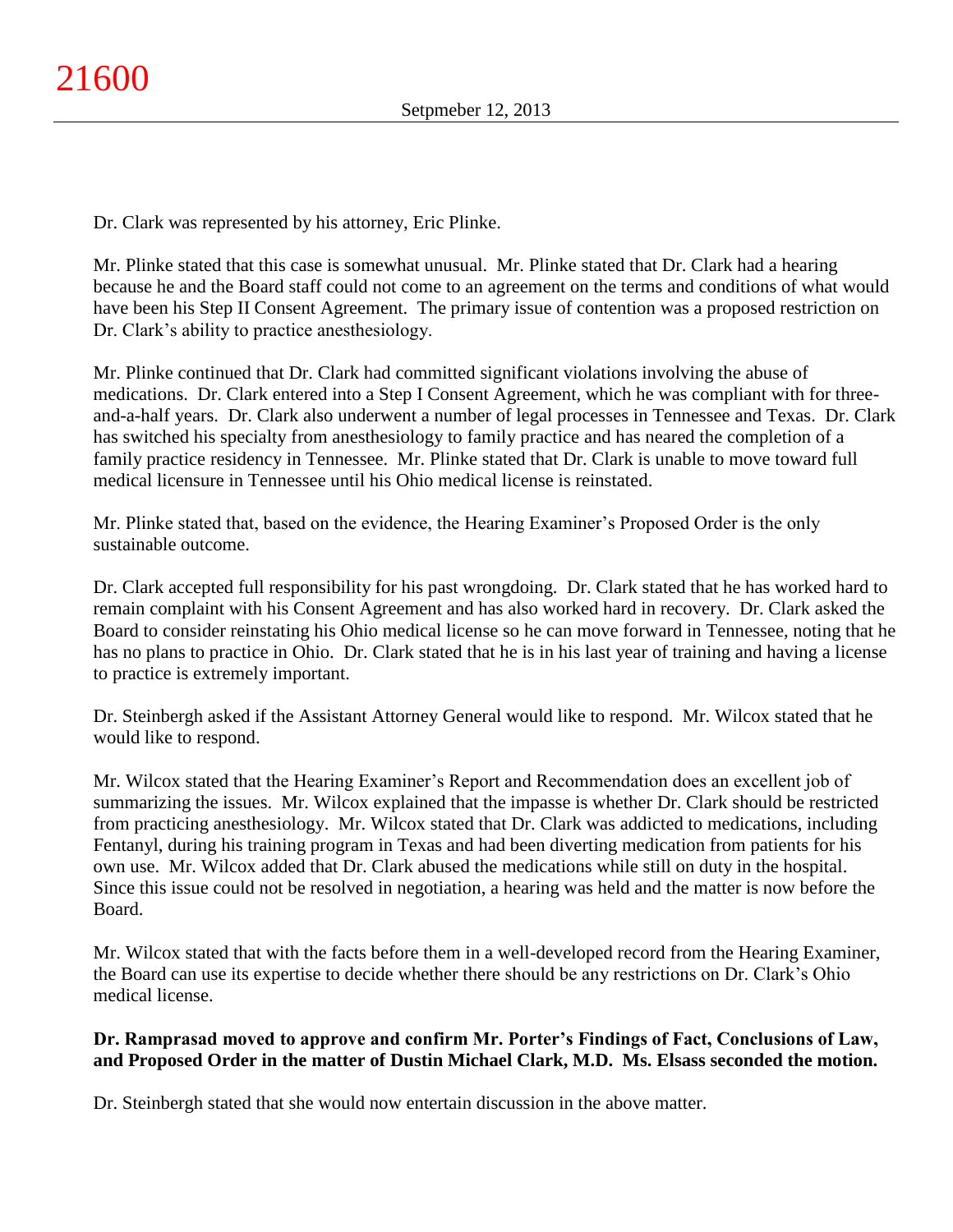Dr. Ramprasad stated that Dr. Clark had been in residency in the Unites States Air Force when he began to misuse opiates. Dr. Clark procured medications in the names of patients and administered the appropriate dosage, but he took what was left and falsified the medical records. Dr. Clark has also had a history of alcohol abuse since the age of 18. Dr. Ramprasad briefly reviewed Dr. Clark's history of treatment and recovery.

Dr. Ramprasad stated that Dr. Clark's Step I Consent Agreement required the approval of three physicians for Dr. Clark to return to the practice of medicine. The three physicians who performed evaluations of Dr. Clark are Curtis Markham, M.D., Navjyot S. Bedi, M.D., and Ronald A. Sachs, M.D. Dr. Markum reported that Dr. Clark could resume practice, but did not indicate if Dr. Clark could return to anesthesiology. Dr. Bedi reported that Dr. Clark could probably return to anesthesiology with reasonable skill and safety. Dr. Sachs reported that he would not recommend that Dr. Clark return to anesthesiology, but noted that Dr. Clark was in family practice now and opined that that was a safe choice for him. In a subsequent letter, Dr. Sachs reaffirmed his previous recommendation that Dr. Clark can practice without restriction. In 2013, Dr. Sachs clarified that Dr. Clark should not practice anesthesiology due to his past dependence on Fentanyl.

Dr. Ramprasad continued that during negotiations on Dr. Clark's Step II Consent Agreement, there was disagreement about a proposed restriction from anesthesiology. Dr. Ramprasad opined that Dr. Clark would be at risk of a relapse if he returned to the practice of anesthesiology. Dr. Ramprasad noted that Dr. Clark plans to practice family medicine in Tennessee, but noted that, although he did not complete his anesthesiology residency and cannot become board-certified in anesthesiology, he could potentially practice anesthesiology if there is no restriction. Dr. Ramprasad stated that Dr. Clark has multiple risk factors for relapse, including underlying problems with anxiety and/or depression. Therefore, it is risky for Dr. Clark to return to practicing anesthesiology, where he would have unfettered access to medications.

Dr. Ramprasad stated that the State Medical Board of Ohio, as a panel of experts that can determine the ethical requirements of its profession, concludes that the public is best protected by a permanent restriction of Dr. Clark from practicing anesthesiology. Dr. Ramprasad stated that he would like to amend the proposed order so that Dr. Clark's license may be reinstated with permanent restrictions from practicing anesthesiology, ordering anesthesia, or personally furnishing anesthesia. The proposed amendment would allow Dr. Clark to order moderate sedation, but would restrict him from administering moderate sedation. Dr. Ramprasad also offered an amendment to the Hearing Examiner's Conclusion of Law.

# **Dr. Ramprasad moved to amend the Conclusions of Law of the Report and Recommendation to read as follows:**

1. As set forth in the Findings of Fact, there is a conflict of opinion among the experts who evaluated Dr. Clark with respect to Dr. Clark's return to training in or practicing anesthesiology. This Board, as a panel of experts equipped with the necessary kowledge and experience to interpret the technical and ethical requirements of its profession, concludes that the interests of the public would best be protected by including in its Order a permanent limitation concerning Dr. Clark's training in or practicing anesthesiology.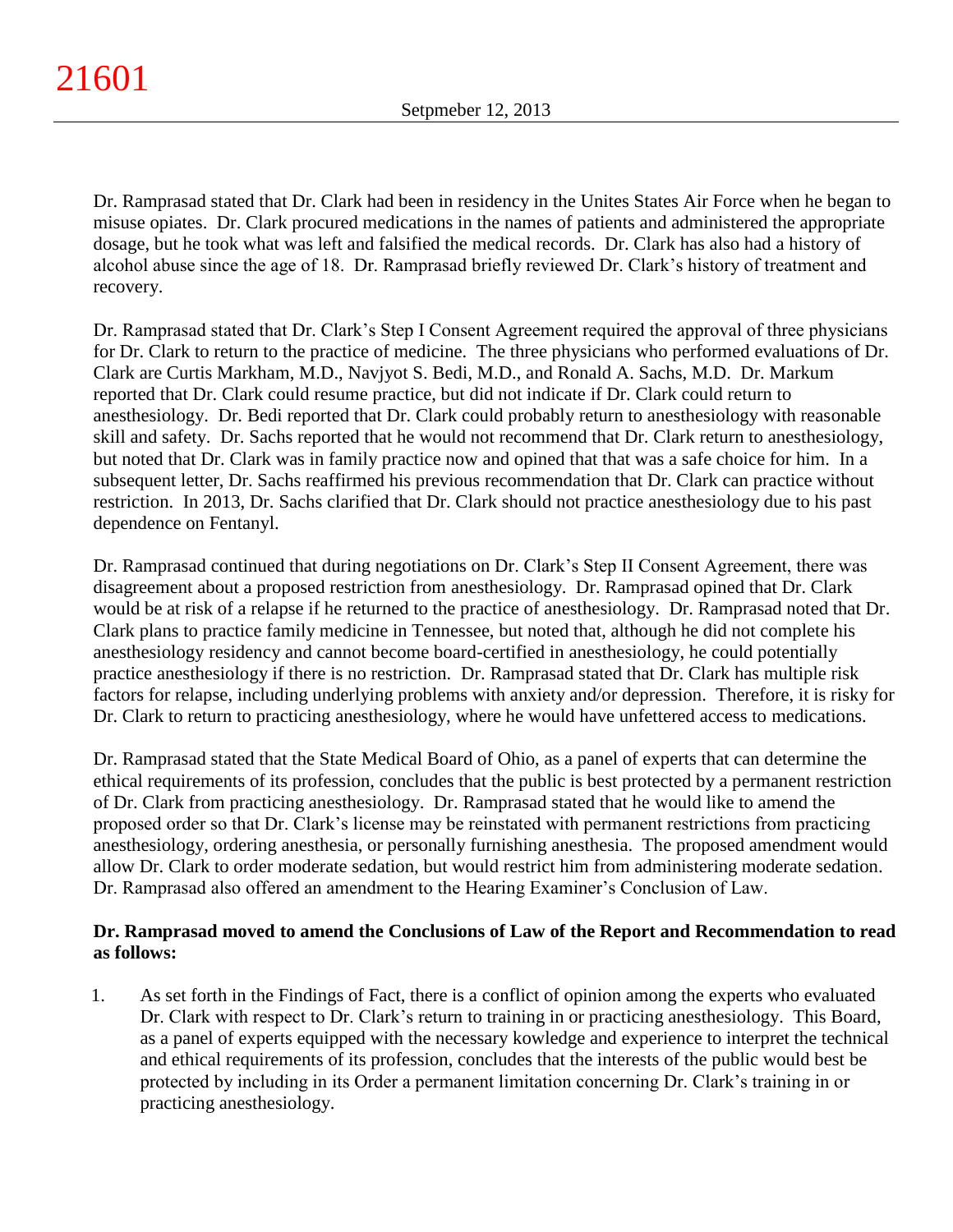2. The Chapter 119 hearing as described in Findings of Fact 5, above, has been completed. The Board may now issue an Order setting forth the terms, conditions, and limitations, if any, that it determines should be imposed upon Dustin Michael Clark, M.D.

### **Dr. Ramprasad further moved to amend the Proposed Order of the Report and Recommendation to read as follows:**

It is hereby ORDERED that:

- A. **PHYSICIAN REINSTATEMENT; PROBATION**: The certificate of Dustin Michael Clark, M.D., to practice medicine and surgery in Ohio is REINSTATED, provided that he otherwise meets all statutory and regulatory requirements, and subject to the conditions set forth below.
- B. **PERMANENT LIMITATION/RESTRICTION:** The certificate of Dr. Clark to practice medicine and surgery in the State of Ohio shall be permanently LIMITED and RESTRICTED as follows:
	- Dr. Clark shall not participate in any anesthesia residency program.
	- Dr. Clark shall not order or personally administer general anesthesia.
	- Dr. Clark may order moderate sedation, but he shall not personally administer moderate sedation.
- C. The certificate of Dr. Clark to practice medicine and surgery in the State of Ohio shall be subject to the following PROBATIONARY terms, conditions, and limitations for a period of at least five years:
	- 1. **Obey the Law**: Dr. Clark shall obey all federal, state, and local laws, and all rules governing the practice of medicine and surgery in the state in which he is practicing.
	- 2. **Declarations of Compliance**: Dr. Clark shall submit quarterly declarations under penalty of Board disciplinary action and/or criminal prosecution, stating whether there has been compliance with all the conditions of this Order. The first quarterly declaration must be received in the Board's offices on or before the date his quarterly declaration would have been due pursuant to his March 2010 Step I Consent Agreement. Subsequent quarterly declarations must be received in the Board's offices on or before the first day of every third month.
	- 3. **Personal Appearances**: Dr. Clark shall appear in person for interviews before the Board or its designated representative. The first such appearance shall take place on or before the date his appearance would have been scheduled pursuant to his March 2010 Step I Consent Agreement. Subsequent personal appearances shall occur every three months thereafter, and/or as otherwise directed by the Board. If an appearance is missed or is rescheduled for any reason, ensuing appearances shall be scheduled based on the appearance date as originally scheduled.
	- 4. **Absences from Ohio**: During any period of time when Dr. Clark resides in Ohio, he shall obtain permission from the Board for departures or absences from Ohio. Such periods of absence shall not reduce the probationary term, unless otherwise determined by motion of the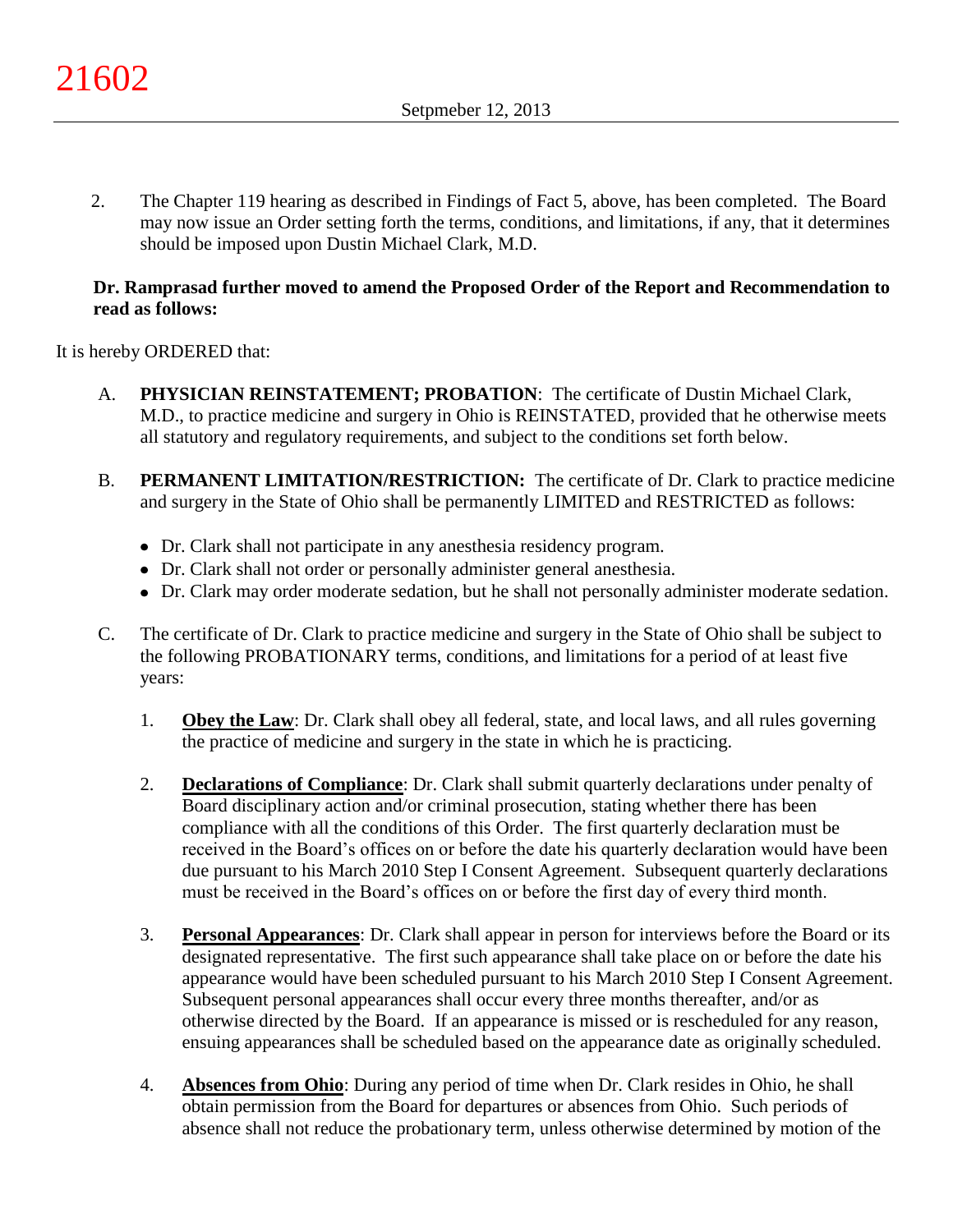Board for absences of three months or longer, or by the Secretary or the Supervising Member of the Board for absences of less than three months, in instances where the Board can be assured that probationary monitoring is otherwise being performed. Further, the Secretary and Supervising Member of the Board shall have the discretion to waive part or all of the monitoring terms set forth in this Order for occasional periods of absence of 14 days or less.

In the event that Dr. Clark resides and/or is employed at a location that is within 50 miles of the geographic border of Ohio and a contiguous state, Dr. Clark may travel between Ohio and that contiguous state without seeking prior approval of the Secretary or Supervising Member provided that Dr. Clark is otherwise able to maintain full compliance with all other terms, conditions and limitations set forth in this Order.

- 5. **Controlled Substances Log**: Dr. Clark shall keep a log of all controlled substances he prescribes. Such log shall be submitted in a format of Dr. Clark's choosing and approved in advance by the Board. All such logs required under this paragraph must be received in the Board's offices no later than the due date for Dr. Clark's declarations of compliance, or as otherwise directed by the Board. Further, Dr. Clark shall make his patient records with regard to controlled substance prescribing available for review by an agent of the Board upon request.
- 6. **Ban on Administering, Furnishing, or Possessing Controlled Substance; Log**: Dr. Clark shall not, without prior Board approval, administer, personally furnish, or possess (except as allowed under Paragraph A.7.a) any controlled substances as defined by state or federal law.

In the event that the Board agrees at a future date to modify this Order to allow Dr. Clark to administer, personally furnish, or possess controlled substances, Dr. Clark shall keep a log of all controlled substances administered or personally furnished. Such log shall be submitted in a format of Dr. Clark's choosing and approved in advance by the Board. All such logs required under this paragraph must be received in the Board's offices no later than the due date for Dr. Clark's declarations of compliance, or as otherwise directed by the Board. Further, Dr. Clark shall make his patient records with regard to such administering, or personally furnishing controlled substances available for review by an agent of the Board upon request.

# 7. **Sobriety**

a. **Abstention from Drugs**: Dr. Clark shall abstain completely from the personal use or personal possession of drugs, except those prescribed, dispensed, or administered to him by another so authorized by law who has full knowledge of Dr. Clark's history of chemical dependency and/or abuse and who may lawfully prescribe for him (for example, a physician who is not a family member).

Further, in the event that Dr. Clark is so prescribed, dispensed, or administered any controlled substance or tramadol, Dr. Clark shall notify the Board in writing within seven days, providing the Board with the identity of the prescriber, the name of the drug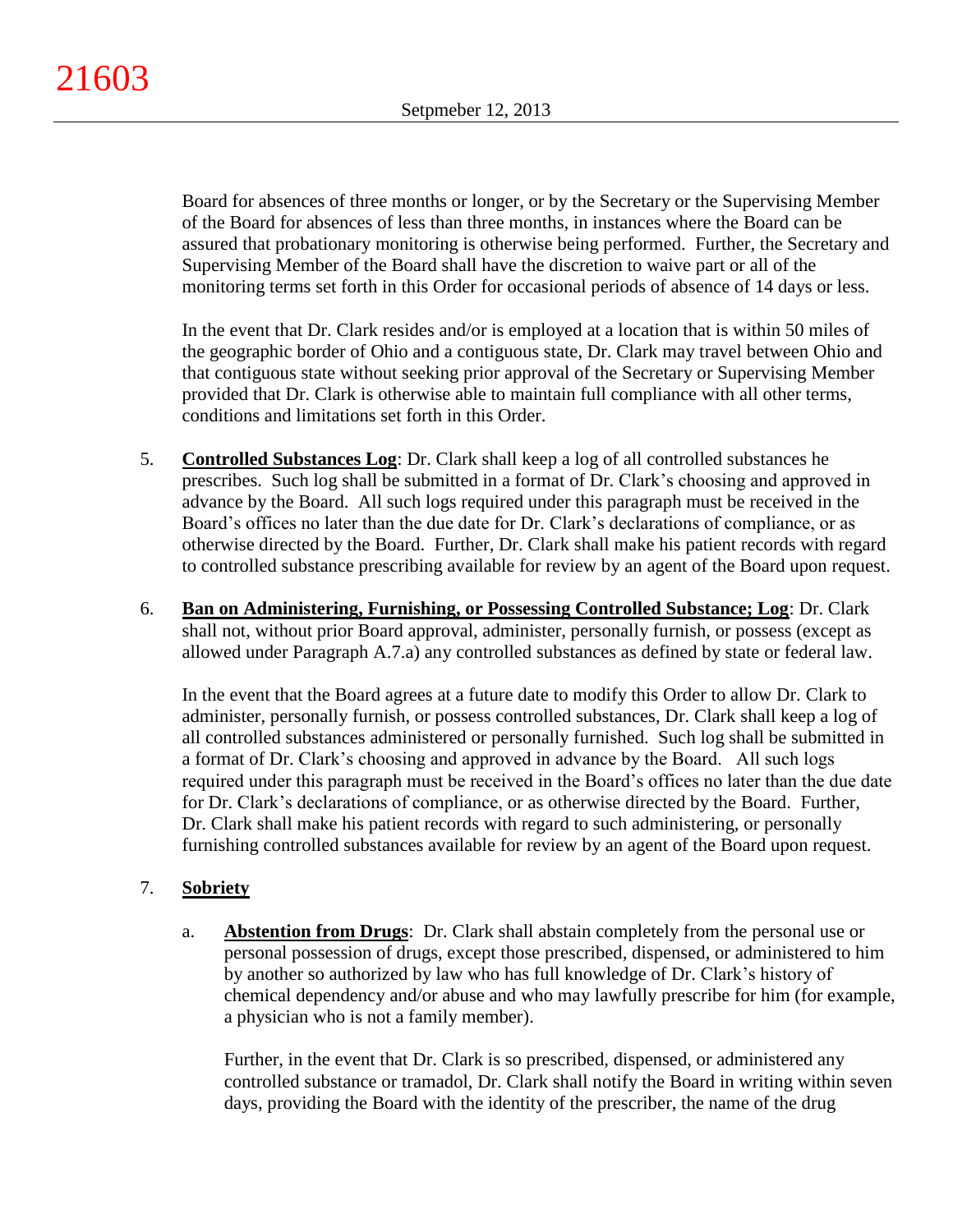Dr. Clark received, the medical purpose for which he received the drug, the date the drug was initially received, and the dosage, amount, number of refills, and directions for use.

Further, within 30 days of the date the drug is so prescribed, dispensed, or administered to him, Dr. Clark shall provide the Board with either a copy of the written prescription or other written verification from the prescriber, including the dosage, amount, number of refills, and directions for use.

b. **Abstention from Alcohol**: Dr. Clark shall abstain completely from the use of alcohol.

### 8. **Drug and Alcohol Screens; Drug Testing Facility and Collection Site**

- a. Dr. Clark shall submit to random urine screenings for drugs and alcohol at least four times per month, or as otherwise directed by the Board. Dr. Clark shall ensure that all screening reports are forwarded directly to the Board on a quarterly basis. The drugtesting panel utilized must be acceptable to the Secretary of the Board, and shall include Dr. Clark's drug(s) of choice.
- b. Dr. Clark shall submit, at his expense and on the day selected, urine specimens for drug and/or alcohol analysis. (The term "toxicology screen" is also used herein for "urine screen" and/or "drug screen.")

All specimens submitted by Dr. Clark shall be negative, except for those substances prescribed, administered, or dispensed to him in conformance with the terms, conditions and limitations set forth in this Order.

Refusal to submit such specimen, or failure to submit such specimen on the day he is selected or in such manner as the Board may request, shall constitute a violation of this Order.

c. Dr. Clark shall abstain from the use of any substance that may produce a positive result on a toxicology screen, including the consumption of poppy seeds or other food or liquid that may produce a positive result on a toxicology screen.

Dr. Clark shall be held to an understanding and knowledge that the consumption or use of various substances, including but not limited to mouthwashes, hand-cleaning gels, and cough syrups, may cause a positive toxicology screen, and that unintentional ingestion of a substance is not distinguishable from intentional ingestion on a toxicology screen, and that, therefore, consumption or use of substances that may produce a positive result on a toxicology screen is prohibited under this Order.

d. All urine screenings for drugs and alcohol shall be conducted through a Board-approved drug-testing facility and Board-approved collection site pursuant to the global contract between the approved facility and the Board, which provides for the Board to maintain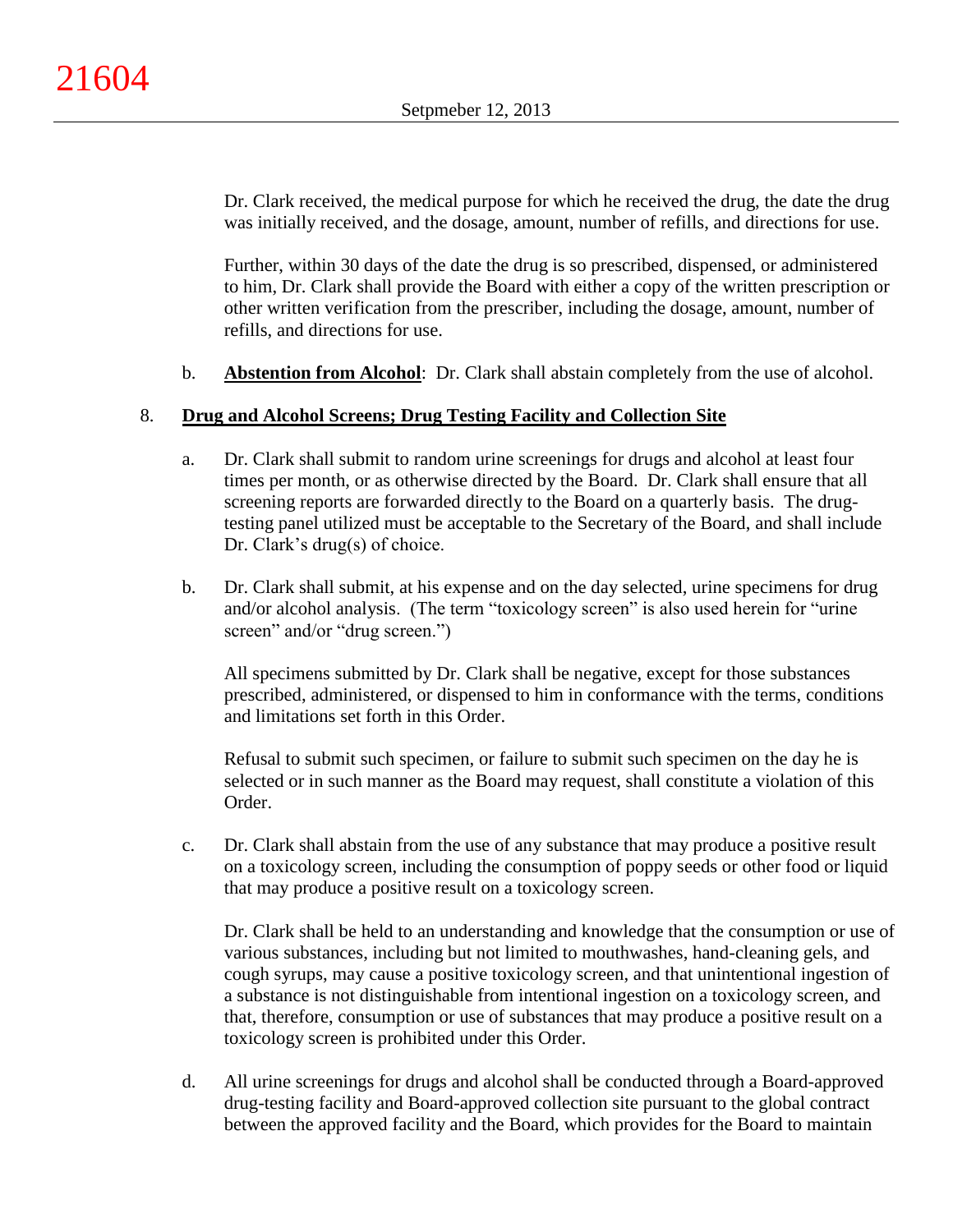ultimate control over the urine-screening process and to preserve the confidentiality of positive screening results in accordance with Section 4731.22(F)(5), Ohio Revised Code. The screening process for random testing shall require a daily call-in procedure. Further, in the event that the Board exercises its discretion, as provided in Paragraph A.9, below ("Alternative Drug-testing Facility and/or Collection Site"), to approve urine screenings to be conducted at an alternative drug-testing facility, collection site, and/or supervising physician, such approval shall be expressly contingent upon the Board's retaining ultimate control over the urine-screening process in a manner that preserves the confidentiality of positive screening results.

e. Within 30 days of the effective date of this Order, Dr. Clark shall enter into the necessary financial and/or contractual arrangements with the Board-approved drug-testing facility and/or collection site ("DFCS") in order to facilitate the screening process in the manner required by this Order.

Further, within 30 days of making such arrangements, Dr. Clark shall provide to the Board written documentation of completion of such arrangements, including a copy of any contract entered into between Dr. Clark and the Board-approved DFCS. Dr. Clark's failure to timely complete such arrangements, or failure to timely provide written documentation to the Board of completion of such arrangements, shall constitute a violation of this Order.

f. Dr. Clark shall ensure that the urine-screening process performed through the Boardapproved DFCS requires a daily call-in procedure, that the urine specimens are obtained on a random basis, and that the giving of the specimen is witnessed by a reliable person.

In addition, Dr. Clark and the Board-approved DFCS shall ensure that appropriate control over the specimen is maintained and shall immediately inform the Board of any positive screening result.

- g. Dr. Clark shall ensure that the Board-approved DFCS provides quarterly reports to the Board, in a format acceptable to the Board, verifying whether all urine screens have been conducted in compliance with this Order, and whether all urine screens have been negative.
- h. In the event that the Board-approved DFCS becomes unable or unwilling to serve as required by this Order, Dr. Clark shall immediately notify the Board in writing, and make arrangements acceptable to the Board, pursuant to Paragraph A.9, below, as soon as practicable. Dr. Clark shall further ensure that the Board-approved DFCS also notifies the Board directly of its inability to continue to serve and the reasons therefor.
- i. The Board, in its sole discretion, may withdraw its approval of any DFCS in the event that the Secretary and Supervising Member of the Board determine that the DFCS has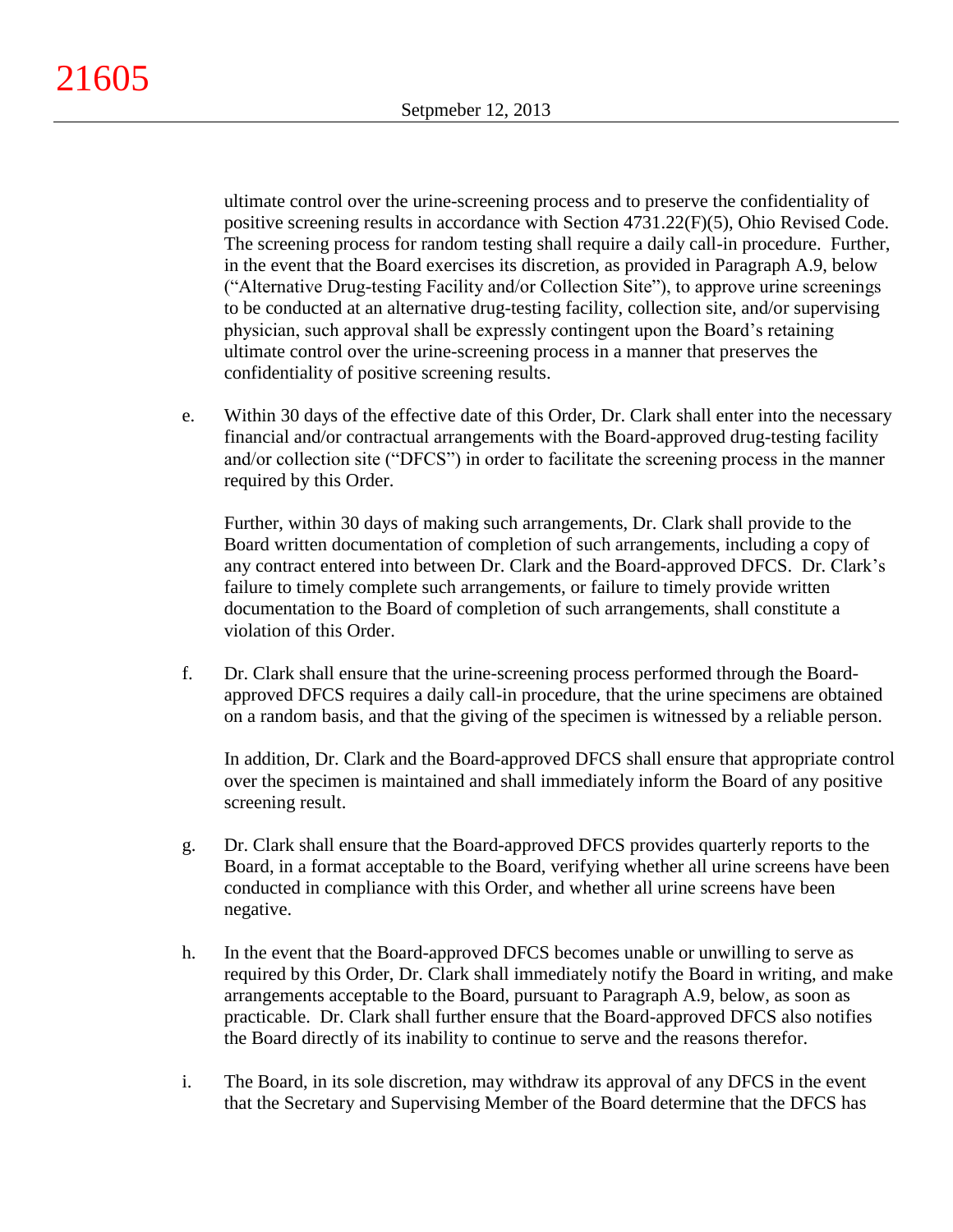demonstrated a lack of cooperation in providing information to the Board or for any other reason.

- 9. **Alternative Drug-testing Facility and/or Collection Site**:It is the intent of this Order that Dr. Clark shall submit urine specimens to the Board-approved DFCS chosen by the Board. However, in the event that using the Board-approved DFCS creates an extraordinary hardship on Dr. Clark, as determined in the sole discretion of the Board, then, subject to the following requirements, the Board may approve an alternative DFCS or a supervising physician to facilitate the urine-screening process for Dr. Clark.
	- a. Within 30 days of the date on which Dr. Clark is notified of the Board's determination that utilizing the Board-approved DFCS constitutes an extraordinary hardship on Dr. Clark, he shall submit to the Board in writing for its prior approval the identity of either an alternative DFCS or the name of a proposed supervising physician to whom Dr. Clark shall submit the required urine specimens.

In approving a facility, entity, or an individual to serve in this capacity, the Board will give preference to a facility located near Dr. Clark's residence or employment location, or to a physician who practices in the same locale as Dr. Clark. Dr. Clark shall ensure that the urine-screening process performed through the alternative DFCS or through the supervising physician requires a daily call-in procedure, that the urine specimens are obtained on a random basis, and that the giving of the specimen is witnessed by a reliable person. In addition, Dr. Clark shall ensure that the alternative DFCS or the supervising physician maintains appropriate control over the specimen and immediately informs the Board of any positive screening result.

- b. Dr. Clark shall ensure that the alternative DFCS or the supervising physician provides quarterly reports to the Board, in a format acceptable to the Board, verifying whether all urine screens have been conducted in compliance with this Order, and whether all urine screens have been negative.
- c. In the event that the designated alternative DFCS or the supervising physician becomes unable or unwilling to so serve, Dr. Clark shall immediately notify the Board in writing. Dr. Clark shall further ensure that the previously designated alternative DFCS or the supervising physician also notifies the Board directly of the inability to continue to serve and the reasons therefor. Further, in the event that the approved alternative DFCS or supervising physician becomes unable to serve, Dr. Clark shall, in order to ensure that there will be no interruption in his urine-screening process, immediately commence urine screening at the Board-approved DFCS chosen by the Board, until such time, if any, that the Board approves a different DFCS or supervising physician, if requested by Dr. Clark.
- d. The Board, in its sole discretion, may disapprove any entity or facility proposed to serve as Dr. Clark's designated alternative DFCS or any person proposed to serve as his supervising physician, or may withdraw its approval of any entity, facility or person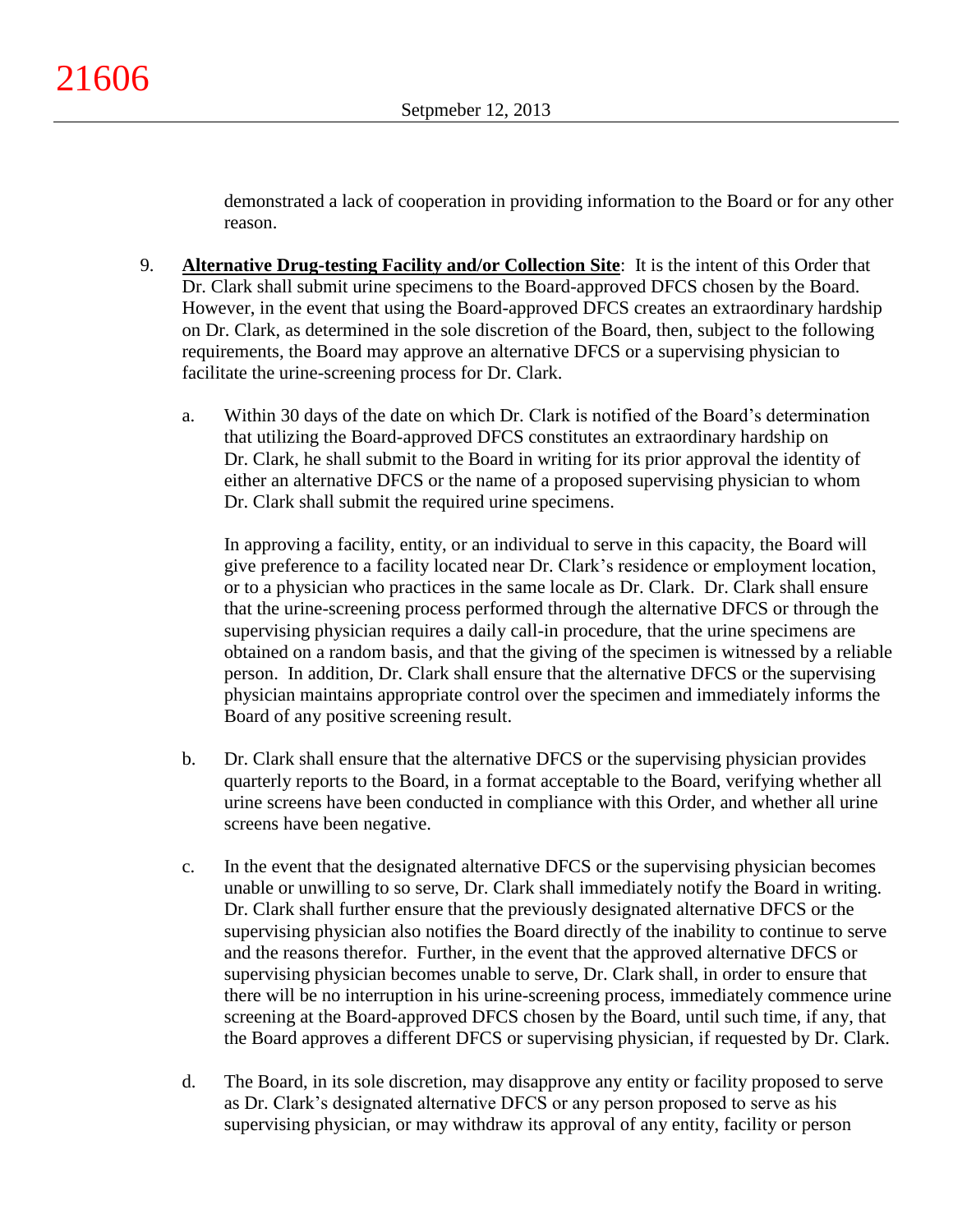previously approved to so serve in the event that the Secretary and Supervising Member of the Board determine that any such entity, facility or person has demonstrated a lack of cooperation in providing information to the Board or for any other reason.

- 10. **Reports Regarding Drug and Alcohol Screens**: All screening reports required under this Order from the Board-approved DFCS, the alternative DFCS and/or supervising physician must be received in the Board's offices no later than the due date for Dr. Clark's declarations of compliance. It is Dr. Clark's responsibility to ensure that reports are timely submitted.
- 11. **Additional Screening Without Prior Notice**: Upon the Board's request and without prior notice, Dr. Clark shall provide a specimen of his blood, breath, saliva, urine, and/or hair for screening for drugs and alcohol, for analysis of therapeutic levels of medications that may be prescribed for Dr. Clark, or for any other purpose, at Dr. Clark's expense. Dr. Clark's refusal to submit a specimen upon the request of the Board shall result in a minimum of one year of actual license suspension. Further, the collection of such specimens shall be witnessed by a representative of the Board, or another person acceptable to the Secretary and Supervising Member of the Board.
- 12. **Rehabilitation Program**: Dr. Clark shall maintain participation in an alcohol and drug rehabilitation program, such as A.A., N.A., or C.A., no less than three times per week, or as otherwise ordered by the Board. Substitution of any other specific program must receive prior Board approval.

Dr. Clark shall submit acceptable documentary evidence of continuing compliance with this program, including submission to the Board of meeting attendance logs, which must be received in the Board's offices no later than the due date for Dr. Clark's declarations of compliance.

- 13. **Comply with the Terms of Aftercare Contract**: Dr. Clark shall maintain continued compliance with the terms of the aftercare contract(s) entered into with his treatment provider(s), provided that, where terms of an aftercare contract conflict with terms of this Order, the terms of this Order shall control.
- 14. **Coordination with the Tennessee Medical Foundation**: The Board, in its sole discretion, and with the agreement of the Tennessee Medical Foundation, may coordinate with the Tennessee Medical Foundation with respect to Dr. Clark's rehabilitation programs and monitoring, including, among other things, the random urine screenings as described in Paragraphs A.8 through A.9.
- 15. **Releases**: Dr. Clark shall provide authorization, through appropriate written consent forms, for disclosure of evaluative reports, summaries, and records, of whatever nature, by any and all parties that provide treatment or evaluation for Dr. Clark's chemical dependency, mental health treatment, and/or related conditions, or for purposes of complying with this Order, whether such treatment or evaluation occurred before or after the effective date of this Order. To the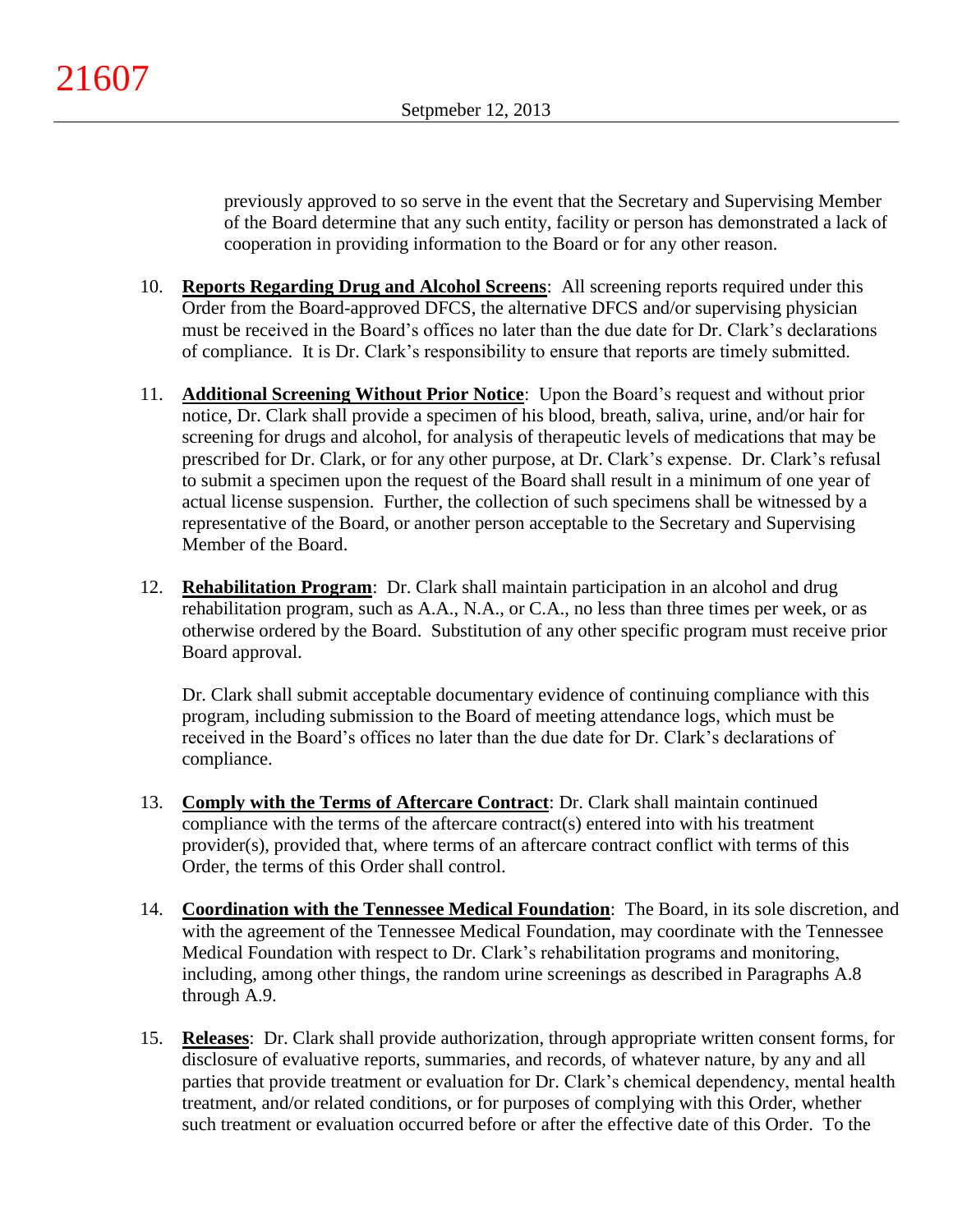extent permitted by law, the above-mentioned evaluative reports, summaries, and records are considered medical records for purposes of Section 149.43, Ohio Revised Code, and are confidential pursuant to statute.

Dr. Clark shall also provide the Board written consent permitting any treatment provider from whom he obtains treatment to notify the Board in the event Dr. Clark fails to agree to or comply with any treatment contract or aftercare contract. Failure to provide such consent, or revocation of such consent, shall constitute a violation of this Order.

16. **Practice Plan**: Prior to Dr. Clark's commencement of practice in Ohio, or as otherwise determined by the Board, Dr. Clark shall submit to the Board and receive its approval for a plan of practice in Ohio. The practice plan, unless otherwise determined by the Board, shall be limited to a supervised structured environment in which Dr. Clark's activities will be directly supervised and overseen by a monitoring physician approved by the Board. Dr. Clark shall obtain the Board's prior approval for any alteration to the practice plan approved pursuant to this Order.

At the time Dr. Clark submits his practice plan, he shall also submit the name and curriculum vitae of a monitoring physician for prior written approval by the Secretary and Supervising Member of the Board. In approving an individual to serve in this capacity, the Secretary and Supervising Member will give preference to a physician who practices in the same locale as Dr. Clark and who is engaged in the same or similar practice specialty.

The monitoring physician shall monitor Dr. Clark and his medical practice, and shall review Dr. Clark's patient charts. The chart review may be done on a random basis, with the frequency and number of charts reviewed to be determined by the Board.

Further, the monitoring physician shall provide the Board with reports on the monitoring of Dr. Clark and his medical practice, and on the review of Dr. Clark's patient charts. Dr. Clark shall ensure that the reports are forwarded to the Board on a quarterly basis and are received in the Board's offices no later than the due date for Dr. Clark's declarations of compliance.

In the event that the designated monitoring physician becomes unable or unwilling to serve in this capacity, Dr. Clark shall immediately so notify the Board in writing. In addition, Dr. Clark shall make arrangements acceptable to the Board for another monitoring physician within 30 days after the previously designated monitoring physician becomes unable or unwilling to serve, unless otherwise determined by the Board. Dr. Clark shall further ensure that the previously designated monitoring physician also notifies the Board directly of his or her inability to continue to serve and the reasons therefor.

The Board, in its sole discretion, may disapprove any physician proposed to serve as Dr. Clark's monitoring physician, or may withdraw its approval of any physician previously approved to serve as Dr. Clark's monitoring physician, in the event that the Secretary and Supervising Member of the Board determine that any such monitoring physician has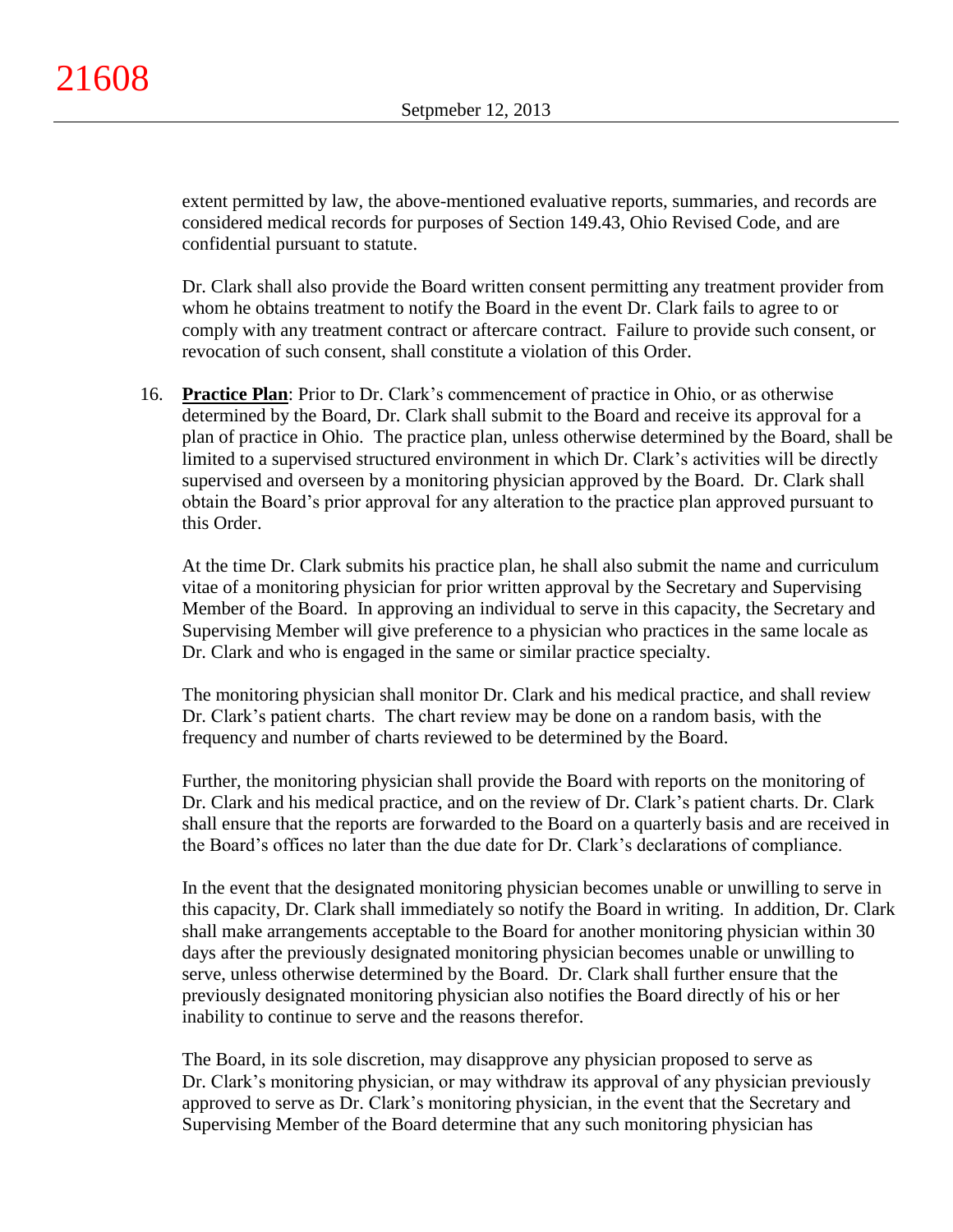demonstrated a lack of cooperation in providing information to the Board or for any other reason.

- 17. **Required Reporting of Change of Address**: Dr. Clark shall notify the Board in writing of any change of residence address and/or principal practice address within 30 days of the change.
- 18. **Tolling of Probationary Period While Out of Compliance**: In the event Dr. Clark is found by the Secretary of the Board to have failed to comply with any provision of this Order, and is so notified of that deficiency in writing, such period(s) of noncompliance will not apply to the reduction of the probationary period under this Order.
- D. **TERMINATION OF PROBATION**: Upon successful completion of probation, as evidenced by a written release from the Board, Dr. Clark's certificate will be fully restored.

# E. **REQUIRED REPORTING WITHIN 30 DAYS OF THE EFFECTIVE DATE OF THIS ORDER**:

1. **Required Reporting to Employers and Others**: Within 30 days of the effective date of this Order, Dr. Clark shall provide a copy of this Order to all employers or entities with which he is under contract to provide healthcare services (including but not limited to third-party payors), or is receiving training, and the Chief of Staff at each hospital or healthcare center where he has privileges or appointments. Further, Dr. Clark shall promptly provide a copy of this Order to all employers or entities with which he contracts in the future to provide healthcare services (including but not limited to third-party payors), or applies for or receives training, and the Chief of Staff at each hospital or healthcare center where he applies for or obtains privileges or appointments.

In the event that Dr. Clark provides any healthcare services or healthcare direction or medical oversight to any emergency medical services organization or emergency medical services provider in Ohio, within 30 days of the effective date of this Order, he shall provide a copy of this Order to the Ohio Department of Public Safety, Division of Emergency Medical Services.

These requirements shall continue until Dr. Clark receives from the Board written notification of the successful completion of his probation.

2. **Required Reporting to Other Licensing Authorities**: Within 30 days of the effective date of this Order, Dr. Clark shall provide a copy of this Order to the proper licensing authority of any state or jurisdiction in which he currently holds any professional license, as well as any federal agency or entity, including but not limited to the Drug Enforcement Administration, through which he currently holds any professional license or certificate. Also, Dr. Clark shall provide a copy of this Order at the time of application to the proper licensing authority of any state or jurisdiction in which he applies for any professional license or reinstatement/restoration of any professional license. This requirement shall continue until Dr. Clark receives from the Board written notification of the successful completion of his probation.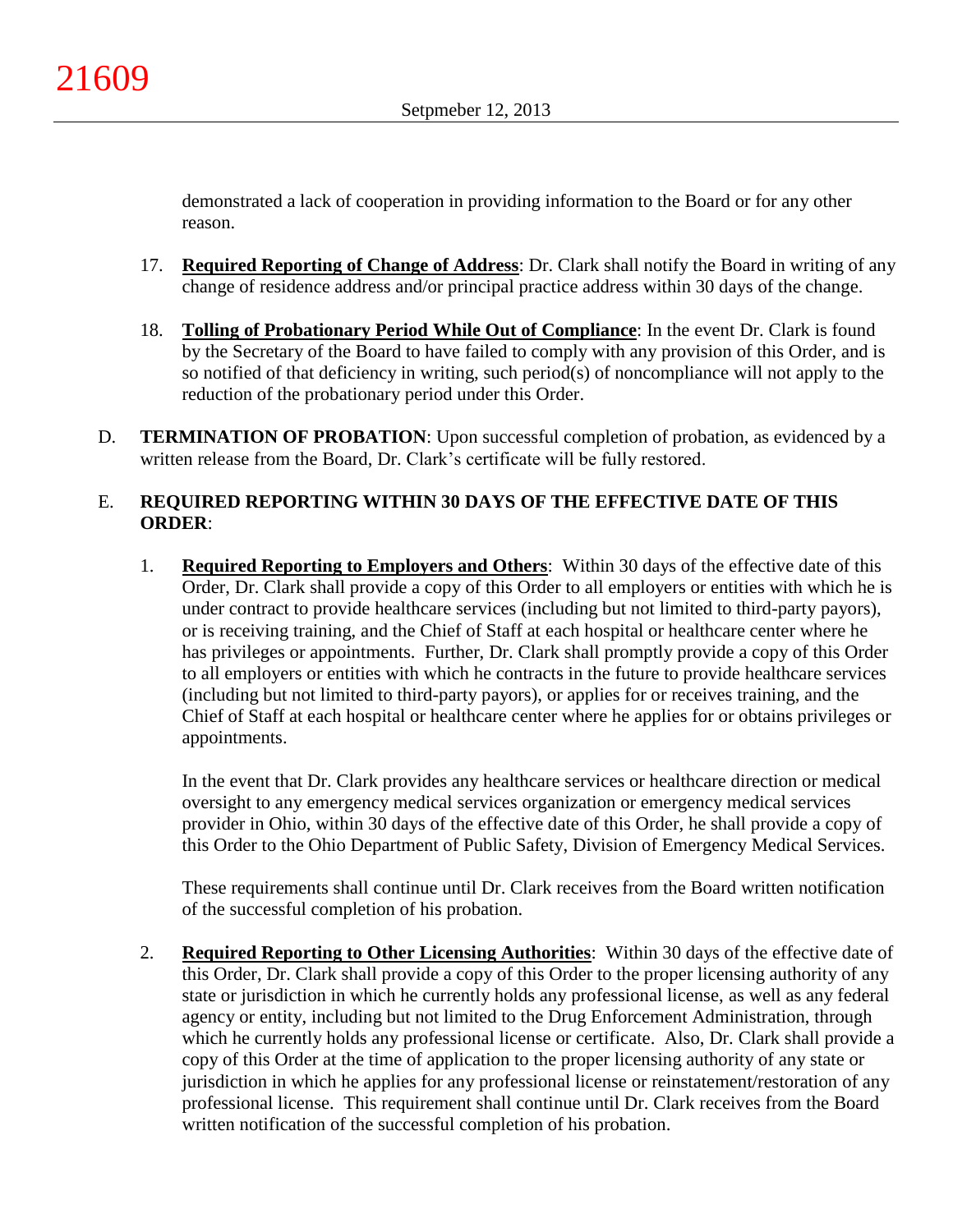- 3. **Required Reporting to Treatment Providers/Monitors**: Within 30 days of the effective date of this Order, Dr. Clark shall provide a copy of this Order to all persons and entities that provide chemical dependency/abuse treatment to or monitoring of Dr. Clark. This requirement shall continue until Dr. Clark receives from the Board written notification of the successful completion of his probation.
- 4. **Required Documentation of the Reporting Required by Paragraph B**: Dr. Clark shall provide this Board with **one** of the following documents as proof of each required notification within 30 days of the date of each such notification: (a) the return receipt of certified mail within 30 days of receiving that return receipt, (b) an acknowledgement of delivery bearing the original ink signature of the person to whom a copy of the Order was hand delivered, (c) the original facsimile-generated report confirming successful transmission of a copy of the Order to the person or entity to whom a copy of the Order was faxed, or (d) an original computer-generated printout of electronic mail communication documenting the e-mail transmission of a copy of the Order to the person or entity to whom a copy of the Order was e-mailed.
- F. **VIOLATION OF THE TERMS OF THIS ORDER**: If Dr. Clark violates the terms of this Order in any respect, the Board, after giving him notice and the opportunity to be heard, may institute whatever disciplinary action it deems appropriate, up to and including the permanent revocation of his certificate.

**EFFECTIVE DATE OF ORDER**: This Order shall become effective immediately upon the mailing of the notification of approval by the Board.

# **Mr. Kenney seconded the motion.**

Dr. Steinbergh stated she will now entertain discussion in the above matter

Mr. Gonidakis asked what the practical effects of this proposed amendment would be on Dr. Clark's practice. Dr. Ramprasad replied that if the amendment is accepted, Dr. Clark would not be able to participate in an anesthesiology residency, but he would be able to hire people to practice anesthesiology. Dr. Ramprasad stated that the proposed amendment restricts Dr. Clark from personally administering moderate sedation because it may put him at risk of a relapse.

Dr. Steinbergh noted Dr. Clark's testimony that he does not want to limit his ability to provide appropriate patient care in a hospital, emergency department, or urgent care. Dr. Steinbergh stated that the purpose of the stipulation that Dr. Clark may order, but not personally furnish, moderate sedation is to allow for his possible future practice in these settings. Dr. Steinbergh stated that she supports the proposed amendment because it protects both Dr. Clark and his patients. Dr. Steinbergh stated that the proposed amendment bars Dr. Clark from returning to anesthesiology, but allows him to, for instance, supervise a nurse anesthetist or similar practitioner.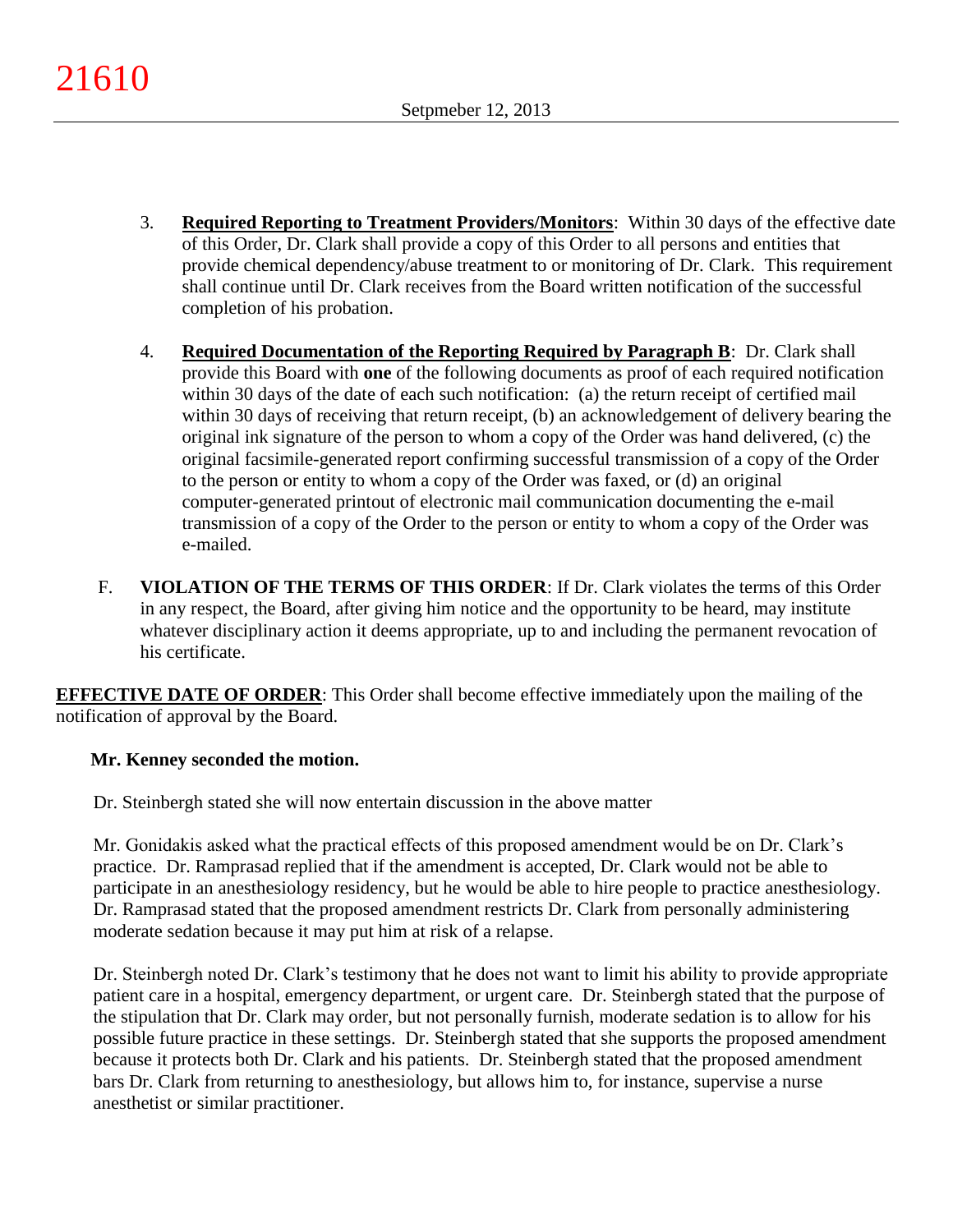A vote was taken on Dr. Ramprasad's motion to amend:

| <b>ROLL CALL:</b> | Dr. Strafford  | - abstain |
|-------------------|----------------|-----------|
|                   | Dr. Bechtel    | - abstain |
|                   | Ms. Elsass     | - aye     |
|                   | Dr. Ramprasad  | - aye     |
|                   | Dr. Steinbergh | - aye     |
|                   | Dr. Sethi      | - aye     |
|                   | Dr. Saferin    | - abstain |
|                   | Mr. Kenney     | - aye     |
|                   | Mr. Gonidakis  | - aye     |
|                   |                |           |

The motion to amend carried.

**Dr. Ramprasad moved to approve and confirm Mr. Porter's Findings of Fact, Conclusions of Law, and Proposed Order, as amended, in the matter of Dustin Michael Clark, M.D. Ms. Elsass seconded the motion.** A vote was taken:

| <b>ROLL CALL:</b> | Dr. Strafford  | - abstain |
|-------------------|----------------|-----------|
|                   | Dr. Bechtel    | - abstain |
|                   | Ms. Elsass     | - aye     |
|                   | Dr. Ramprasad  | - aye     |
|                   | Dr. Steinbergh | - aye     |
|                   | Dr. Sethi      | - aye     |
|                   | Dr. Saferin    | - abstain |
|                   | Mr. Kenney     | - aye     |
|                   | Mr. Gonidakis  | - aye     |
|                   |                |           |

The motion to approve carried.

### JEFFREY T. DARDINGER, M.D., Case No. 13-CRF-021

Dr. Steinbergh directed the Board's attention to the matter of Jeffrey T. Dardinger, M.D. She advised that objections have been filed and were previously distributed to Board members. Ms. Blue was the Hearing Examiner.

Dr. Steinbergh continued that a request to address the Board has been timely filed on behalf of Dr. Dardinger. Five minutes will be allowed for that address.

Dr. Dardinger was represented by his attorney, Eric Plinke.

Mr. Plinke stated that he filed objections on behalf of Dr. Dardinger because of the proposed order of permanent revocation and the commentary by the Hearing Examiner challenging Dr. Dardinger's facts.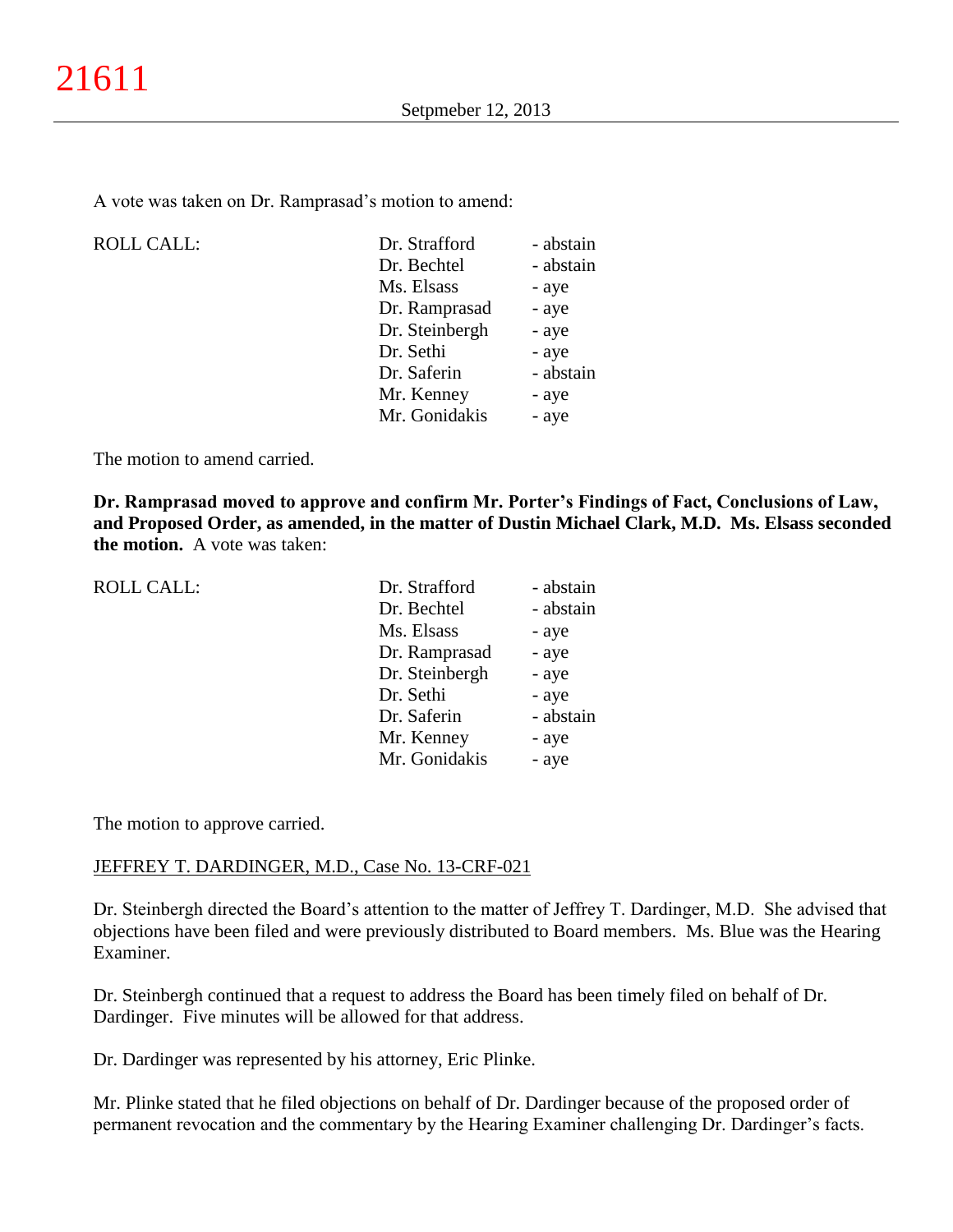Mr. Plinke stated that the background facts are uncontested and are the same facts as in Dr. Dardinger's criminal case. Mr. Plinke stated that Dr. Dardinger pled guilty in that case, and the circumstances are not flattering. Mr. Plinke noted that Dr. Dardinger has no prior disciplinary history and no issues of clinical competency. Mr. Plinke acknowledged that Dr. Dardinger is a registered sex offender and, under his plea agreement, is in the lowest level of sex offender.

Mr. Plinke stated that this was an unfortunate situation that Dr. Dardinger created himself. Mr. Plinke stated that Dr. Dardinger's family relationship had been tortured, distressed, and was not functioning. Dr. Dardinger set up video cameras around his house due to his impending divorce. Mr. Plinke explained that Dr. Dardinger is not present today because he is currently in jail as a result of violating the court's probationary restrictions on interstate travel. Mr. Plinke emphasized that Dr. Dardinger is in jail due to a probation violation and that he did not receive jail time as a result of the incident under discussion.

Mr. Plinke found it understandable that the Medical Board has virtually zero tolerance for sex crimes and sex offender status. However, Mr. Plinke stated that the facts of this case are materially different in a number of areas from other sex-related cases. Mr. Plinke opined that if there is a case in which the Medical Board would give a sex offender any benefit of the doubt, it was this case. Mr. Plinke asked the Board to consider a non-permanent revocation or indefinite suspension of Dr. Dardinger's license, which would allow him to show that he is fit to practice medicine in the future.

Dr. Steinbergh asked if the Assistant Attorney General would like to respond. Ms. Dorn stated that she would like to respond.

Ms. Dorn agreed with Mr. Plinke that the facts of this case are different from other sex-related cases, but opined that they are worse than in other cases. Ms. Dorn stated that Dr. Dardinger videotaped a minor girl who was living in his home with video cameras he placed in her bedroom. Dr. Dardinger then took the videos, including video of the girl undressing, and downloaded them onto his computer. Dr. Dardinger was found guilty of Use of a Minor in Nudity Oriented Material, a fifth-degree felony. Dr. Dardinger must register as a sex offender for 15 years. Dr. Dardinger was also sentenced to community control, but he violated the terms of that control. Ms. Dorn asked how Dr. Dardinger will follow any order the Board issues if he cannot follow the terms of his community control. Ms. Dorn also stated that the Kentucky Board of Medical Licensure took action on Dr. Dardinger's medical license in that state.

Ms. Dorn continued that Dr. Dardinger clearly lacks any sound judgment. Ms. Dorn stated that it is disturbing that, in an effort to get his wife to agree to a divorce, he set up cameras in a minor girl's bedroom and captured images that no one should have captured. Ms. Dorn stated that he did this on multiple occasions. Ms. Dorn stated that there are no mitigating factors in this case and found it hard to imagine a situation where recording a minor nude and downloading the video is not for a sexual purpose. Ms. Dorn also found it unbelievable that there was no other place to record Dr. Dardinger's wife besides a minor girl's bedroom.

Ms. Dorn agreed with the Hearing Examiner that Dr. Dardinger's conduct was deplorable and his explanation is unbelievable. Ms. Dorn opined that this behavior is not acceptable for a physician treating patients. Ms. Dorn agreed with the proposed order of permanent revocation.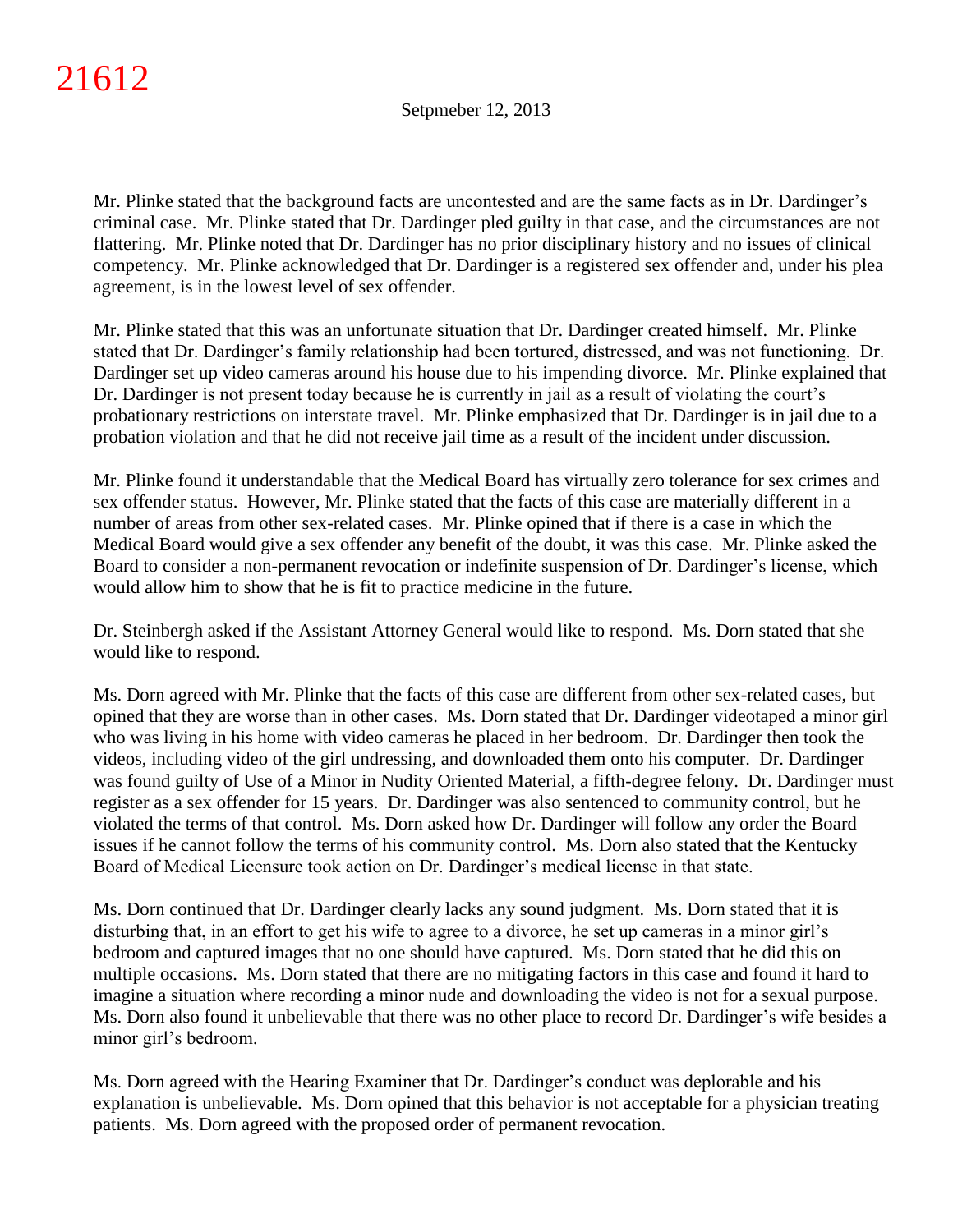# **Ms. Elsass moved to approve and confirm Ms. Blue's Findings of Fact, Conclusions of Law, and Proposed Order in the matter of Jeffrey T. Dardinger, M.D. Dr. Ramprasad seconded the motion.**

Dr. Steinbergh stated that she would now entertain discussion in the above matter.

Dr. Steinbergh agreed with Ms. Dorn that there are no mitigating factors in this case. Dr. Steinbergh stated that Dr. Dardinger's behavior is intolerable and unacceptable for a physician. Dr. Steinbergh did not believe that the public would accept a sex offender as a physician. Dr. Steinbergh stated that this incident in Dr. Dardinger's life was unfortunate, but he made the decision to create the video and download it to his computer, which was wrong no matter what the reason. Dr. Steinbergh opined that permanent revocation is the only possible sanction in this case.

A vote was taken on Ms. Elsass' motion to approve:

| <b>ROLL CALL:</b> | Dr. Strafford  | - abstain |
|-------------------|----------------|-----------|
|                   | Dr. Bechtel    | - abstain |
|                   | Ms. Elsass     | - aye     |
|                   | Dr. Ramprasad  | - aye     |
|                   | Dr. Steinbergh | - aye     |
|                   | Dr. Sethi      | - aye     |
|                   | Dr. Saferin    | - abstain |
|                   | Mr. Kenney     | - aye     |
|                   | Mr. Gonidakis  | - aye     |
|                   |                |           |

The motion to approve carried.

### MARGARET A. DAVIDSON, Case No. 13-CRF-002

Dr. Steinbergh directed the Board's attention to the matter of Margaret A. Davidson. She advised that no objections have been filed. Ms. Blue was the Hearing Examiner.

### **Dr. Ramprasad moved to approve and confirm Ms. Blue's Findings of Fact, Conclusions of Law, and Proposed Order in the matter of Margaret A. Davidson. Dr. Sethi seconded the motion.**

Dr. Steinbergh stated that she would now entertain discussion in the above matter.

Mr. Kenney stated that Ms. Davidson pled guilty to theft of drugs and illegal possession of drug documents. Consequently, Ms. Davidson voluntarily surrendered her Ohio nursing license. Since that time, Ms. Davidson has applied for a license to practice massage therapy in Ohio. Mr. Kenney stated that Ms. Davidson's plea of guilty constitutes an admission of impairment and an inability to practice due to excessive use of drugs.

The evidence shows that Ms. Davidson was drug-free for the 12 months of her supervised release. Mr.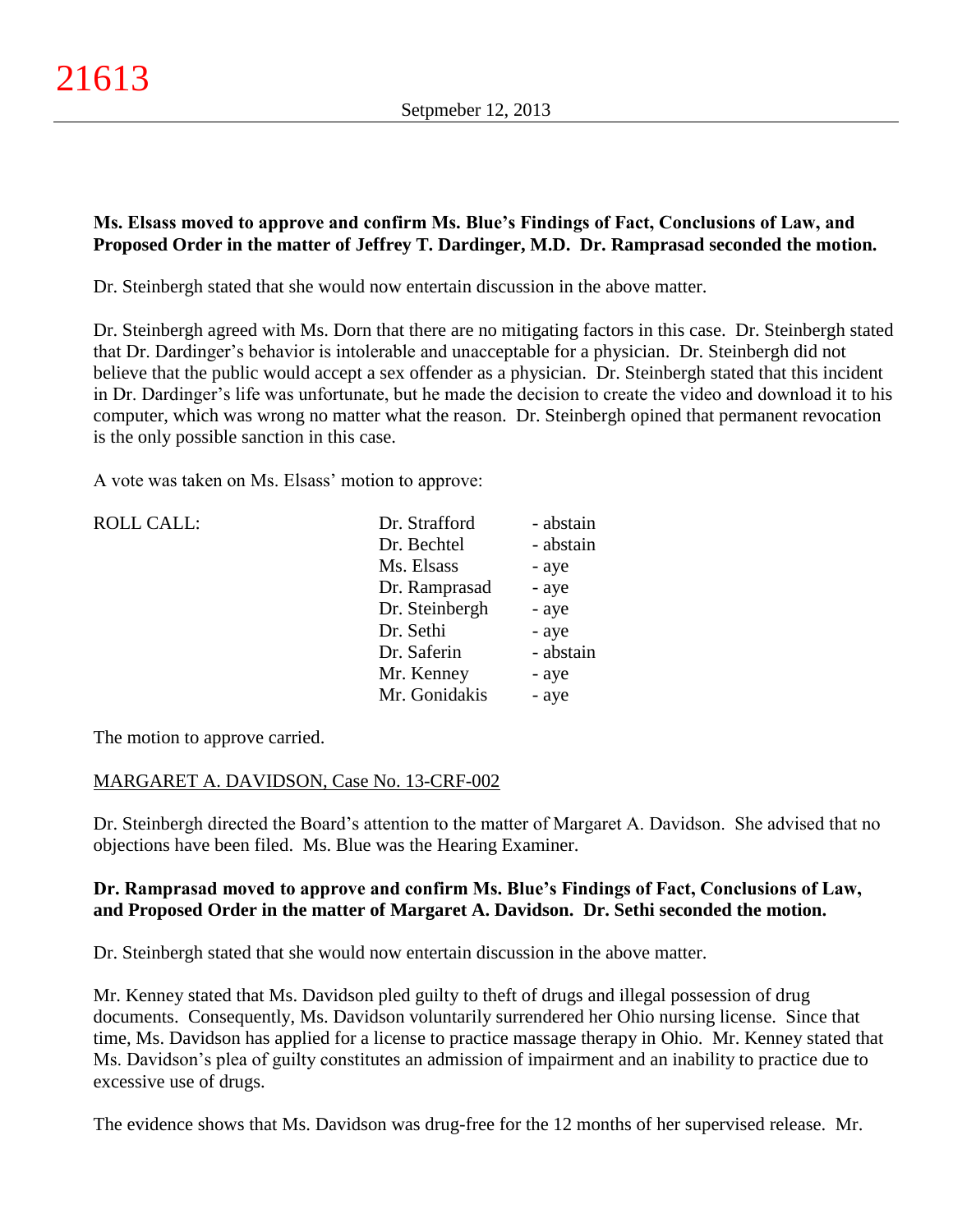Kenney stated that, unfortunately, Ms. Davidson did not appear at her Medical Board hearing, and therefore there is no evidence of her continuous sobriety since that time. Mr. Kenney stated that the Proposed Order is to deny Ms. Davidson's application, but he felt it should be a permanent denial.

### **Mr. Kenney moved to amend the Proposed Order of the Report and Recommendtion to a permanent denial of Ms. Davidson's application. Dr. Sethi seconded the motion.**

Dr. Steinbergh stated that she will now entertain discussion in the above matter.

Dr. Ramprasad stated that he favored a non-permanent denial of Ms. Davidson's application. Dr. Ramprasad stated that a non-permanent denial would give Ms. Davidson a chance to prove that she is still drug-free. Dr. Ramprasad noted that Ms. Davidson is applying for a massage therapy license, not a physician's license, and stated that he may even support granting the application and suspending her license until she can prove that she is drug-free.

Dr. Steinbergh stated that she disagrees with granting and then suspending Ms. Davidson's license because it would be an unnecessary use of the Board's resources. Dr. Steinbergh reiterated that Ms. Davidson did not appear at her hearing and there is no evidence of continuous sobriety. Dr. Steinbergh stated that she could support a permanent denial or a non-permanent denial of Ms. Davidson's application.

A vote was taken on Mr. Kenney's motion to amend:

ROLL CALL:

| Dr. Strafford  | - abstain |
|----------------|-----------|
| Dr. Bechtel    | - abstain |
| Ms. Elsass     | - aye     |
| Dr. Ramprasad  | - aye     |
| Dr. Steinbergh | - aye     |
| Dr. Sethi      | - aye     |
| Dr. Saferin    | - abstain |
| Mr. Kenney     | - aye     |
| Mr. Gonidakis  | - aye     |

The motion to amend carried.

**Ms. Elsass moved to approve and confirm Ms. Blue's Findings of Fact, Conclusions of Law, and Proposed Order, as amended, in the matter of Margaret A. Davidson. Dr. Ramprasad seconded the motion.** A vote was taken:

| ROLL CALL: | Dr. Strafford  | - abstain |
|------------|----------------|-----------|
|            | Dr. Bechtel    | - abstain |
|            | Ms. Elsass     | - aye     |
|            | Dr. Ramprasad  | - aye     |
|            | Dr. Steinbergh | - aye     |
|            | Dr. Sethi      | - aye     |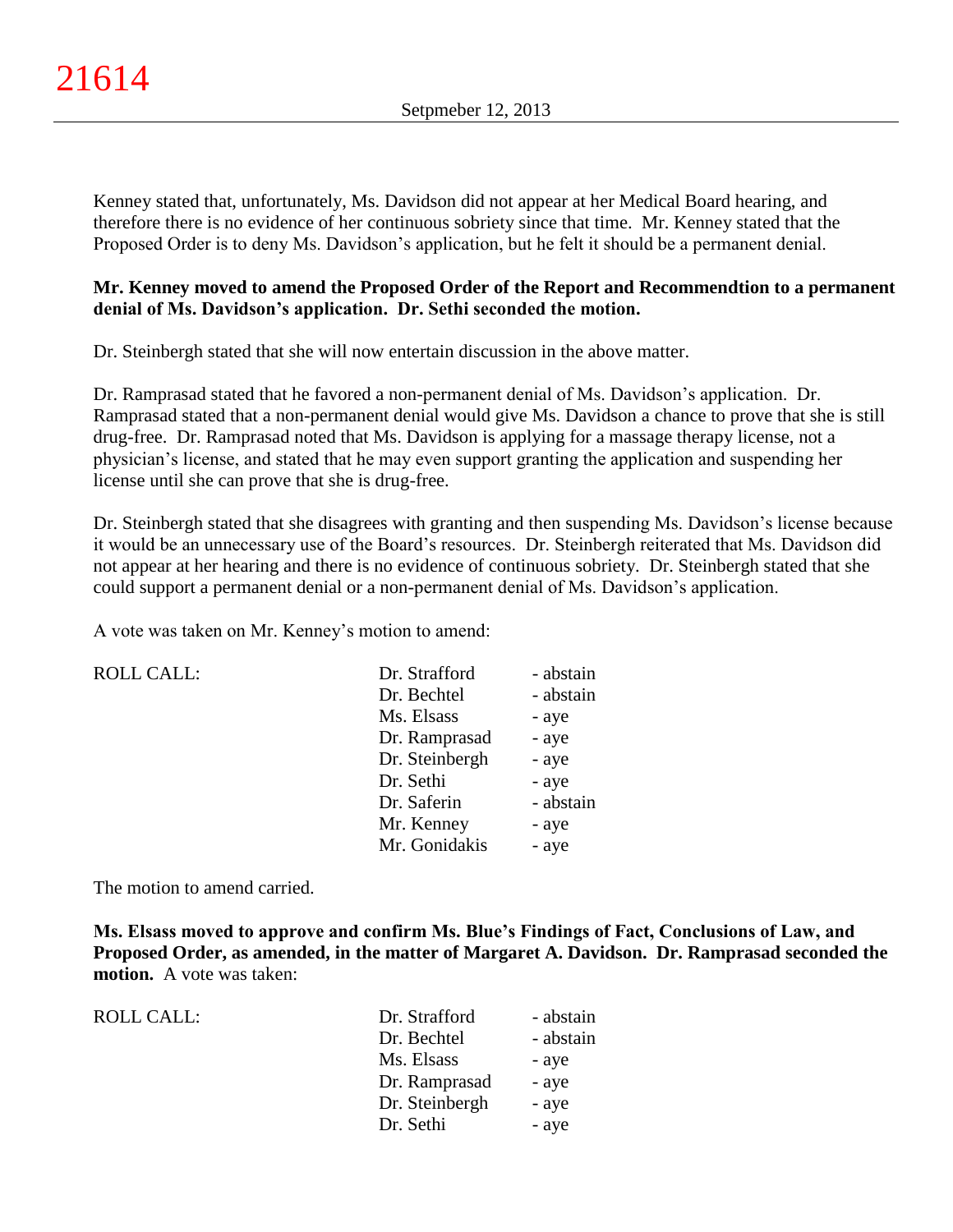| Dr. Saferin   | - abstain |
|---------------|-----------|
| Mr. Kenney    | - aye     |
| Mr. Gonidakis | - aye     |

The motion to approve carried.

Mr. Kenney clarified that he made the motion to amend the proposed order to a permanent denial because Ms. Davidson made no effort to show the Board or the Hearing Examiner that she is sober at this time. Mr. Kenney also based his decision on the fact that she had to permanently surrender her nursing license. Dr. Steinbergh added that she had concerns about Ms. Davidson's previous felony conviction and opined that Mr. Kenney also used that fact in his decision-making process.

#### MILES E. DRAKE, JR., M.D., Case No. 13-CRF-036

Dr. Steinbergh directed the Board's attention to the matter of Miles E. Drake, Jr., M.D. She advised that objections have been filed and were previously distributed to Board members. Mr. Porter was the Hearing Examiner.

### **Ms. Elsass moved to approve and confirm Mr. Porter's Findings of Fact, Conclusions of Law, and Proposed Order in the matter of Miles E. Drake, M.D. Dr. Ramprasad seconded the motion.**

**Ms. Elsass moved to table the topic of Miles E. Drake, Jr., M.D. Dr. Ramprasad seconded the motion.** All members voted aye. The motion carried.

#### ERICA LYNNE FORNEY, M.T., Case No. 12-CRF-094

Dr. Steinbergh directed the Board's attention to the matter of Miles E. Drake, Jr., M.D. She advised that objections have been filed and were previously distributed to Board members. Mr. Porter was the Hearing Examiner.

### **Dr. Sethi moved to approve and confirm Mr. Porter's Findings of Fact, Conclusions of Law, and Proposed Order in the matter of Erica Lynne Forney, M.T. Dr. Ramprasad seconded the motion.**

Mr. Gonidakis stated that in November 2012, the Board sent a letter to Ms. Forney indicating its intent to grant her application for restoration of her massage therapy license, pending her passage of the Massage and Bodywork Licensing Examination (MBLEX) since she had not practiced for more than two years. Ms. Forney requested a hearing, during which she indicated that she had been practicing massage therapy without a license during the previous two years. The Board remanded the case back to the Hearing Unit for gathering of new evidence.

Mr. Gonidakis stated that when Ms. Forney applied for restoration of her massage therapy license, she signed an affidavit under oath that she was not currently practicing. Ms. Forney has admitted to lying multiple times and that she, in fact, did practice massage therapy from 2009 to 2011. At hearing, Ms. Forney claimed that her practice during that time was part-time and that she did not know that part-time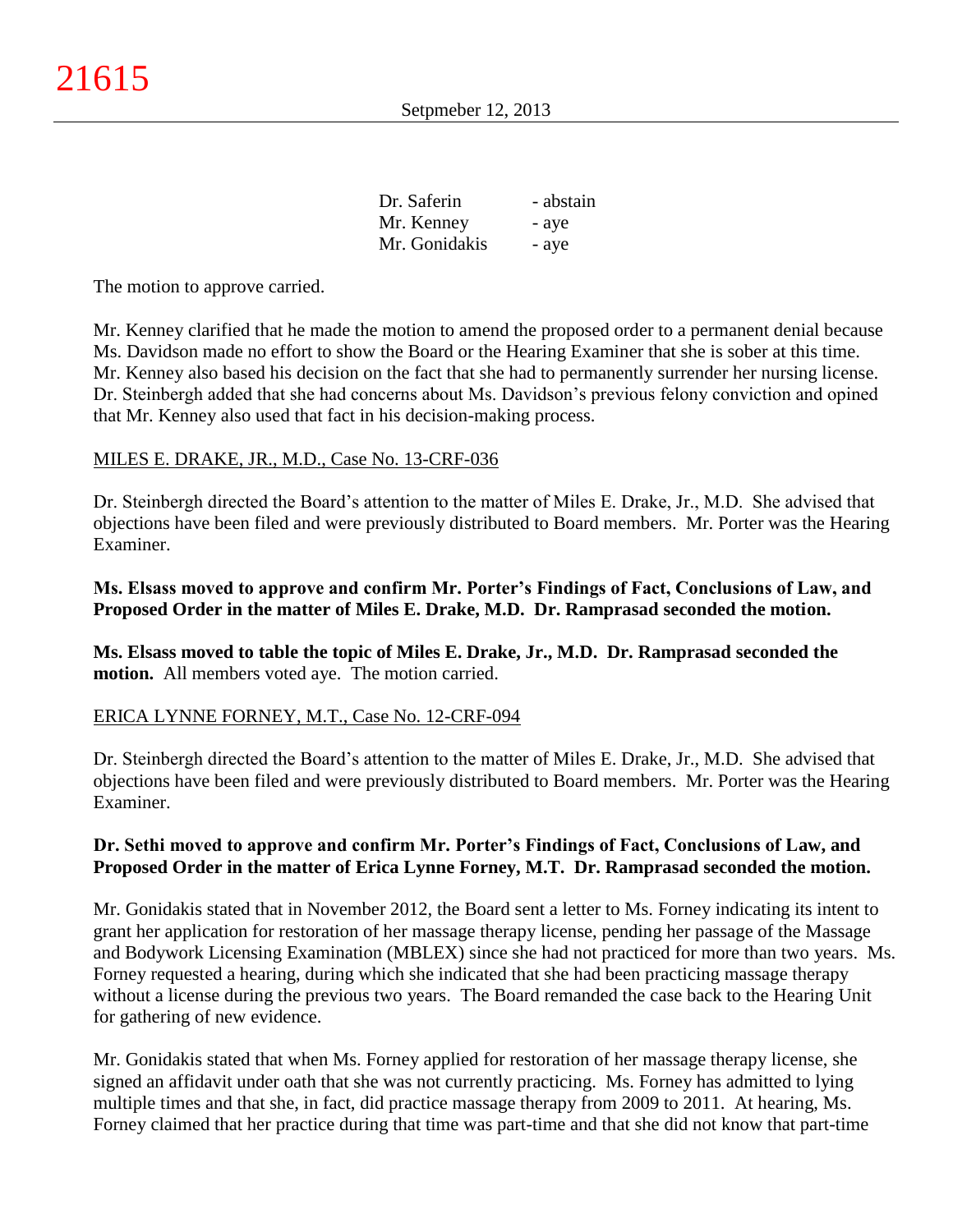work counted.

Mr. Gonidakis noted the Hearing Examiner's report that Ms. Forney was forthcoming and remorseful in the hearing. The Hearing Examiner's recommendation is to grant Ms. Forney's application, suspend her license for 60 days, and impose probationary terms for two years. However, Mr. Gonidakis opined that the Hearing Examiner's Conclusions of Law and Proposed Order should be amended.

# **Mr. Gonidakis moved to amend Conclusion of Law #3 of the Report and Recommendtion to read as follows, in its entirity:**

3. The evidence is sufficient to support a conclusion that Ms. Forney's conduct as set forth in Findings of Fact 4 through 7 constitutes "[m]aking a false, fraudulent, deceptive, or misleading statement in the solicitation of or advertising for patients; in relation to the practice of medicine and surgery, osteopathic medicine and surgery, podiatric medicine and surgery, or a limited branch of medicine; or in securing or attempting to secure any certificate to practice or certificate of registration issued by the board," as that clause is used in R.C.  $4731.22(B)(5)$ .

# **Mr. Gonidakis further moved to amend Conclusion of Law #4 of the Report and Recommendation to read as follows, in its entirity:**

4. The evidence is sufficient to support a conclusion that Ms. Forney's conduct as set forth in Findings of Fact 4 through 7 constitutes "[c]ommission of an act in the course of practice that constitutes a misdemeanor in this state, regardless of the jurisdiction in which the act was committed," as that clause is used in R.C. 4731.22(B)(12), to wit: R.C. 2921.13, Falsification. As discussed above in the section entitled Relevant Statutes; Legal Issue, the criminal offense of Falsification requires that the offender commit the violation knowingly.

# **Mr. Gonidakis further moved to amend the Proposed Order of the Report and Recommendation to read as follows:**

It is hereby ORDERED that:

- A. **GRANT OF RESTORATION OF MASSAGE-THERAPY CERTIFICATE; SUSPENSION**: The application of Erica Lynne Forney, M.T., for restoration of her certificate to practice massage therapy in Ohio is GRANTED, provided that she otherwise meets all statutory and regulatory requirements. Immediately upon restoration, Ms. Forney's certificate shall be SUSPENDED for an indefinite period of time, but not less than 90 days.
- B. **CONDITIONS FOR REINSTATEMENT OR RESTORATION:** The Board shall not consider reinstatement or restoration of Ms. Forney's certificate to practice massage therapy until all of the following conditions have been met:
	- 1. **Application for Reinstatement or Restoration:** Ms. Forney shall submit an application for reinstatement or restoration, accompanied by appropriate fees, if any.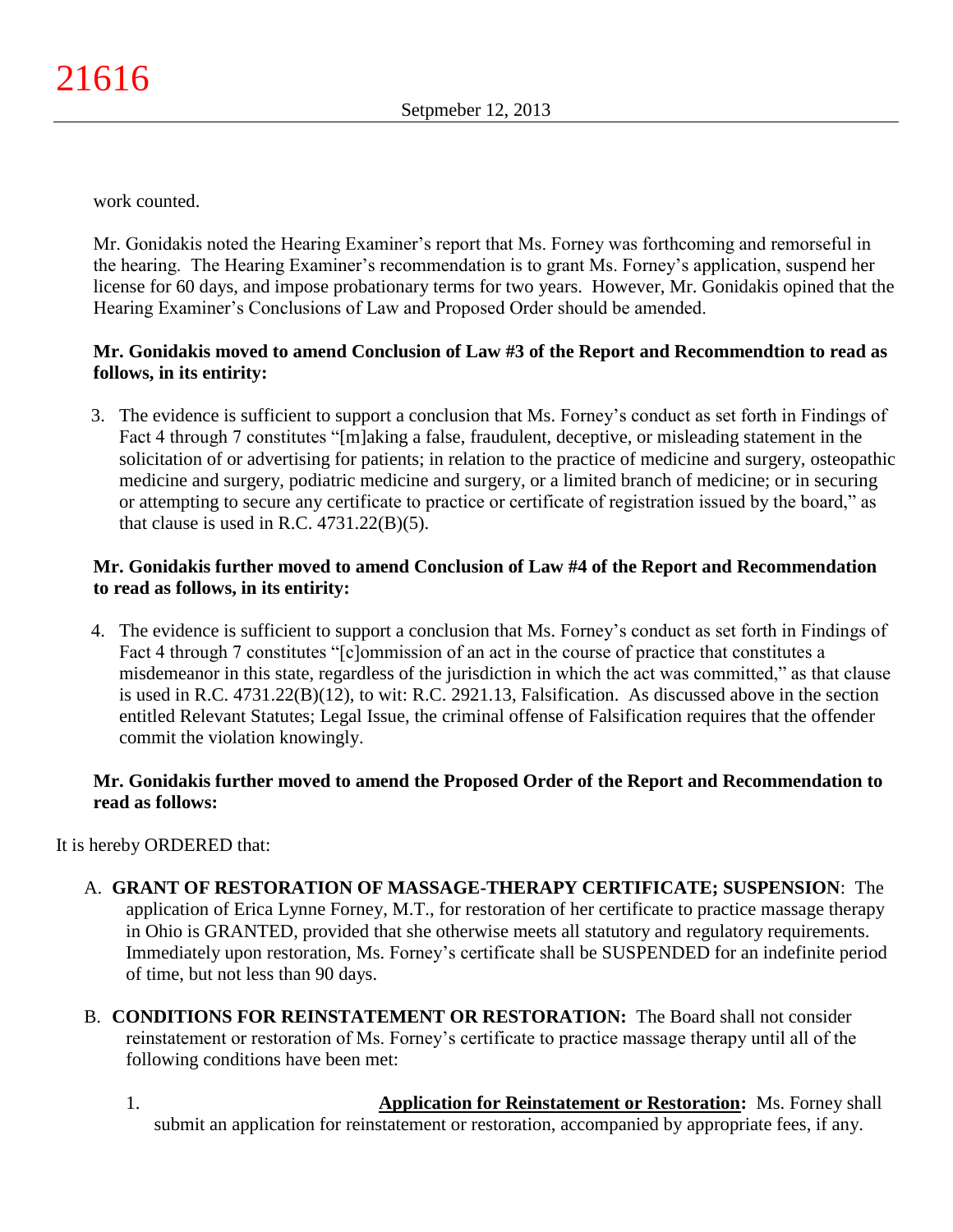2. **Personal/Professional Ethics Course(s):** At the time she submits her application for reinstatement or restoration, or as otherwise approved by the Board, Ms. Forney shall provide acceptable documentation of successful completion of a course or courses dealing with personal/professional ethics. The exact number of hours and the specific content of the course or courses shall be subject to the prior approval of the Board or its designee.

In addition, at the time Ms. Forney submits the documentation of successful completion of the course(s) dealing with personal/professional ethics, she shall also submit to the Board a written report describing the course(s), setting forth what she learned from the course(s), and identifying with specificity how she will apply what she has learned to her practice of massage therapy in the future.

- 3. **Additional Evidence of Fitness To Resume Practice:** In the event that Ms. Forney has not been engaged in the active practice of massage therapy for a period in excess of two years prior to application for reinstatement or restoration, the Board may exercise its discretion under Section 4731.222, Ohio Revised Code, to require additional evidence of her fitness to resume practice.
- C. **PROBATION**: Upon reinstatement or restoration, Ms. Forney's certificate shall be subject to the following PROBATIONARY terms, conditions, and limitations for a period of at least two years:
	- 1. **Obey the Law**: Ms. Forney shall obey all federal, state, and local laws, and all rules governing the practice of massage therapy in Ohio.
	- 2. **Declarations of Compliance**: Ms. Forney shall submit quarterly declarations under penalty of Board disciplinary action and/or criminal prosecution, stating whether there has been compliance with all the conditions of this Order. The first quarterly declaration must be received in the Board's offices on or before the first day of the third month following the month in which Ms. Forney's certificate is reinstated following suspension. Subsequent quarterly declarations must be received in the Board's offices on or before the first day of every third month.
	- 3. **Personal Appearances**: Ms. Forney shall appear in person for an interview before the full Board or its designated representative during the third month following the month in which Ms. Forney's certificate is reinstated following suspension. Subsequent personal appearances shall occur every six months thereafter, and/or as otherwise directed by the Board. If an appearance is missed or is rescheduled for any reason, ensuing appearances shall be scheduled based on the appearance date as originally scheduled.
	- 4. **Required Reporting of Change of Address**: Ms. Forney shall notify the Board in writing of any change of residence address and/or principal practice address within 30 days of the change.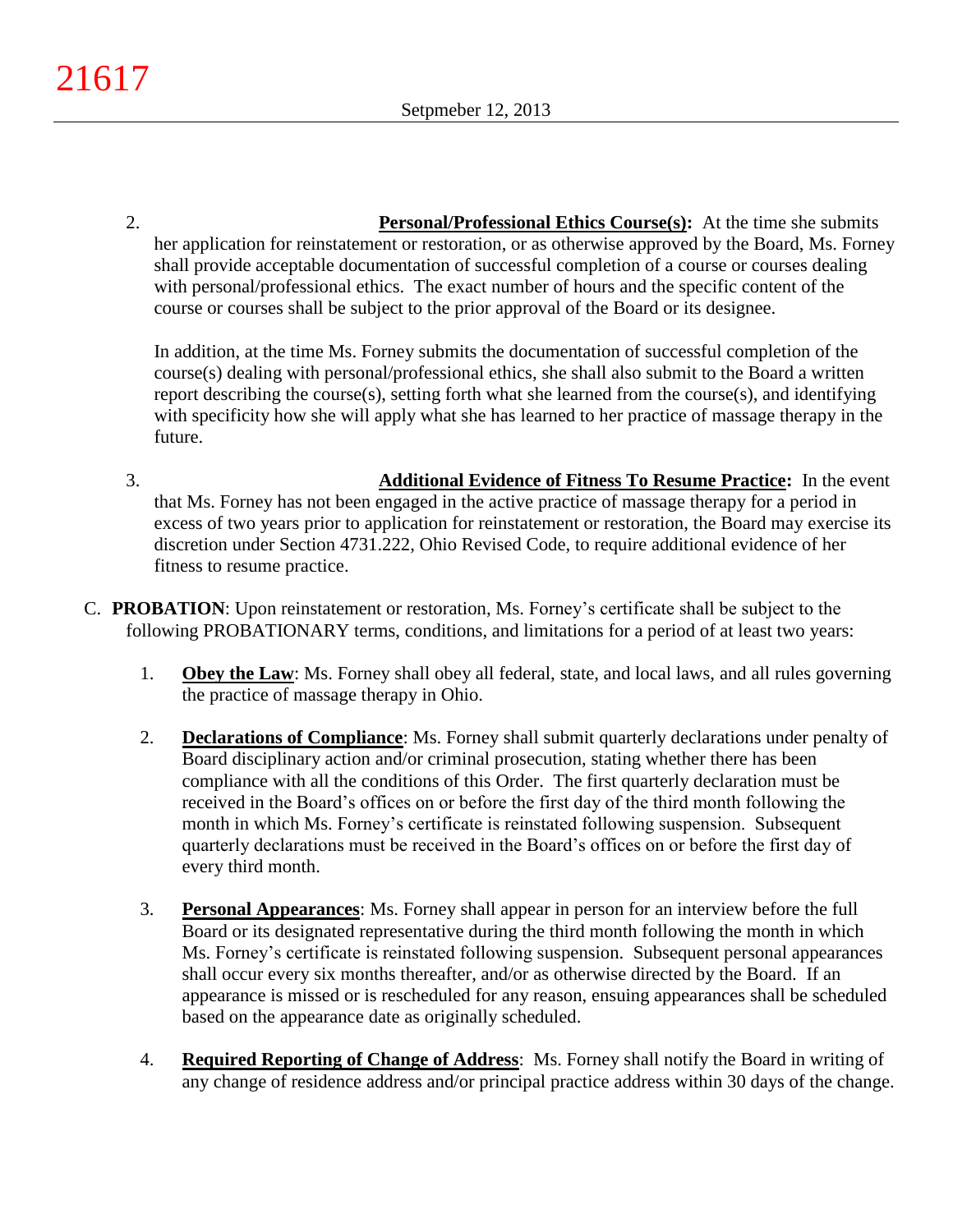- 5. **Tolling of Probationary Period While Out of Compliance**: In the event Ms. Forney is found by the Secretary of the Board to have failed to comply with any provision of this Order, and is so notified of that deficiency in writing, such period(s) of noncompliance will not apply to the reduction of the probationary period under this Order.
- D. **TERMINATION OF PROBATION**: Upon successful completion of probation, as evidenced by a written release from the Board, Ms. Forney's certificate will be fully restored.

# E. **REQUIRED REPORTING WITHIN 30 DAYS OF THE EFFECTIVE DATE OF THIS ORDER**:

1. **Required Reporting to Employers and Others**: Within 30 days of the effective date of this Order, Ms. Forney shall provide a copy of this Order to all employers or entities with which she is under contract to provide healthcare services (including but not limited to third-party payors), or is receiving training, and the Chief of Staff at each hospital or healthcare center where she has privileges or appointments. Further, Ms. Forney shall promptly provide a copy of this Order to all employers or entities with which she contracts in the future to provide healthcare services (including but not limited to third-party payors), or applies for or receives training, and the Chief of Staff at each hospital or healthcare center where she applies for or obtains privileges or appointments.

For massage therapists, the term "healthcare services" includes massage-therapy services, and the term "healthcare center" includes but is not limited to entities that may be referred to as a wellness center, exercise center, health club, spa, salon, or gymnasium.

These requirements shall continue until Ms. Forney receives from the Board written notification of the successful completion of her probation.

- 2. **Required Reporting to Other Licensing Authorities**: Within 30 days of the effective date of this Order, Ms. Forney shall provide a copy of this Order to the proper licensing authority of any state or jurisdiction in which she currently holds any professional license, as well as any federal agency or entity, including but not limited to the Drug Enforcement Administration, through which she currently holds any professional license or certificate. Also, Ms. Forney shall provide a copy of this Order at the time of application to the proper licensing authority of any state or jurisdiction in which she applies for any professional license or reinstatement/restoration of any professional license. This requirement shall continue until Ms. Forney receives from the Board written notification of the successful completion of her probation.
- 3. **Required Documentation of the Reporting Required by Paragraph D**: Ms. Forney shall provide this Board with **one** of the following documents as proof of each required notification within 30 days of the date of each such notification: (a) the return receipt of certified mail within 30 days of receiving that return receipt, (b) an acknowledgement of delivery bearing the original ink signature of the person to whom a copy of the Order was hand delivered, (c) the original facsimile-generated report confirming successful transmission of a copy of the Order to the person or entity to whom a copy of the Order was faxed, or (d) an original computer-generated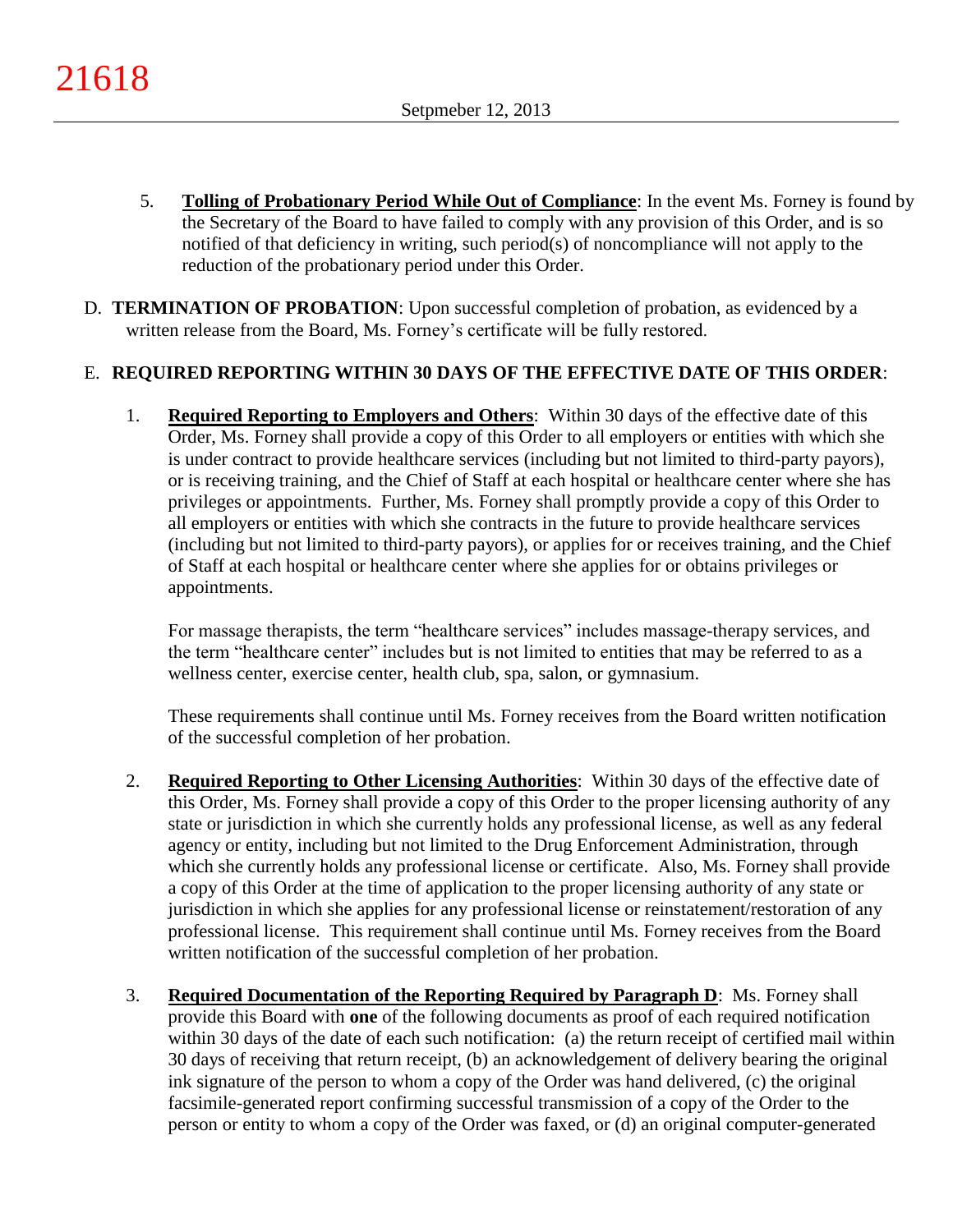printout of electronic mail communication documenting the e-mail transmission of a copy of the Order to the person or entity to whom a copy of the Order was e-mailed.

F. **VIOLATION OF THE TERMS OF THIS ORDER**: If Ms. Forney violates the terms of this Order in any respect, the Board, after giving her notice and the opportunity to be heard, may institute whatever disciplinary action it deems appropriate, up to and including the permanent revocation of her certificate.

**EFFECTIVE DATE OF ORDER:** This Order shall become effective immediately upon the mailing of the notification of approval by the Board.

### **Mr. Kenney seconded the motion.**

Dr. Steinbergh stated she will now entertain discussion in the above matter.

Dr. Ramprasad stated that Ms. Forney works as a manager of an internal medicine clinic and works long hours managing medical interns and residents. Dr. Ramprasad felt this is important because there was some possibility that Ms. Forney's actions and statements were due to a mental impairment that could have resulted from a motor vehicle accident. However, it appears to Dr. Ramprasad that Ms. Forney does not suffer from mental impairment since she works long hours in a complex environment. Dr. Ramprasad noted that when Ms. Forney was informed that the Board would restore her license if she passes the MBLEX due to not practicing for two years, that is when she came forward and admitted that she had been practicing without a license. Dr. Ramprasad stated that he may be more in favor of denying Ms. Forney's application for restoration.

Dr. Steinbergh concurred with Dr. Ramprasad. Dr. Steinbergh noted Ms. Forney's testimony about the responsibilities of her job, that she is professional, and her job requires her to be honest. Ms. Forney further testified that she works with hospital administration without any problems. Ms. Forney stated that she is a responsible individual and had simply made an error. Dr. Steinbergh stated that Ms. Forney's job requires her to fill out forms, understand procedures, and be responsible for hiring and firing employees, yet she cannot fill out an application correctly. Dr. Steinbergh found this to be incongruous. Dr. Steinbergh did not find Ms. Forney's explanations to be believable and opined that she manipulated the Board's processes in an attempt to get what she wanted.

A vote was taken on Mr. Gonidakis' motion to amend:

ROLL CALL: T

| Dr. Strafford  | - abstain |
|----------------|-----------|
| Dr. Bechtel    | - abstain |
| Ms. Elsass     | - aye     |
| Dr. Ramprasad  | - aye     |
| Dr. Steinbergh | - aye     |
| Dr. Sethi      | - aye     |
| Dr. Saferin    | - abstain |
| Mr. Kenney     | - aye     |
|                |           |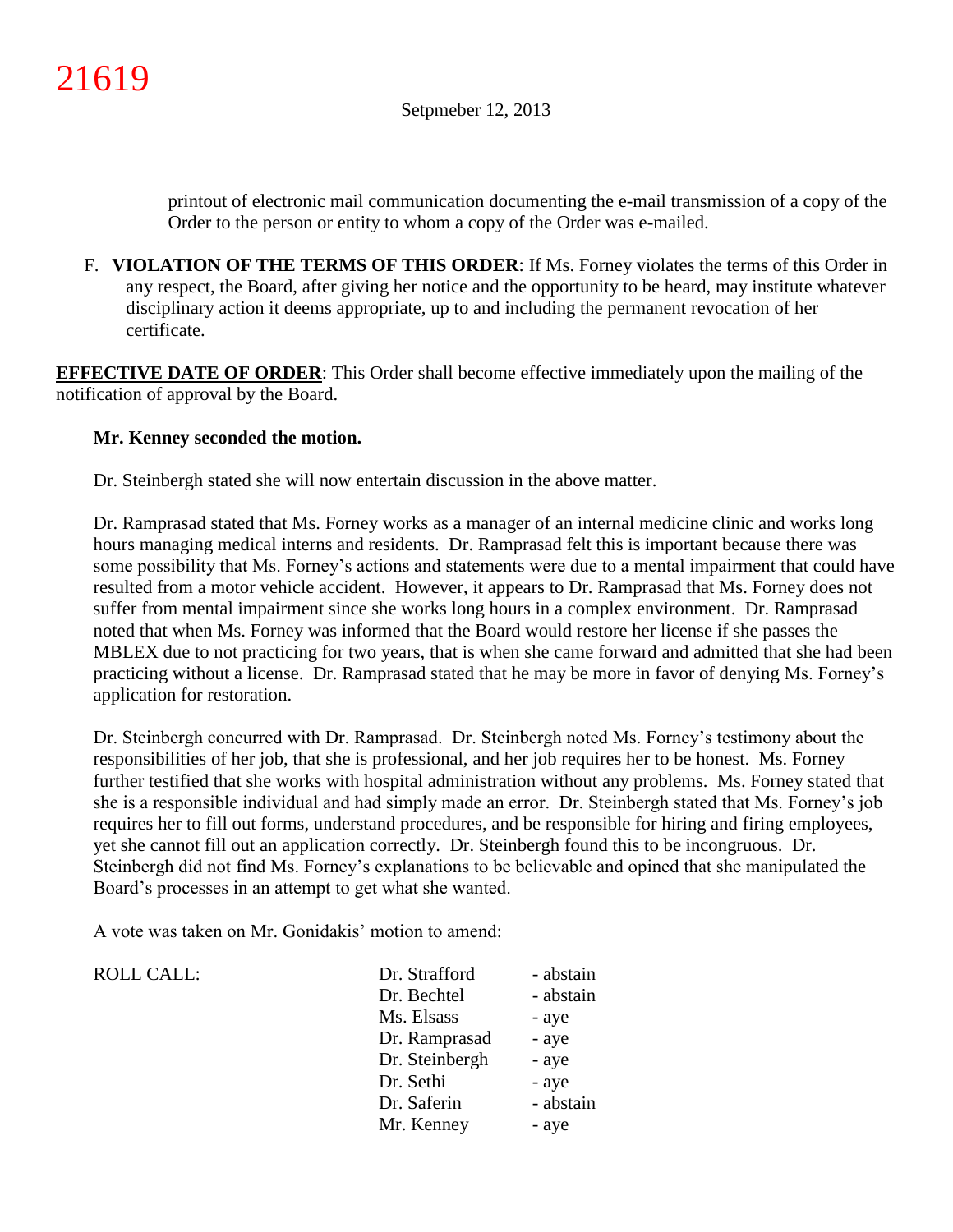Mr. Gonidakis - aye

The motion to amend carried.

**Dr. Ramprasad moved to approve and confirm Mr. Porter's Findings of Fact, Conclusions of Law, and Proposed Order, as amended, in the matter of Erica Lynne Forney, M.T. Ms. Elsass seconded the motion.** A vote was taken:

ROLL CALL:

| Dr. Strafford  | - abstain |
|----------------|-----------|
| Dr. Bechtel    | - abstain |
| Ms. Elsass     | - aye     |
| Dr. Ramprasad  | - aye     |
| Dr. Steinbergh | - aye     |
| Dr. Sethi      | - aye     |
| Dr. Saferin    | - abstain |
| Mr. Kenney     | - aye     |
| Mr. Gonidakis  | - aye     |
|                |           |

The motion to approve carried.

#### MILES E. DRAKE, JR., M.D., Case No. 13-CRF-036

**Dr. Ramprasad moved to remove the topic of Miles E. Drake, Jr., M.D., from the table. Ms. Elsass seconded the motion.** All members voted aye. The motion carried.

Dr. Steinbergh continued that a request to address the Board has been timely filed on behalf of Dr. Drake. Five minutes will be allowed for that address.

Dr. Drake was represented by his attorney, John Izzo.

Mr. Izzo agreed with the Hearing Examiner's findings, but he did not agree with the proposed order. Mr. Izzo stated that Dr. Drake's license to practice medicine was revoked by the Board in June 2012 due to non-compliance with a consent agreement. There were no conditions placed on any future reapplication for a license. Mr. Izzo stated that the Board's Order gave Dr. Drake 30 days from the effective date of the Order to wind down his practice, during which time he was not to initiate care of any new patients. Dr. Drake ceased practicing in July 2012 and applied for a new medical license in September 2012.

Mr. Izzo continued that the Board alleges that Dr. Drake saw a new patient during his 30-day wind-down period. The Hearing Examiner determined that Patient 1 was not a new patient, and therefore there was no violation. Despite this, the Hearing Examiner's proposed order is to deny Dr. Drake's application for a new license. Mr. Izzo stated that no other allegations were made in the Notice of Opportunity for Hearing and there is no evidence of any other current problems with Dr. Drake. The Hearing Examiner proposed denial based on Rule 4731-13-36(B), which was not cited in the Notice of Opportunity for Hearing, and the recommendation was based on the same facts as were cited in Dr. Drake's Order of revocation.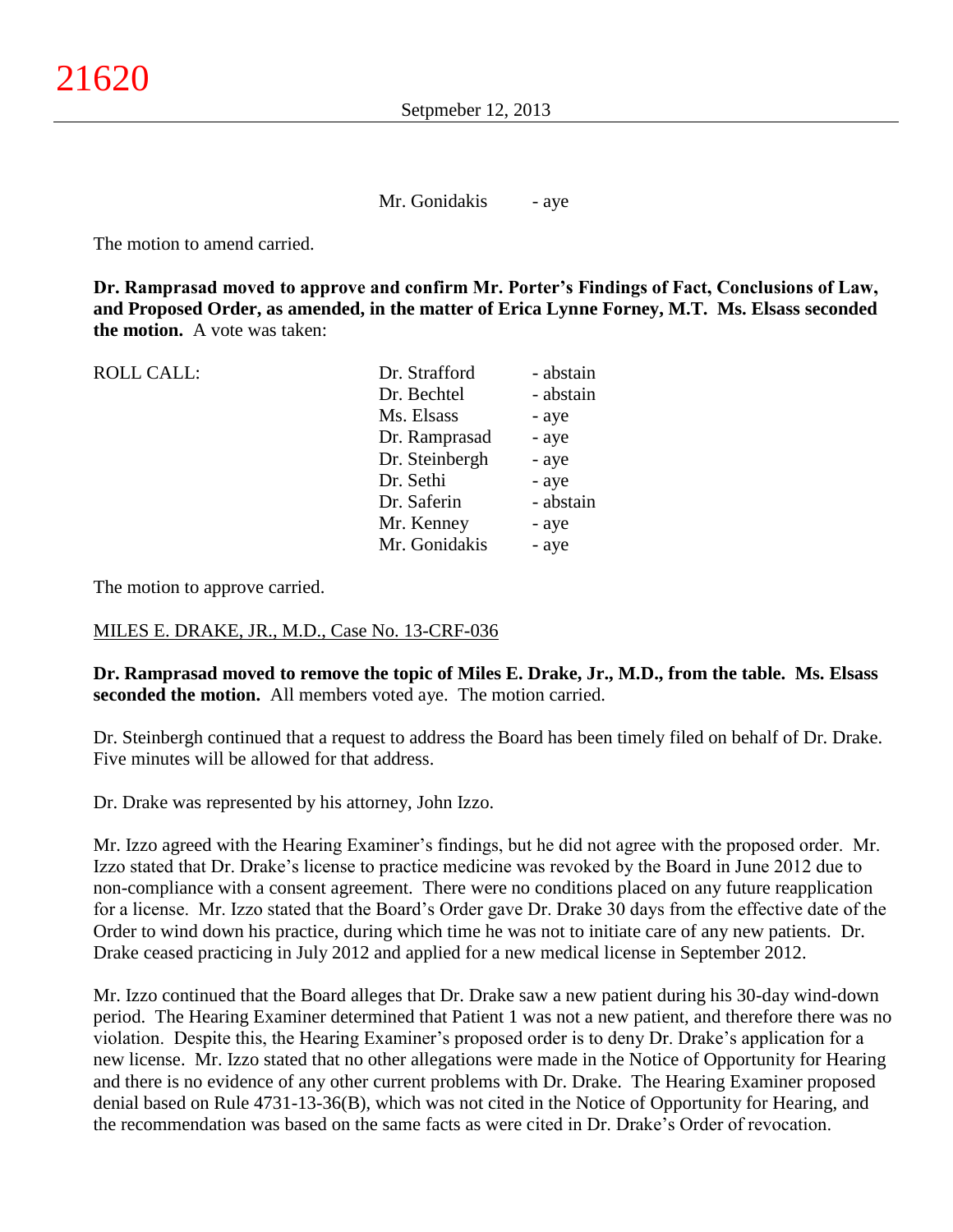Mr. Izzo stated that the Board had had an opportunity to permanently revoke Dr. Drake's license in 2012, but chose a non-permanent revocation instead. Mr. Izzo stated that if the Board adopts the Hearing Examiner's proposed order, then Dr. Drake's non-permanent revocation will become a permanent revocation because no facts have changed since that time.

Dr. Drake entreated the Board to grant his application for a new medical license. Dr. Drake stated that he had been told that he could reapply and practice medicine again if he followed the rules. Dr. Drake reiterated that the Hearing Examiner found no violations and he has been in recovery for almost nine years. Dr. Drake stated that he understands the Board's previous decision to revoke his license. Dr. Drake stated that since that time, he has corrected all of his compliance deficits and adhered to his probationary conditions.

Dr. Steinbergh asked if the Assistant Attorney General would like to respond. Ms. Dorn stated that she would like to respond.

Ms. Dorn stated that last June, the Board revoked Dr. Drake's license to practice medicine in Ohio based on numerous failures to comply with probationary conditions. Ms. Dorn urged the Board to deny Dr. Drake's application for a new license. The Hearing Examiner's Report and Recommendation states that when determining whether to grant or deny an application following a revocation, the Board may consider past or current violations, including those that were the basis of the revocation.

Ms. Dorn stated that Dr. Drake's disciplinary history is significant, dating to 2005. During that eight-year period, Dr. Drake repeatedly failed to follow his consent agreements with the Board. Dr. Drake's 2012 revocation was based on his failure to comply with almost every aspect of his Step II Consent Agreement. Ms. Dorn stated that Dr. Drake's history is a clear indicator that he is unwilling or unable to comply with the Board's regulations. For these reasons, Ms. Dorn asked the Board to deny Dr. Drake's application.

Dr. Steinbergh stated she will now entertain discussion in the above matter.

Dr. Ramprasad stated that in 2012, Dr. Drake's medical license was revoked due to non-compliance with a Consent Agreement. Dr. Drake was given 30 days from the effective date of the Order to wind down his practice, during which time he was not to accept any new patients. Dr. Ramprasad stated that Patient 1 had recently moved to Columbus and asked to see Dr. Drake. Dr. Drake reviewed Patient 1's medical records on June 26 or June 27, before the beginning of the wind-down period, and he first saw Patient 1 on July23, after the beginning of his wind-down period. The billing and coding for the July 23 visit indicate that Patient 1 was a new patient at that time, though Dr. Drake claims that he merely circled the wrong code and had meant to document a follow-up visit. Dr. Drake had further noted that Patient 1 was charged \$100.00, which is the fee for a follow-up visit.

Dr. Drake had cited the American Medical Association (AMA) Opinion 10.015, indicating that "the physician/patient relationship exists when a physician serves a patient's medical needs, generally by mutual consent between the physician and patient or surrogate."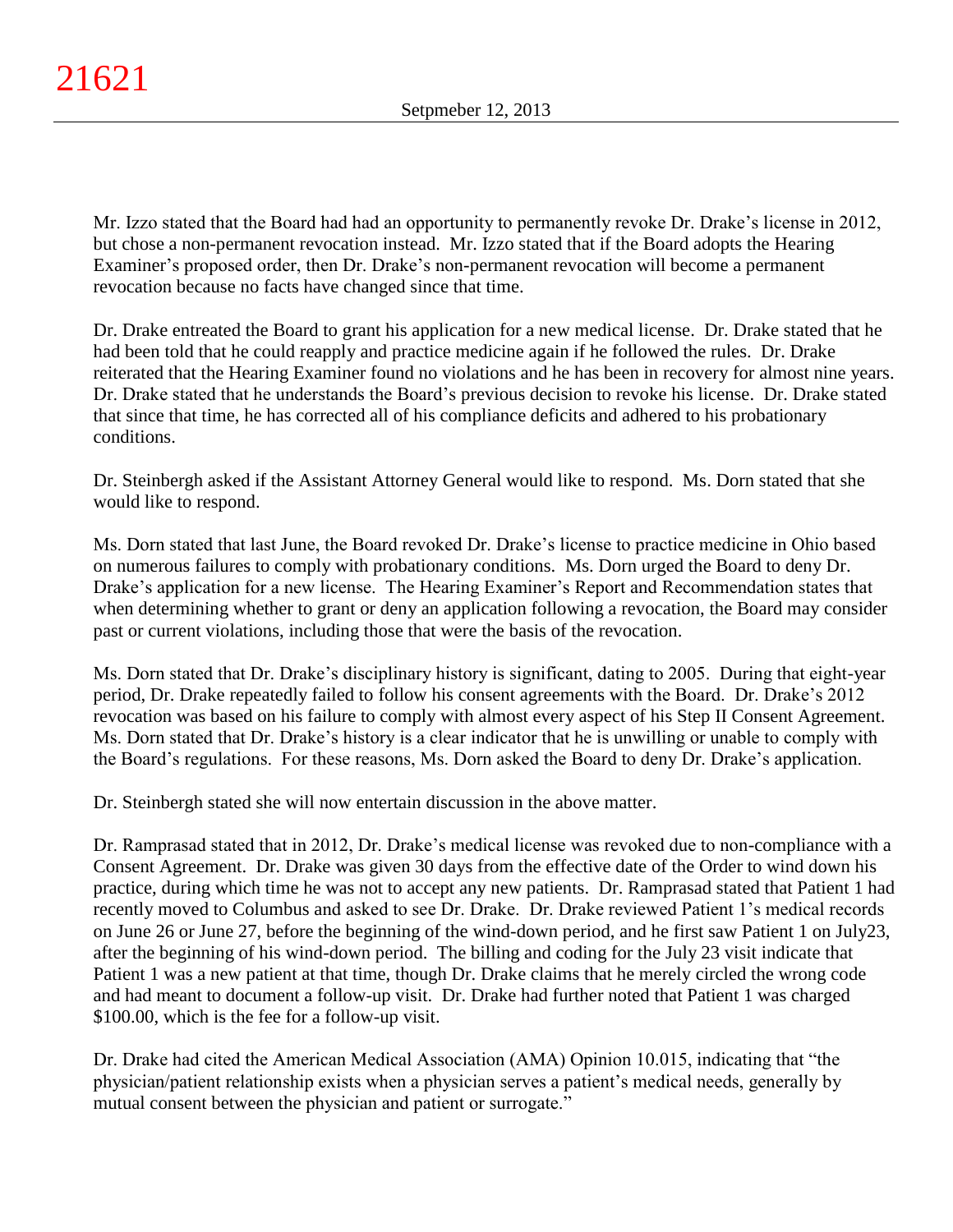Dr. Ramprasad reviewed Dr. Drake's disciplinary history with the Board due to alcohol dependency and non-compliance with subsequent consent agreements.

Dr. Ramprasad stated that the primary question in this case is, when does the physician/patient relationship begin? The Hearing Examiner opined that the relationship begins when the physician receives the patient's medical records. However, Dr. Ramprasad disagreed and stated that would be a slippery slope if the Medical Board agreed with that concept. Dr. Ramprasad asked if a physician would be responsible for a patient death if the physician received the patient's records but the patient died before seeing the physician. Dr. Ramprasad also stated that with electronic medical records (EMR), most information goes into the EMR without the physician seeing it. Dr. Ramprasad further asked if the Board would bring an action against a physician if they received the medical record of someone with whom they had had a sexual relationship; Dr. Ramprasad opined that the Board would not because the physician should have a chance to review the record and decide that he or she should not see the patient.

Dr. Ramprasad opined that the physician/patient relationship begins when the physician sees the patient and provides care. Dr. Ramprasad stated that the AMA opinion is consistent because that was about a circumstance in which a physician was covering another physician's patient, which is a different situation.

Dr. Ramprasad stated that Dr. Drake has violated many of the Board's sincere attempts to correct his actions. Dr. Ramprasad opined that Dr. Drake knew that he was seeing a new patient when he saw Patient 1, as evidenced in his billing records.

Dr. Steinbergh agreed with Dr. Ramprasad and reiterated that Dr. Drake has violated his consent agreements on multiple occasions. Dr. Steinbergh stated that the order of revocation of Dr. Drake's license following a 30-day wind-down period became effective on July 10, 2012. Prior to July 10, Dr. Drake received the prior medical records of Patient 1. Dr. Steinbergh contended that this did not establish a physician/patient relationship. Dr. Steinbergh stated that as a primary care physician, she often receives medical records of patients referred by emergency rooms and other physicians, but the patients do not always come to see her. In such cases, Dr. Steinbergh stated that she does not have a physician/patient relationship with those patients.

Dr. Steinbergh also noted Dr. Drake's argument that in a prior court case, a court ruled that a physician who contractually agrees to provide back-up services to a hospital would have had a duty to report abnormal x-ray findings to a patient, even though the physician had never actually seen or treated the patient. Dr. Steinbergh found the current case to be a completely different circumstance. Dr. Steinbergh stated that in Dr. Drake's case, the patient brought records, Dr. Drake's staff scheduled an appointment, and the patient was seen on July 23. This marked the first time Dr. Drake had seen the patient, as indicated by the use of the evaluation code for a new patient.

Mr. Gonidakis noted that the Hearing Examiner found that Patient 1 was not a new patient on July 23, 2012, and asked for clarification of whether Dr. Ramprasad and Dr. Steinbergh disagreed with that assessment. Dr. Ramprasad stated that the physician/patient relationship begins when they come face-toface in the physician's office, not when the medical records are received. Dr. Steinbergh agreed, stating that just because she may have a person's medical records does not mean that she assumes responsibility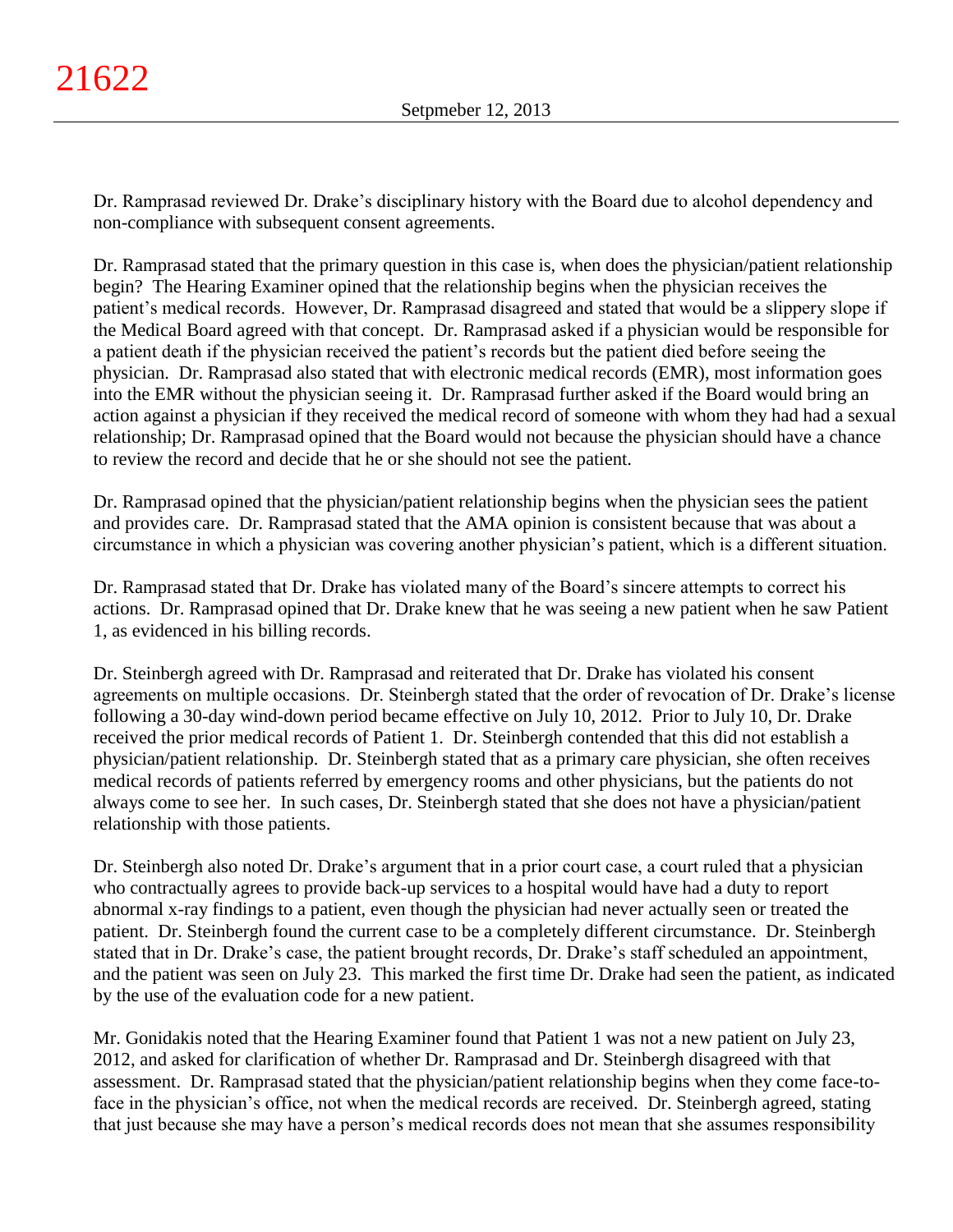for that patient until she sees the patient or makes a medical decision with the patient.

Dr. Steinbergh elaborated that if, prior to a patient's first scheduled visit to her office, that patient called her because she had run out of blood pressure medication, then Dr. Steinbergh will usually recommend that the patient contact her previous physician or a pharmacist. In that situation, Dr. Steinbergh will have interacted with the patient and provided a comment as to what should happen with the medication, but she will not have provided a medical service. Dr. Steinbergh stated that she does not have a physician/patient relationship with that patient and will not prescribe for that patient until she actually sees the patient.

Mr. Gonidakis asked if the opinions of Dr. Steinbergh and Dr. Ramprasad are generally-accepted medical standards. Dr. Ramprasad stated that they are generally-accepted medical standards. Dr. Ramprasad stated that many problems would result if it was recognized that the physician/patient relationship began upon receipt of the medical records. Dr. Ramprasad stated that it would make physicians responsible for something that they are not responsible for.

## **Dr. Ramprasad moved to amend the Conclusion of Law of the Report and Recommendtion to read as follows:**

For the reasons set forth below, the evidence is sufficient to support a conclusion that the conduct of Dr. Drake as described in Findings of Fact 1 and 2, individually and/or collectively, constitutes a "violation of the conditions of limitation placed by the board upon a certificate to practice," as that clause is used in R.C. 4731.22(B)(15).

This Board, as a panel of experts equipped with the necessary knowledge and experience to interpret the technical and ethical requirements of its profession, concludes that Dr. Drake did not render medical service sufficient to establish a physician/patient relationship with Patient 1 until July 23, 2012, when Dr. Drake took the patient's history, performed a physical examination, developed a treatment plan, and prescribed medication for the patient. Although Patient 1 previously signed appropriate forms and Dr. Drake received and reviewed the patient's prior treatment records, this did not constitute the performance of a medical service sufficient to establish a physician/patient relationship. Accordingly, Dr. Drake's conduct constitutes a violation of R.C. 4731.22(B)(15).

# **Dr. Ramprasad further moved to amend the Proposed Order to a permanent denial of Dr. Drake's application. Dr. Sethi seconded the motion.**

Dr. Steinbergh stated she will now entertain discussion in the above matter.

Dr. Steinbergh stated that Dr. Drake has been disrespectful of his previous consent agreements and has now been disrespectful of his June 2012 Board Order. Dr. Steinbergh opined that Dr. Drake is not willing to be complaint with the Board. Dr. Steinbergh supported Dr. Ramprasad's proposed amendment.

A vote was taken on Dr. Ramprasad's motion to amend: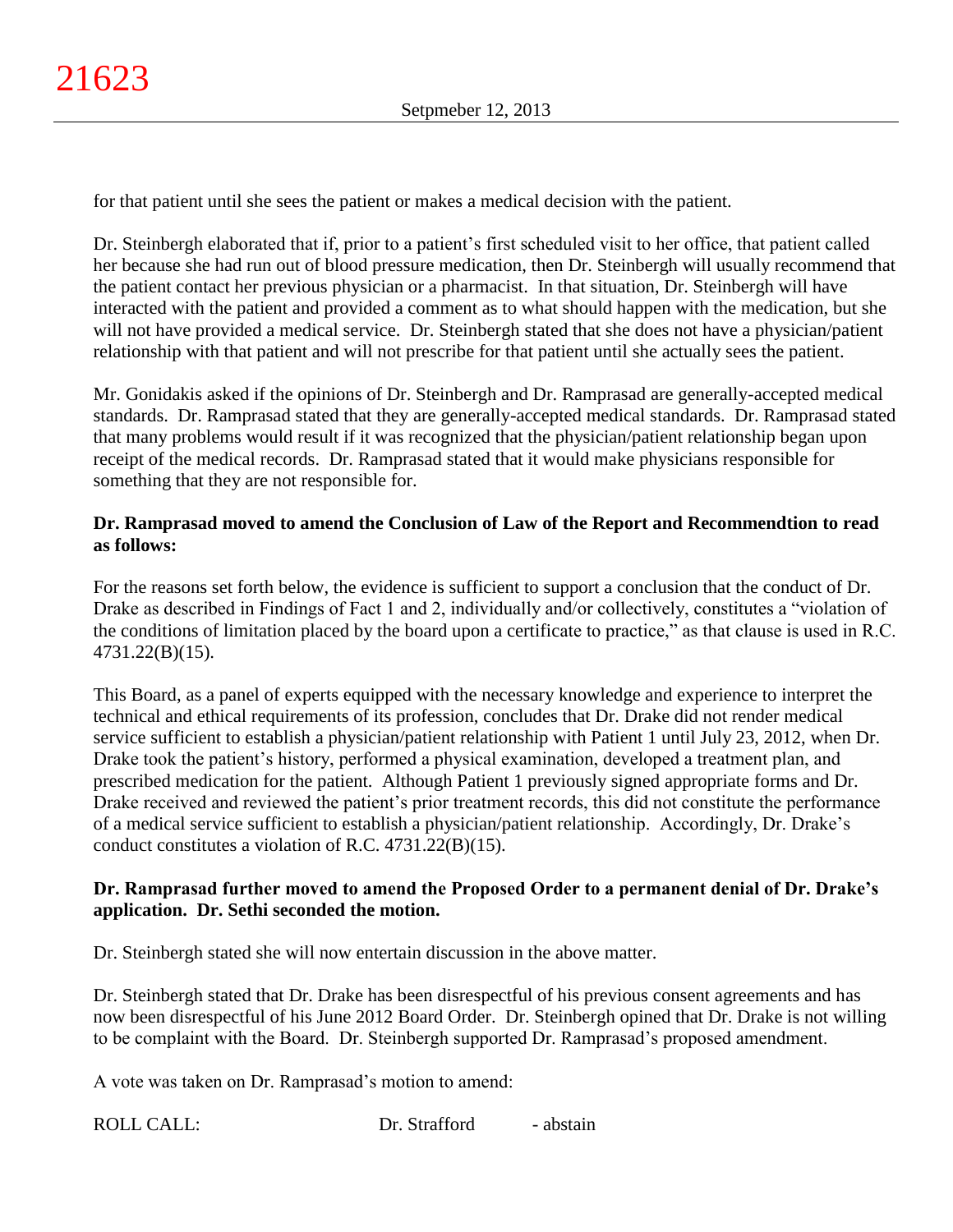| Dr. Bechtel    | - abstain |
|----------------|-----------|
| Ms. Elsass     | - aye     |
| Dr. Ramprasad  | - aye     |
| Dr. Steinbergh | - aye     |
| Dr. Sethi      | - aye     |
| Dr. Saferin    | - abstain |
| Mr. Kenney     | - aye     |
| Mr. Gonidakis  | - aye     |

The motion to amend carried.

**Ms. Elsass moved to approve and confirm Mr. Porter's Findings of Fact, Conclusions of Law, and Proposed Order, as amended, in the matter of Miles E. Drake, Jr., M.D. Dr. Ramprasad seconded the motion.** A vote was taken:

| <b>ROLL CALL:</b> | Dr. Strafford<br>Dr. Bechtel | - abstain<br>- abstain |
|-------------------|------------------------------|------------------------|
|                   |                              |                        |
|                   | Ms. Elsass                   | - aye                  |
|                   | Dr. Ramprasad                | - aye                  |
|                   | Dr. Steinbergh               | - aye                  |
|                   | Dr. Sethi                    | - aye                  |
|                   | Dr. Saferin                  | - abstain              |
|                   | Mr. Kenney                   | - aye                  |
|                   | Mr. Gonidakis                | - aye                  |
|                   |                              |                        |

The motion to approve carried.

### EMMART YOST HOY, JR., D.O., Case No. 13-CRF-004

Dr. Steinbergh directed the Board's attention to the matter of Emmart Yost Hoy, Jr., D.O. No objections were filed. Ms. Blue was the Hearing Examiner.

Dr. Steinbergh continued that a request to address the Board has been timely filed on behalf of Dr. Hoy. Five minutes will be allowed for that address.

Dr. Hoy was represented by his attorney, Elizabeth Collis.

Ms. Collis stated that she supports the proposed order. Ms. Collis noted that under the Board's rules, if a physician completes 28 days of inpatient treatment and maintains sobriety prior to a relapse, then the treatment shall be determined by the treatment provider. Dr. Hoy has exceeded 28 days of inpatient treatment, followed by three years of monitoring. Following his relapse, Dr. Hoy sought a 72-hour evaluation and sustained a partial remission. The Cleveland Clinic recommended that Dr. Hoy complete 90 days of intensive outpatient treatment.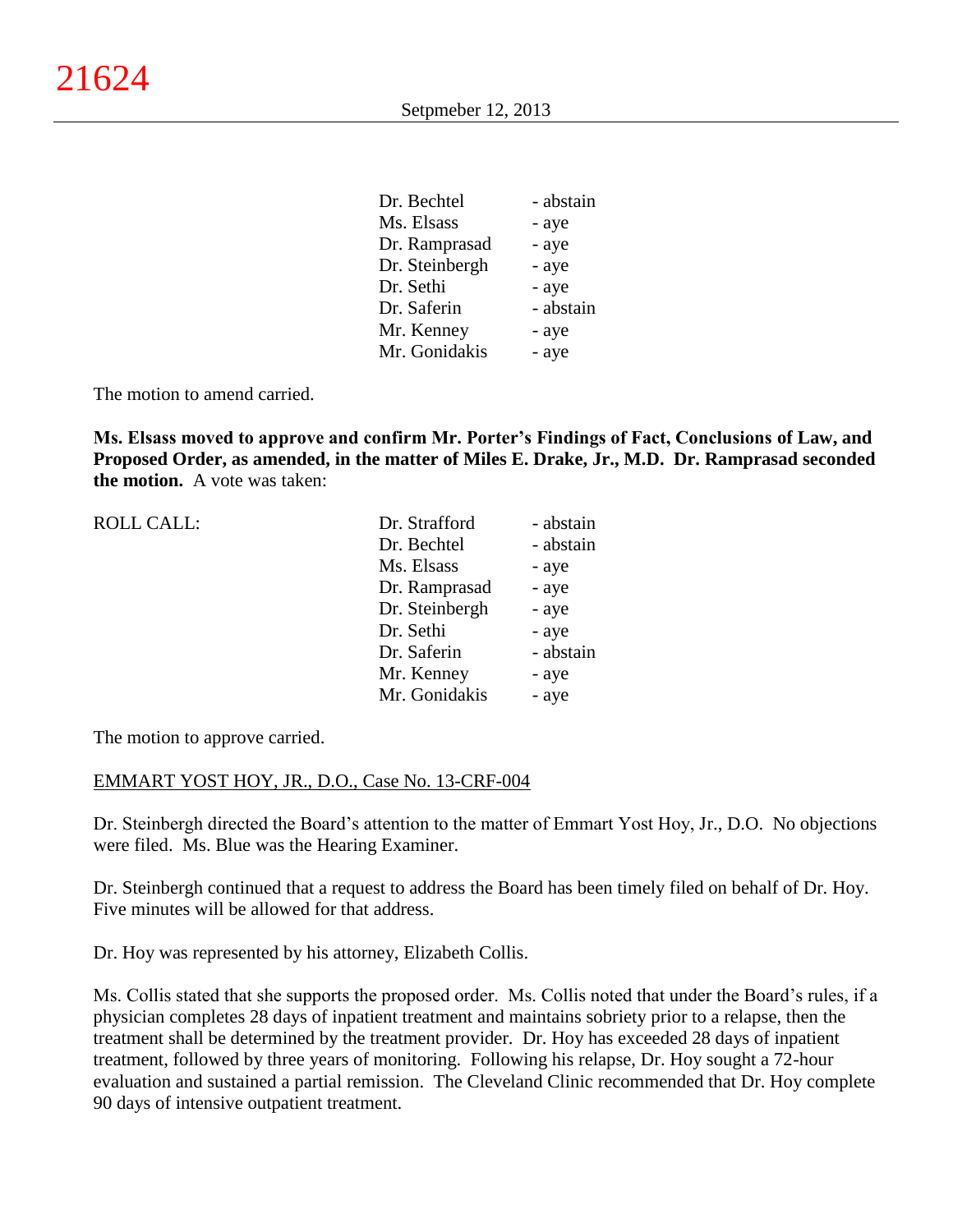Ms. Collis noted that if the Board adopts the proposed order, then Dr. Hoy's license will be suspended for a total of one year from the date of his summary suspension. Ms. Collis asked the Board to adopt the Hearing Examiner's proposed order.

Dr. Hoy stated that he has been licensed to practice medicine since 1981 and this is the first time he has been subject to Board discipline. Dr. Hoy stated that in 1992, he sought treatment for alcoholism and completed 30 days of inpatient treatment in Atlanta. Dr. Hoy then returned to Ohio and completed 90 days of treatment at Shepherd Hill Hospital. Dr. Hoy then entered into a contract with the Ohio Physicians Health Program (OPHP), which required drug screens and regular attendance at Alcoholics Anonymous and caduceus meetings.

Dr. Hoy continued that he abstained from alcohol for about five years. In 1997, he began drinking on a casual basis, once or twice a week, with no negative consequences. Dr. Hoy stated that in 2012, he came to the Board's offices to ask questions about an unrelated matter. Dr. Hoy explained that on that day, he had not shaved because we was not working and was wearing very casual clothing, including clogs. A staff person observed Dr. Hoy at that time and felt the he looked thin and disheveled. Dr. Hoy stated that he is thin and that was simply how he dresses.

Dr. Hoy stated that when we received the letter from the Board ordering him to an evaluation, he sought the advice of a friend who is an attorney. Dr. Hoy's friend advised Dr. Hoy that he did not have to go to the evaluation. Dr. Hoy did not know that his failure to appear at the evaluation would lead to the suspension of his medical license. Dr. Hoy stated that he has not had any alcohol problems for 20 years, so he felt that the evaluation was unnecessary. Although the Board had ordered Dr. Hoy to go to Shepherd Hill for the evaluation, he chose to obtain an evaluation at the Cleveland Clinic, which recommended intensive outpatient treatment since he had already had 28 days of inpatient treatment and had been sober for many years. Dr. Hoy noted that his medical license was suspended in January 2013 and he has closed his practice.

Dr. Hoy stated that he is willing to undergo outpatient treatment and he plans to work for the Department of Veteran's Affairs. Dr. Hoy stated that as a veteran, he would like to work with other veterans.

Dr. Steinbergh asked if the Assistant Attorney General would like to respond. Ms. Dorn stated that she would like to respond.

Ms. Dorn stated that she agrees with the Hearing Examiner's Report and Recommendation. Ms. Dorn stated that there is no dispute that Dr. Hoy failed to attend the Board-ordered evaluation and that his failure to attend was not due to circumstances beyond his control. Pursuant to the Board's rules, Dr. Hoy is now considered to be legally impaired. At his hearing, Dr. Hoy presented evidence that he attended more than 28 days of inpatient treatment in 1992, then entered into a monitoring contract with OPHP. Ms. Dorn stated that there is no evidence of any incidents of noncompliance with the OPHP contract. Therefore, Ms. Dorn agreed with the Proposed Order.

**Dr. Ramprasad moved to approve and confirm Ms. Blue's Findings of Fact, Conclusions of Law, and Proposed Order in the matter of Emmart Yost Hoy, Jr., D.O. Ms. Elsass seconded the motion.**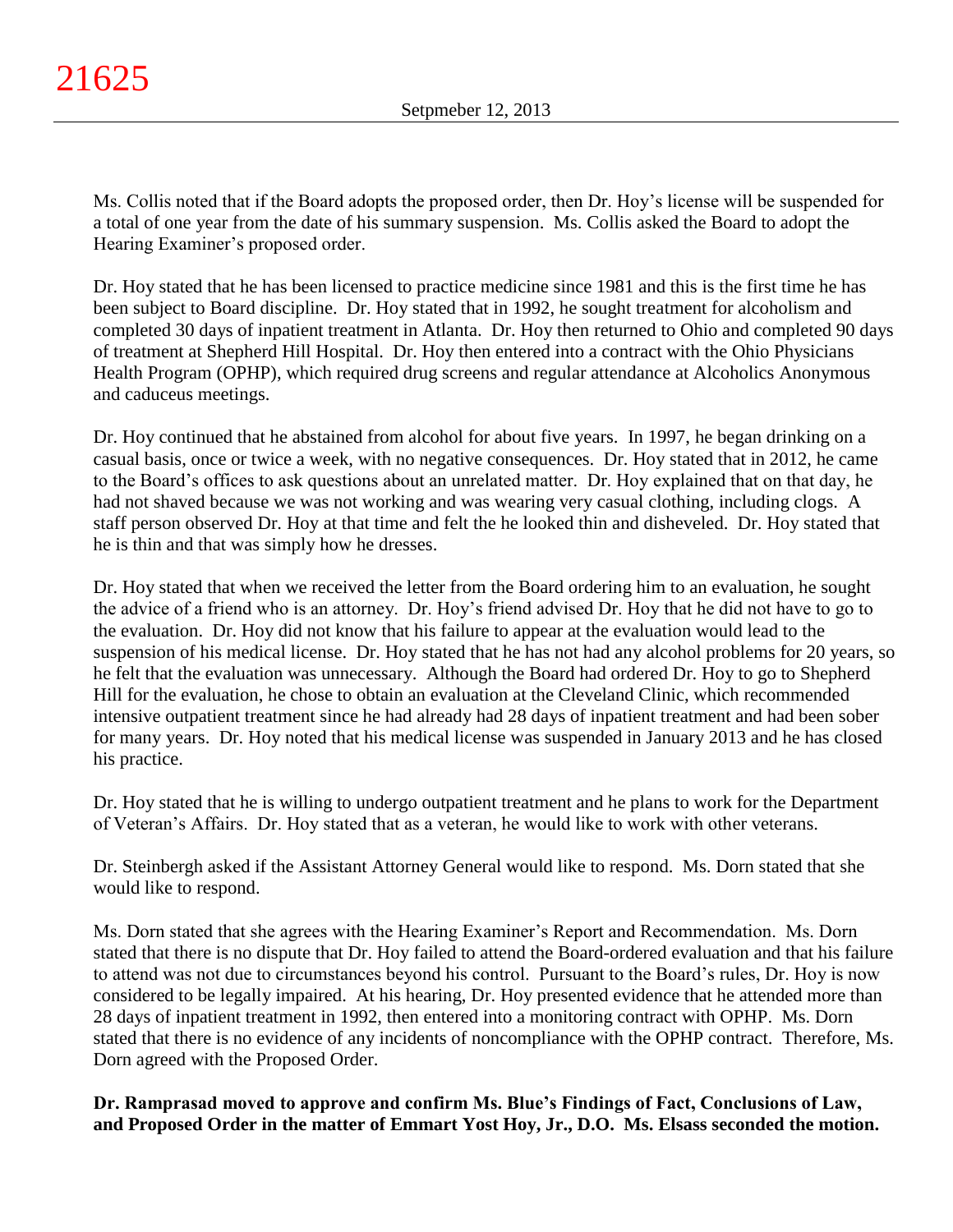Dr. Steinbergh stated she will now entertain discussion in the above matter.

Dr. Ramprasad stated that Dr. Hoy has had impairment issues dating back to 1992 and had spent a prolonged time period in inpatient treatment. Dr. Ramprasad stated that the Board ordered Dr. Hoy to an impairment examination by Dr. Richard Whitney at Shepherd Hill Hospital. However, on December 6, 2012, Dr. Whitney notified the Board the Dr. Hoy had failed to appear.

According to Dr. Hoy, since 1997 he has continued to drink alcohol on a social basis. Dr. Hoy had explained that the rules are that he must never drink when he is lonely or angry, or when it is daytime; Dr. Hoy had stated that he broke the rules one time when he drank in the daytime at a college football game. Dr. Hoy had stated that he drank box wine, two to three drinks per day, perhaps five days per week. Dr. Hoy's expert, Dr. Jason Jerry, testified that since Dr. Hoy had previously attended an inpatient treatment, he would recommend a 90-day outpatient treatment for Dr. Hoy.

Dr. Ramprasad expressed concern that Dr. Hoy continues to drink alcohol despite having gone through an inpatient treatment program. Dr. Ramprasad agreed with the Proposed Order, except that he opined that Dr. Hoy should also be required to attend a 28-day inpatient treatment program. Dr. Ramprasad stated that Dr. Hoy is in "partial remission," according to Dr. Jerry, and therefore it is an unresolved issue that needs to be addressed for Dr. Hoy's protection and the protection of his patients.

# **Dr. Ramprasad moved to amend the Proposed Order to add the requirement that Dr. Hoy attend a 28-day inpatient treatment program at a Board-approved facility. Mr. Kenney seconded the motion.**

Dr. Steinbergh stated that she will now entertain discussion in the above matter.

Dr. Sethi agreed with Dr. Ramprasad's concerns. Dr. Sethi stated that the first step is for Dr. Hoy to recognize that he has a problem, but he has not done that. Dr. Sethi stated that Dr. Hoy should be intellectually honest about his situation.

Ms. Marshall stated that, according to the Board's rules, the Board does not have the authority to mandate a 28-day inpatient treatment in this case. Ms. Marshall stated that the Board may order a 28-day inpatient treatment if the practitioner has already completed such a treatment, maintained post-treatment sobriety, and then relapsed. However, that must be determined by a Board-approved treatment provider before an additional 28-day treatment can be imposed.

Dr. Steinbergh noted that Dr. Hoy was arrested for Operating a Motor Vehicle under the Influence (OMVI) in 1998 or 1999. At that time, Dr. Hoy admitted that he was an abusive binge drinker. An intervention was staged for him and he was put on a plane to Atlanta for treatment. Dr. Steinbergh did not see this as voluntary. Dr. Steinbergh agreed with Dr. Sethi that Dr. Hoy does not get it. Dr. Steinbergh appreciated the Board's rule, but opined that an outcome that is insufficient to allow healing is wrong. Dr. Steinbergh opined that until Dr. Hoy understands that he cannot drink, he should not be practicing medicine. Dr. Steinbergh stated that despite her misgivings, she will concur with the Board's rule.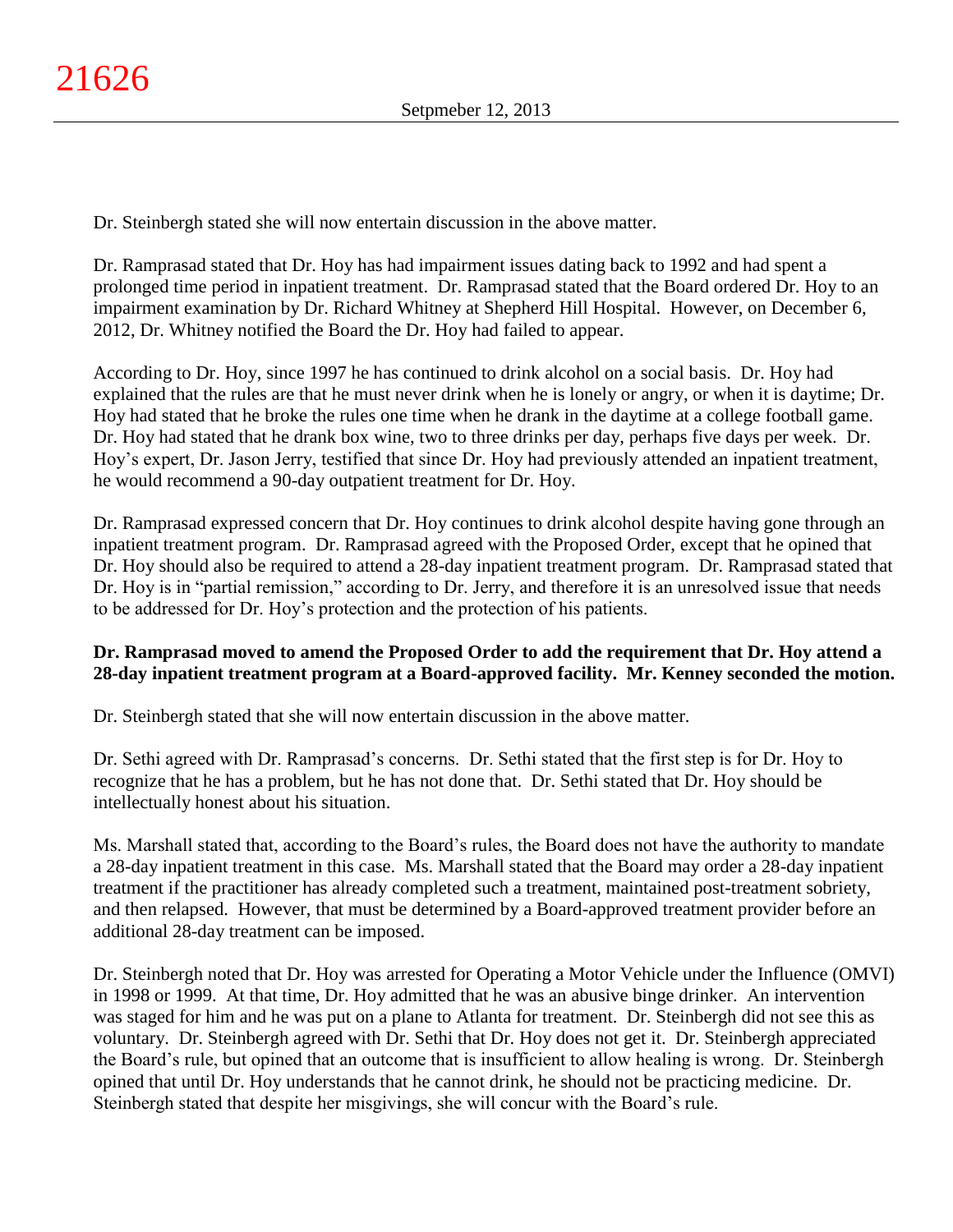Dr. Ramprasad stated that, in view of the Board's rules, he would like to withdraw his motion to amend.

## **Dr. Ramprasad wished to withdraw his motion to amend. As no Board member objected, the motion to amend was withdrawn.**

Dr. Steinbergh noted that the letter ordering Dr. Hoy to an evaluation for impairment specifically stated that a failure to appear for the evaluation would constitute an admission of impairment. Since Dr. Hoy did not appear for the evaluation, he has admitted to his impairment.

Dr. Sethi asked what will happen if Dr. Hoy violates the Order that the Board is about to issue. Ms. Debolt replied that if Dr. Hoy does not comply with the Board's Order, another citation may be issued. Ms. Debolt also stated that Dr. Hoy's license could be summarily suspended if the facts warrant that action.

A vote was taken on Dr. Ramprasad's motion to approve:

| <b>ROLL CALL:</b> | Dr. Strafford  | - abstain |
|-------------------|----------------|-----------|
|                   | Ms. Elsass     | - aye     |
|                   | Dr. Ramprasad  | - aye     |
|                   | Dr. Steinbergh | - aye     |
|                   | Dr. Sethi      | - aye     |
|                   | Dr. Saferin    | - abstain |
|                   | Mr. Kenney     | - aye     |
|                   | Mr. Gonidakis  | - aye     |
|                   |                |           |

The motion to approve carried.

Dr. Strafford exited the meeting at this time.

# PROPOSED FINDINGS AND PROPOSED ORDERS

# HEATHER LYNN KOCHENASH, M.T., Case No. 13-CRF-024R

Dr. Steinbergh directed the Board's attention to the matter of Heather Lynn Kochenash, M.T. She advised that the Board issued a Notice of Opportunity for Hearing to Ms. Kochenash and documentation of service was received. There was no request for hearing filed, and more than 30 days have elapsed since the mailing of the Notice. This matter was reviewed by Hearing Examiner Blue, who prepared Proposed Findings and Proposed Order, and it is now before the Board for final disposition.

**Ms. Elsass moved to find that the allegations as set forth in the April 10, 2013 Notice of Opportunity for Hearing in the matter of Ms. Kochenash have been proven to be true by a preponderance of the evidence and to adopt the Proposed Findings and Proposed Order. Dr. Ramprasad seconded the motion.**

Dr. Steinbergh stated she will now entertain discussion in the above matter.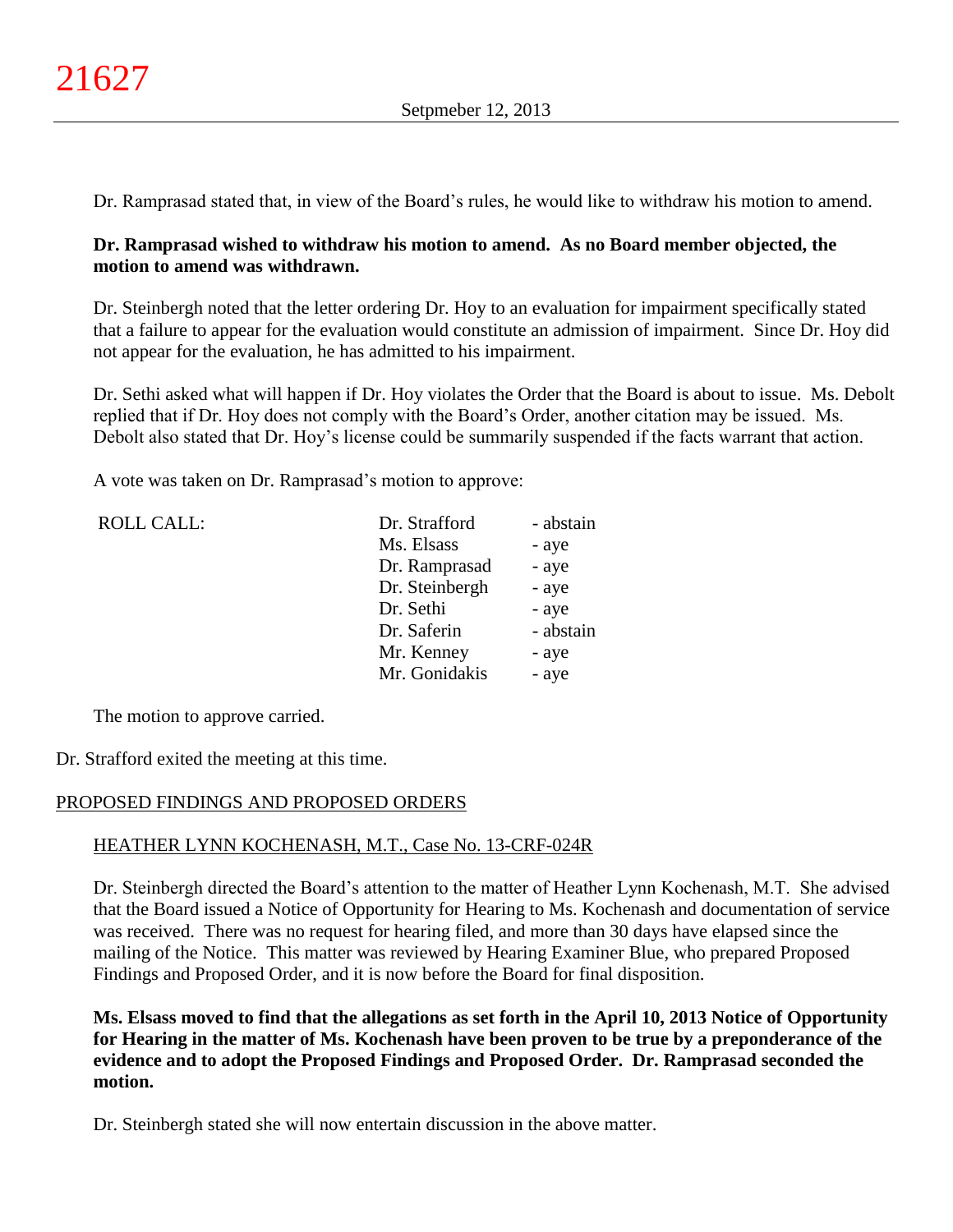Dr. Steinbergh stated that Ms. Kochenash, who had been practicing as a massage therapist, was arrested for promoting prostitution. Dr. Steinbergh opined that permanent revocation of Ms. Kochenash's massage therapy license is warranted. Therefore, Dr. Steinbergh agreed with the Proposed Order of permanent revocation.

A vote was taken on Ms. Elsass' motion:

| <b>ROLL CALL:</b> | Ms. Elsass     | - aye     |
|-------------------|----------------|-----------|
|                   | Dr. Ramprasad  | - aye     |
|                   | Dr. Steinbergh | - aye     |
|                   | Dr. Sethi      | - aye     |
|                   | Dr. Saferin    | - abstain |
|                   | Mr. Kenney     | - aye     |
|                   | Mr. Gonidakis  | - aye     |
|                   |                |           |

The motion carried.

Dr. Strafford returned to the meeting at this time.

# KYMBERLY L. JACOBS, L.M.T., Case No. 13-CRF-038

Dr. Steinbergh directed the Board's attention to the matter of Kymberly L. Jacobs, L.M.T. She advised that the Board issued a Notice of Opportunity for Hearing to Ms. Jacobs and documentation of service was received. There was no request for hearing filed, and more than 30 days have elapsed since the mailing of the Notice. This matter was reviewed by Hearing Examiner Blue, who prepared Proposed Findings and Proposed Order, and it is now before the Board for final disposition.

**Dr. Ramprasad moved to find that the allegations as set forth in the May 8, 2013 Notice of Opportunity for Hearing in the matter of Ms. Jacobs have been proven to be true by a preponderance of the evidence and to adopt the Proposed Findings and Proposed Order. Ms. Elsass seconded the motion.**

Dr. Steinbergh stated she will now entertain discussion in the above matter.

Mr. Gonidakis stated that Ms. Jacobs has allegedly violated a 2009 Order issued by the Board. Specifically, Ms. Jacobs has not provided verification of completing the ethics course required by the Board Order. Mr. Gonidakis agreed with the Proposed Order to revoke Ms. Jacobs' license to practice massage therapy in Ohio.

A vote was taken on Dr. Ramprasad's motion:

| <b>ROLL CALL:</b> | Dr. Strafford | - abstain |
|-------------------|---------------|-----------|
|                   | Ms. Elsass    | - aye     |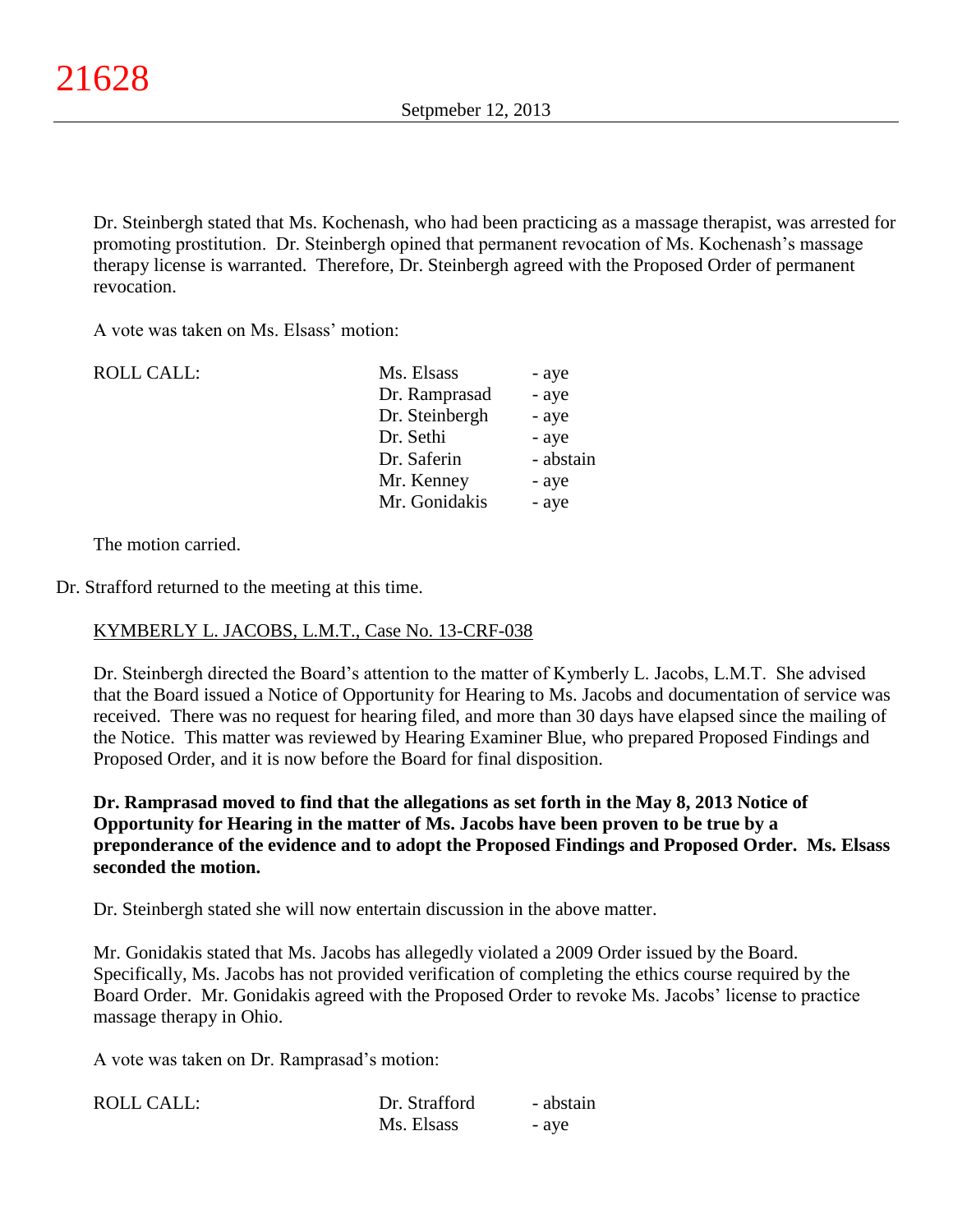| Dr. Ramprasad  | - aye     |
|----------------|-----------|
| Dr. Steinbergh | - aye     |
| Dr. Sethi      | - aye     |
| Dr. Saferin    | - abstain |
| Mr. Kenney     | - aye     |
| Mr. Gonidakis  | - aye     |

The motion carried.

Mr. Gonidakis opined that if Ms. Jacobs was ordered to an ethics course in 2009 and the Board is just now deciding the issue, then there has been a breakdown in the system. Mr. Haslam agreed and stated that as the overall structure of the Board is examined, the disposition of such old cases will be hastened. Dr. Steinbergh recognized that there has been a backlog of the Board's work, but the Board is working through it with Mr. Haslam's leadership. Dr. Strafford commented that Mr. Gonidakis was correct to make this observation and stated that the Board is working as aggressively as possible through hundreds of cases that have been discovered.

### FINDINGS, ORDERS, AND JOURNAL ENTRIES

Dr. Steinbergh advised that in the following matters, the Board issued Notices of Opportunity for Hearing, and documentation of service was received for each. There were no requests for hearing filed, and more than 30 days have elapsed since the mailing of the Notices. Dr. Steinbergh stated that the matters of Dr. Goldblum and Ms. Sherbourne are disciplinary in nature, and therefore Dr. Strafford and Dr. Bechtel may not vote in those matters.

### KEITH DONALD GOLDBLUM, M.D., Case No. 13-CRF-064

**Dr. Ramprasad moved to find that the allegations as set forth in the July 10, 2013 Notice in the matter of Dr. Goldblum have been proven to be true by a preponderance of the evidence, and that the Board enter an Order, effective upon mailing, permanently revoking his license to practice medicine and surgery in Ohio. Ms. Elsass seconded the motion.**

Dr. Steinbergh stated that she would now entertain discussion in the above matter.

Dr. Ramprasad stated that one or about June 28, 2013, in the Montgomery County Court of Common Pleas, Dr. Goldblum was found guilty of eight felony counts of Rape, two felony counts of Unlawful Sexual Contact with a Minor, two felony counts of Voyeurism, and one misdemeanor count of Attempted Voyeurism. On or about July 10, 2013, the Board issued a Notice of Automatic Suspension and Opportunity for Hearing to Dr. Goldblum. Dr. Goldblum has not requested a hearing in this matter. Dr. Ramprasad agreed with the proposed order to permanently revoke Dr. Goldblum's license to practice medicine and surgery in Ohio.

A vote was taken on Dr. Ramprasad's motion: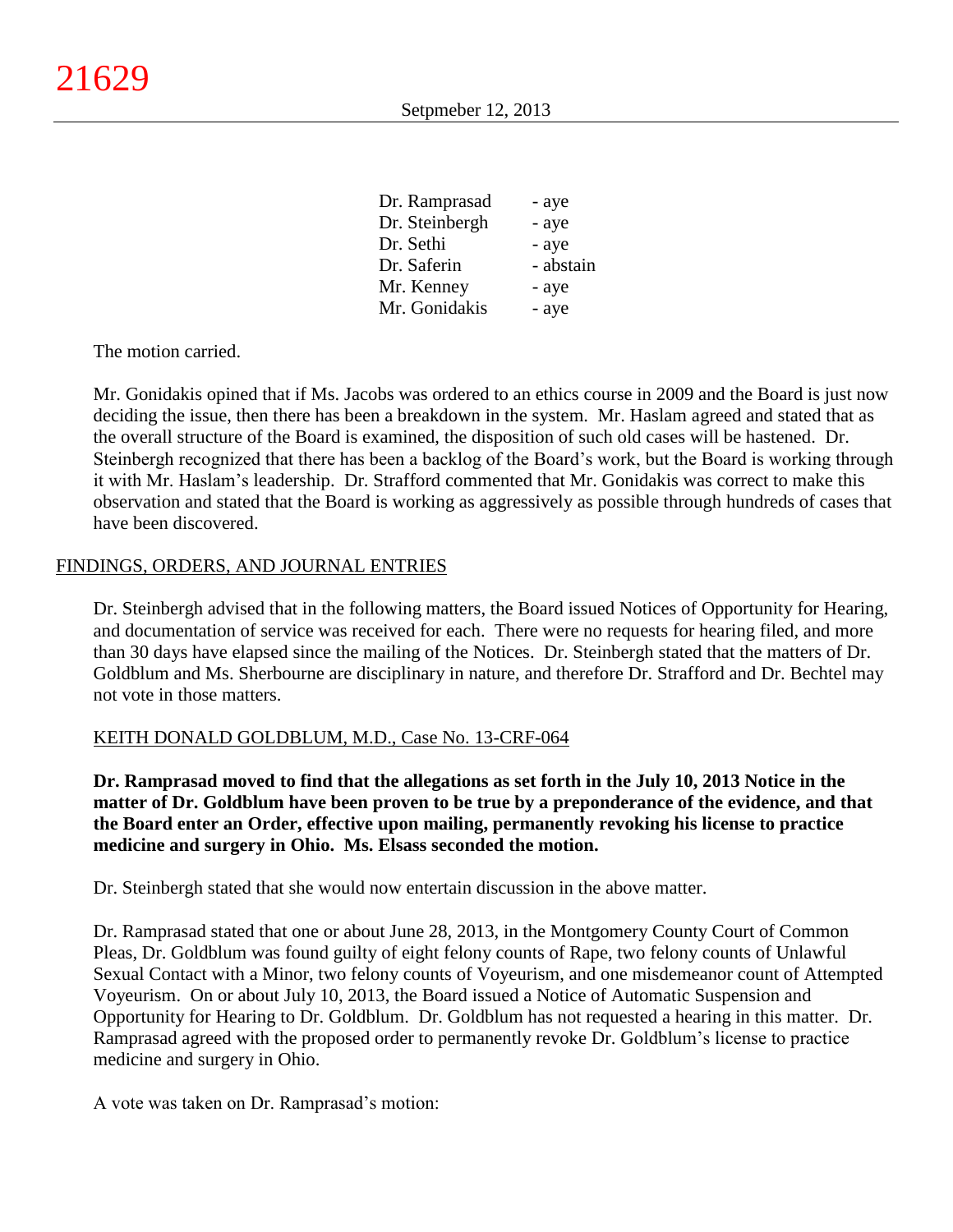### ROLL CALL:

| Dr. Strafford  | - abstain |
|----------------|-----------|
| Ms. Elsass     | - aye     |
| Dr. Ramprasad  | - aye     |
| Dr. Steinbergh | - aye     |
| Dr. Sethi      | - aye     |
| Dr. Saferin    | - abstain |
| Mr. Kenney     | - aye     |
| Mr. Gonidakis  | - aye     |

#### The motion carried.

#### CASEY R. SHERBOURNE, Case No. 13-CRF-057

Mr. Kenney stated that Ms. Sherbourne has applied for a license to practice massage therapy is Ohio, and that application is currently pending. On or about October 22, 2010, Ms. Sherbourne pled guilty to four felony counts of Theft of Drugs, and was granted Intervention in Lieu of Conviction. Subsequently, Ms. Sherbourne entered into a consent agreement with the Ohio Board of Nursing which suspended her nursing license for 28 months and established conditions for reinstatement. Ms. Sherbourne admitted that she diverted Hydromorphone from the hospitals where she had been employed as a registered nurse and selfadministered the Hydromorphone.

Mr. Kenney opined that the Board should permanently deny Ms. Sherbourne's application.

**Dr. Ramprasad moved to find that the allegations as set forth in the June 12, 2013 Notice in the matter of Ms. Sherbourne have been proven to be true by a preponderance of the evidence, and that the Board enter an Order, effective upon mailing, permanently denying her application for a license to practice massage therapy in the state of Ohio. Ms. Elsass seconded the motion.** A vote was taken:

| Dr. Strafford  | - abstain |
|----------------|-----------|
| Ms. Elsass     | - aye     |
| Dr. Ramprasad  | - aye     |
| Dr. Steinbergh | - aye     |
| Dr. Sethi      | - aye     |
| Dr. Saferin    | - abstain |
| Mr. Kenney     | - aye     |
| Mr. Gonidakis  | - aye     |
|                |           |

The motion carried.

### FRANK JOHN GONSALVES

Dr. Steinbergh stated that the matter of Mr. Gonsalves is non-disciplinary in nature. Therefore, all Board members may vote.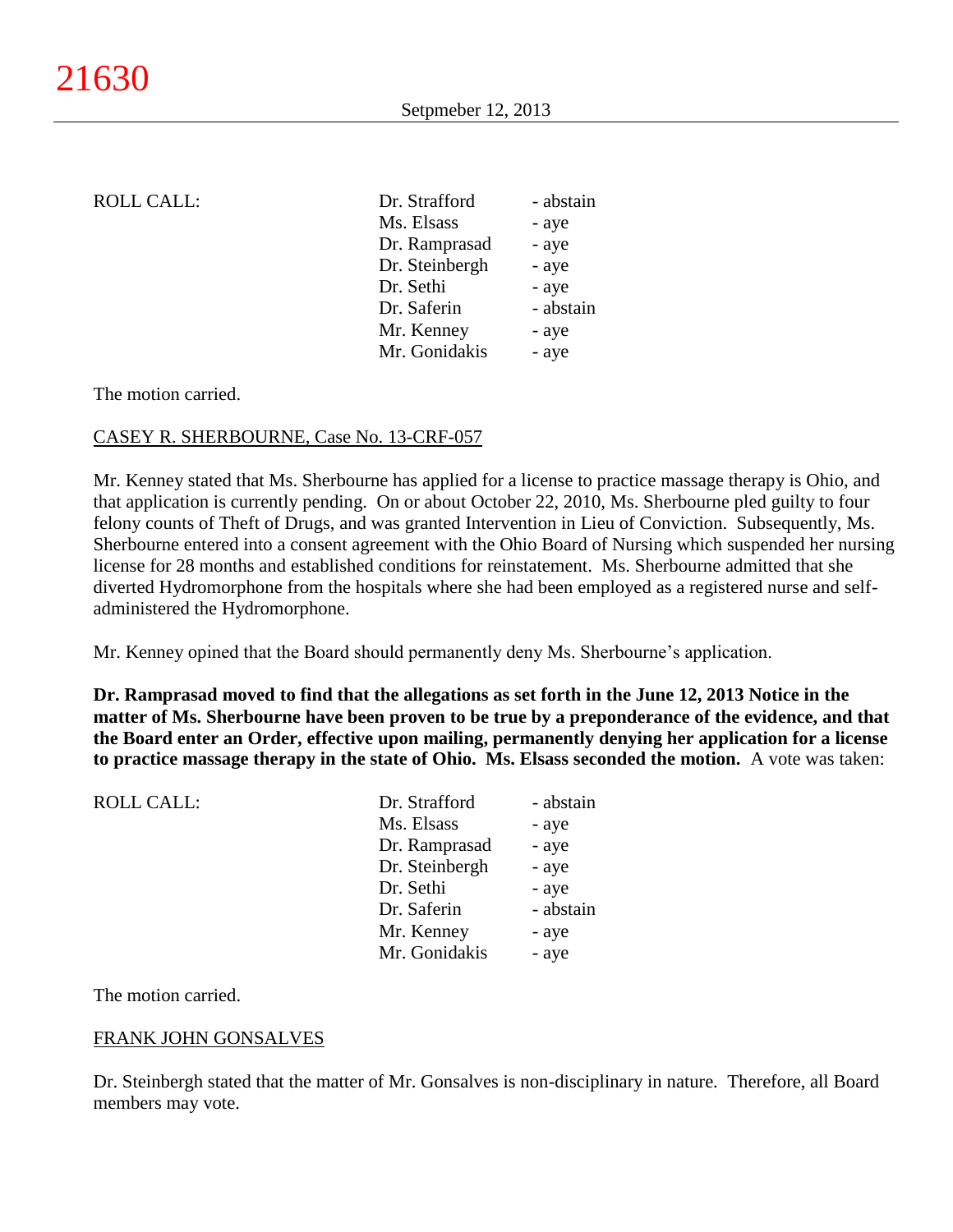**Dr. Ramprasad moved to find that the allegations as set forth in the July 1, 2013 Notice in the matter of Mr. Gonsalves have been proven to be true by a preponderance of the evidence, and that the Board enter an Order, effective upon mailing, denying his application for a license to practice massage therapy in the state of Ohio. Dr. Sethi seconded the motion.**

Dr. Steinbergh stated that she will now entertain discussion in the above matter.

Dr. Ramprasad stated that Mr. Gonsalves has applied for a license to practice massage therapy in Ohio, and that application is currently pending. Mr. Gonsalves did not provide documentation that he has taken and passed the Massage and Bodywork Licensing Examination (MBLEX). Since Mr. Gonsalves is unable to provide such documentation, Dr. Ramprasad agrees with the proposed order to deny Dr. Gonsalves' application.

A vote was taken on Dr. Ramprasad's motion:

| <b>ROLL CALL:</b> | Dr. Strafford  | - abstain |
|-------------------|----------------|-----------|
|                   | Ms. Elsass     | - aye     |
|                   | Dr. Ramprasad  | - aye     |
|                   | Dr. Steinbergh | - aye     |
|                   | Dr. Sethi      | - aye     |
|                   | Dr. Saferin    | - abstain |
|                   | Mr. Kenney     | - aye     |
|                   | Mr. Gonidakis  | - aye     |
|                   |                |           |

The motion carried.

Dr. Steinbergh noted that the heading at the top of page 708 of the agenda materials should say "Frank John Gonsalves."

## CITATIONS, PROPOSED DENIALS, DISMISSALS, ORDERS OF SUMMARY SUSPENSION & NOTICES OF IMMEDIATE SUSPENSION

### RAFAEL A. BADRI, M.D. – CITATION LETTER

At this time the Board read and considered the proposed Citation Letter in the above matter, a copy of which shall be maintained in the exhibits section of this Journal.

**Dr. Ramprasad moved to send the Citation Letter to Dr. Badri. Ms. Elsass seconded the motion.** A vote was taken:

| ROLL CALL: | Dr. Strafford  | - abstain |
|------------|----------------|-----------|
|            | Ms. Elsass     | - ave     |
|            | Dr. Ramprasad  | - ave     |
|            | Dr. Steinbergh | - aye     |
|            |                |           |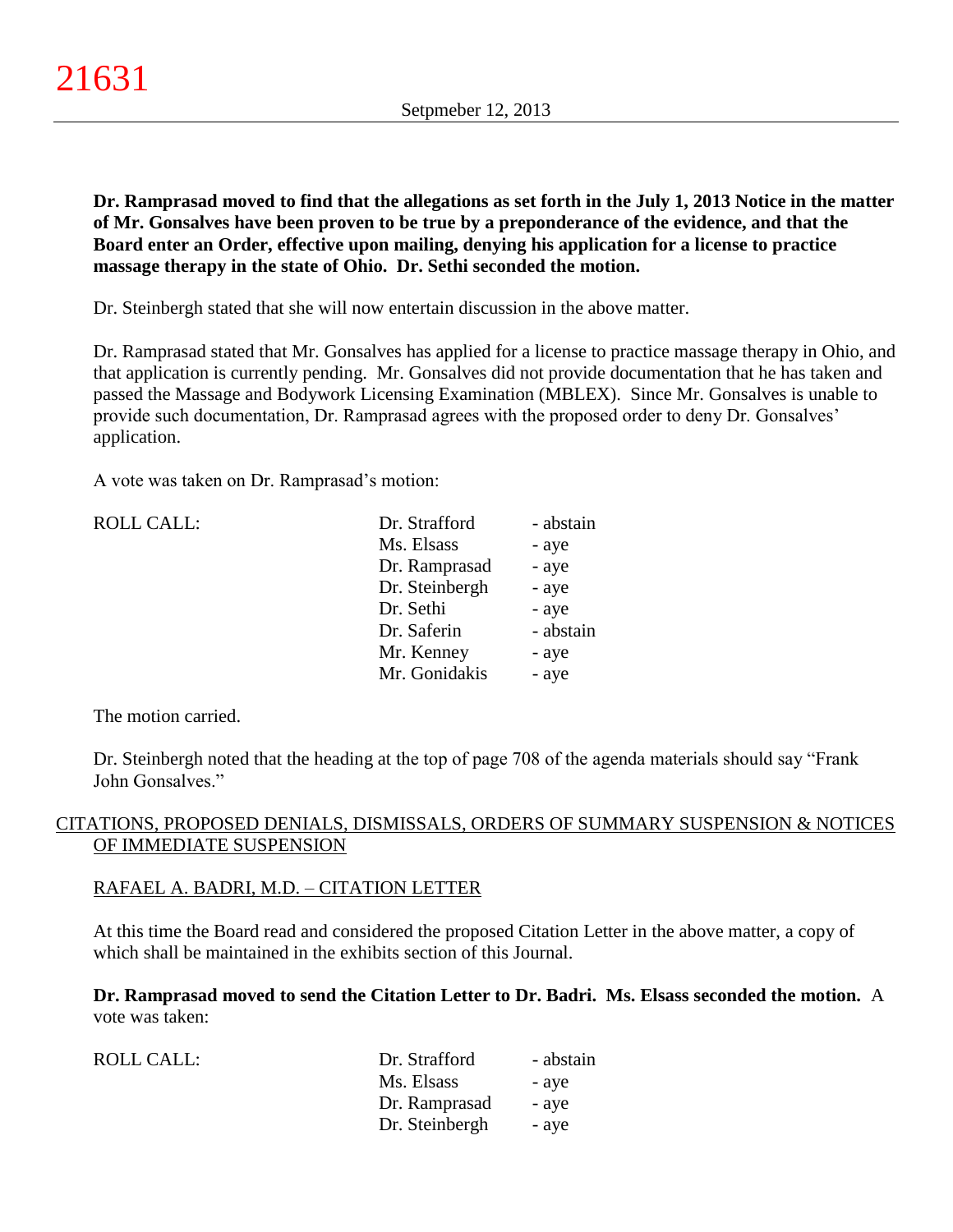| Dr. Sethi     | - aye     |
|---------------|-----------|
| Dr. Saferin   | - abstain |
| Mr. Kenney    | - aye     |
| Mr. Gonidakis | - aye     |

The motion to send carried.

### MICHAEL C. BENGALA, M.D. - CITATION LETTER

At this time the Board read and considered the proposed Citation Letter in the above matter, a copy of which shall be maintained in the exhibits section of this Journal.

**Dr. Ramprasad moved to send the Citation Letter to Dr. Bengala. Ms. Elsass seconded the motion.** A vote was taken:

| <b>ROLL CALL:</b> | Dr. Strafford  | - abstain |
|-------------------|----------------|-----------|
|                   | Ms. Elsass     | - aye     |
|                   | Dr. Ramprasad  | - aye     |
|                   | Dr. Steinbergh | - aye     |
|                   | Dr. Sethi      | - aye     |
|                   | Dr. Saferin    | - abstain |
|                   | Mr. Kenney     | - aye     |
|                   | Mr. Gonidakis  | - aye     |
|                   |                |           |

The motion to send carried.

## JAMES PATRICK BRESSI, D.O. – CITATION LETTER

At this time the Board read and considered the proposed Citation Letter in the above matter, a copy of which shall be maintained in the exhibits section of this Journal.

**Dr. Ramprasad moved to send the Citation Letter to Dr. Bressi. Ms. Elsass seconded the motion.** A vote was taken:

| <b>ROLL CALL:</b> | Dr. Strafford  | - abstain |
|-------------------|----------------|-----------|
|                   | Ms. Elsass     | - aye     |
|                   | Dr. Ramprasad  | - aye     |
|                   | Dr. Steinbergh | - aye     |
|                   | Dr. Sethi      | - aye     |
|                   | Dr. Saferin    | - abstain |
|                   | Mr. Kenney     | - aye     |
|                   | Mr. Gonidakis  | - aye     |
|                   |                |           |

The motion to send carried.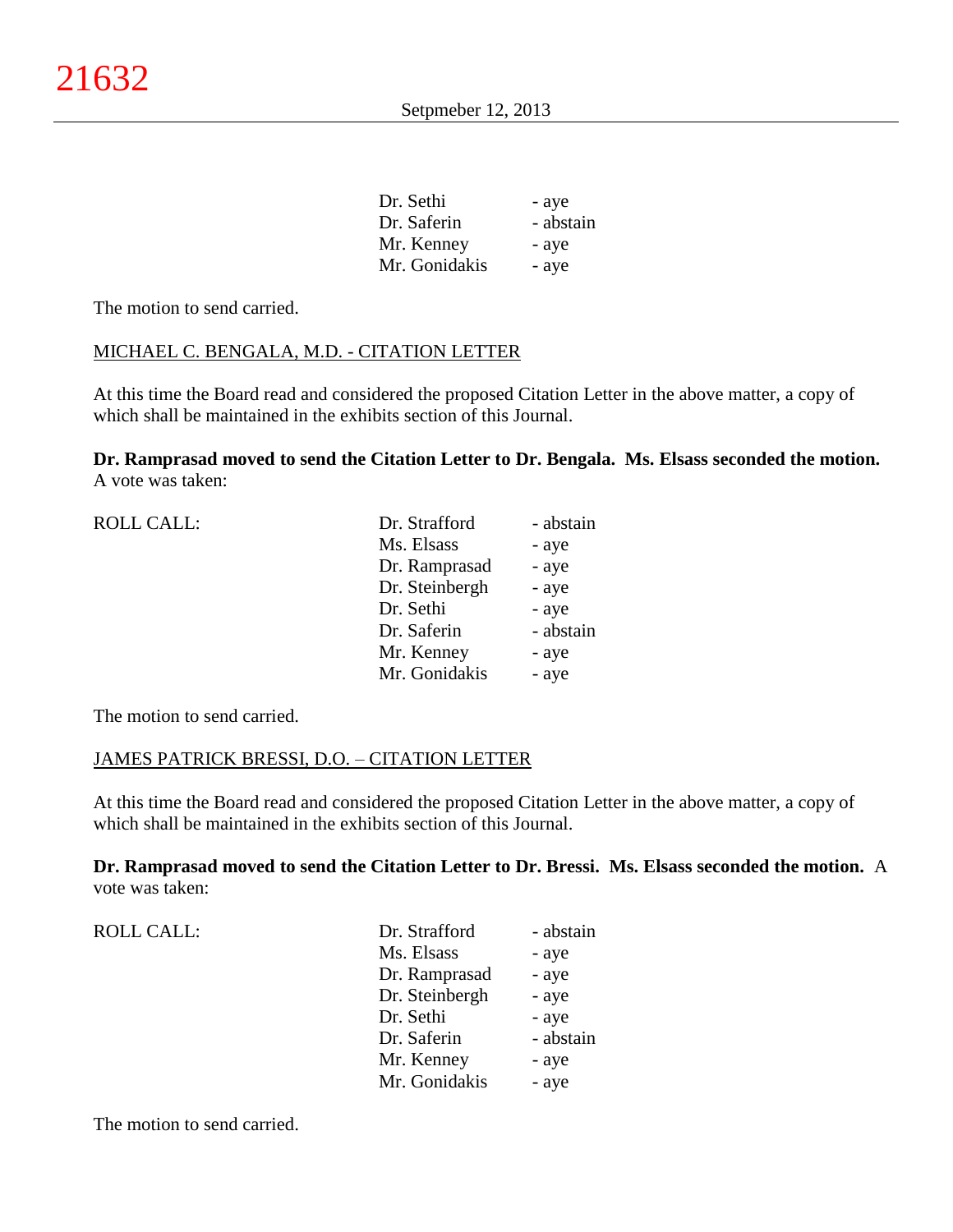## ANTHONY HUEBERT LITTLE, M.T. – CITATION LETTER

At this time the Board read and considered the proposed Citation Letter in the above matter, a copy of which shall be maintained in the exhibits section of this Journal.

**Dr. Ramprasad moved to send the Citation Letter to Mr. Little. Ms. Elsass seconded the motion.** A vote was taken:

| <b>ROLL CALL:</b> | Dr. Strafford  | - abstain |
|-------------------|----------------|-----------|
|                   | Ms. Elsass     | - aye     |
|                   | Dr. Ramprasad  | - aye     |
|                   | Dr. Steinbergh | - aye     |
|                   | Dr. Sethi      | - aye     |
|                   | Dr. Saferin    | - abstain |
|                   | Mr. Kenney     | - aye     |
|                   | Mr. Gonidakis  | - aye     |

The motion to send carried.

### WALEED NASR MANSOUR, M.D. – NOTICE OF SUMMARY SUSPENSION AND OPPORTUNITY FOR HEARING

At this time the Board read and considered the proposed Notice of Summary Suspension and Opportunity for Hearing in the above matter, a copy of which shall be maintained in the exhibits section of this Journal.

**Ms. Elsass moved to send the Notice of Summary Suspension and Opportunity for Hearing to Dr. Mansour. Dr. Ramprasad seconded the motion.** A vote was taken:

| <b>ROLL CALL:</b> | Dr. Strafford  | - abstain |
|-------------------|----------------|-----------|
|                   | Ms. Elsass     | - aye     |
|                   | Dr. Ramprasad  | - aye     |
|                   | Dr. Steinbergh | - aye     |
|                   | Dr. Sethi      | - aye     |
|                   | Dr. Saferin    | - abstain |
|                   | Mr. Kenney     | - aye     |
|                   | Mr. Gonidakis  | - aye     |
|                   |                |           |

The motion to send carried.

# JOHN L. RATZ, M.D. – CITATION LETTER

At this time the Board read and considered the proposed Citation Letter in the above matter, a copy of which shall be maintained in the exhibits section of this Journal.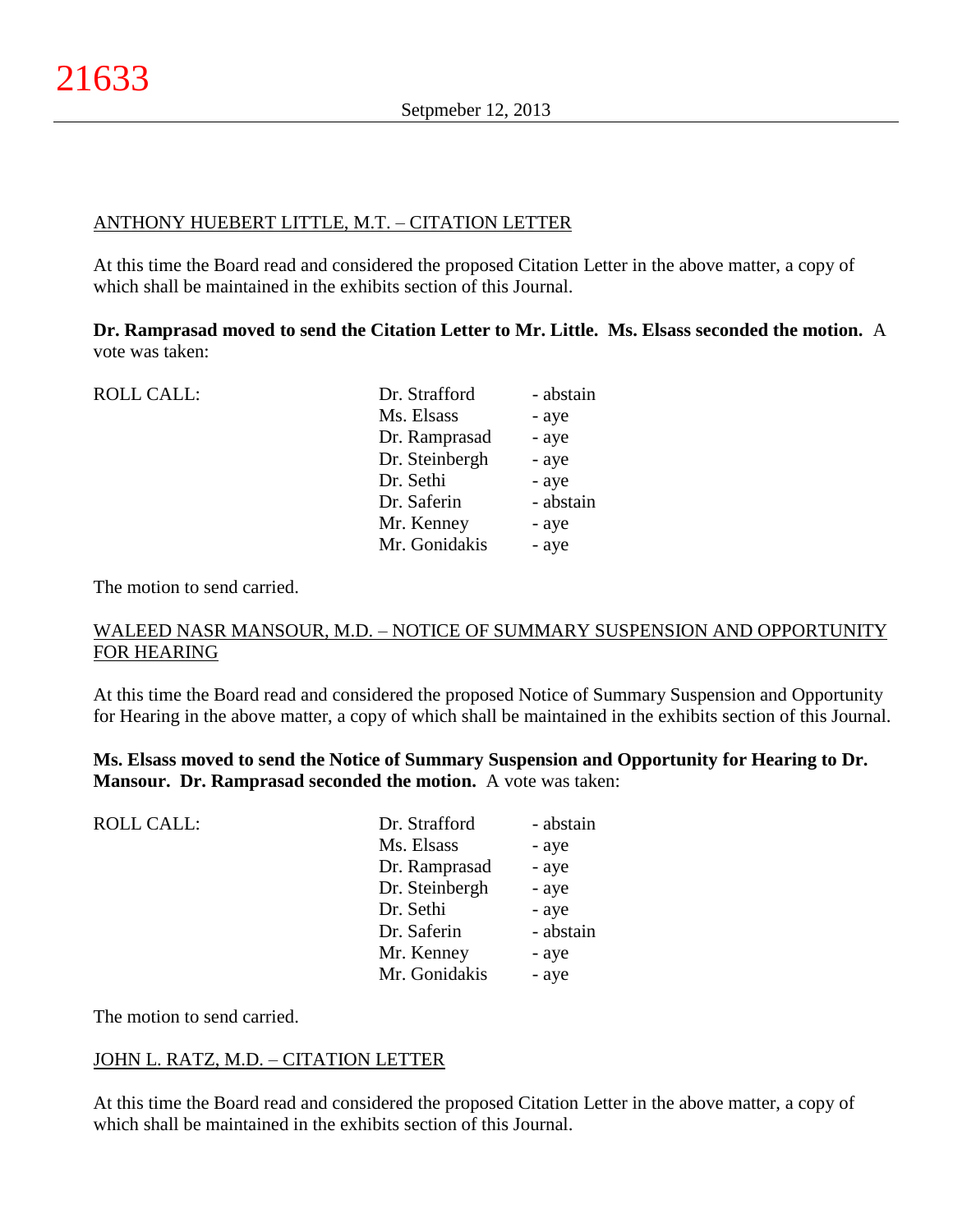**Dr. Ramprasad moved to send the Citation Letter to Dr. Ratz. Ms. Elsass seconded the motion.** A vote was taken:

| ROLL CALL: | Dr. Strafford  | - abstain |
|------------|----------------|-----------|
|            | Ms. Elsass     | - aye     |
|            | Dr. Ramprasad  | - aye     |
|            | Dr. Steinbergh | - aye     |
|            | Dr. Sethi      | - aye     |
|            | Dr. Saferin    | - abstain |
|            | Mr. Kenney     | - aye     |
|            | Mr. Gonidakis  | - aye     |
|            |                |           |

The motion to send carried.

#### CHRISTOPHER S. STARR – CITATION LETTER

At this time the Board read and considered the proposed Citation Letter in the above matter, a copy of which shall be maintained in the exhibits section of this Journal.

**Dr. Ramprasad moved to send the Citation Letter to Mr. Starr. Ms. Elsass seconded the motion.** A vote was taken:

| <b>ROLL CALL:</b> | Dr. Strafford  | - abstain |
|-------------------|----------------|-----------|
|                   | Ms. Elsass     | - aye     |
|                   | Dr. Ramprasad  | - aye     |
|                   | Dr. Steinbergh | - aye     |
|                   | Dr. Sethi      | - aye     |
|                   | Dr. Saferin    | - abstain |
|                   | Mr. Kenney     | - aye     |
|                   | Mr. Gonidakis  | - aye     |
|                   |                |           |

The motion to send carried.

### MARSHA JOAN STEIN, M.D. – CITATION LETTER

At this time the Board read and considered the proposed Citation Letter in the above matter, a copy of which shall be maintained in the exhibits section of this Journal.

**Ms. Elsass moved to send the Citation Letter to Dr. Stein. Dr. Ramprasad seconded the motion.** A vote was taken:

| <b>ROLL CALL:</b> | Dr. Strafford | - abstain |
|-------------------|---------------|-----------|
|                   | Ms. Elsass    | - aye     |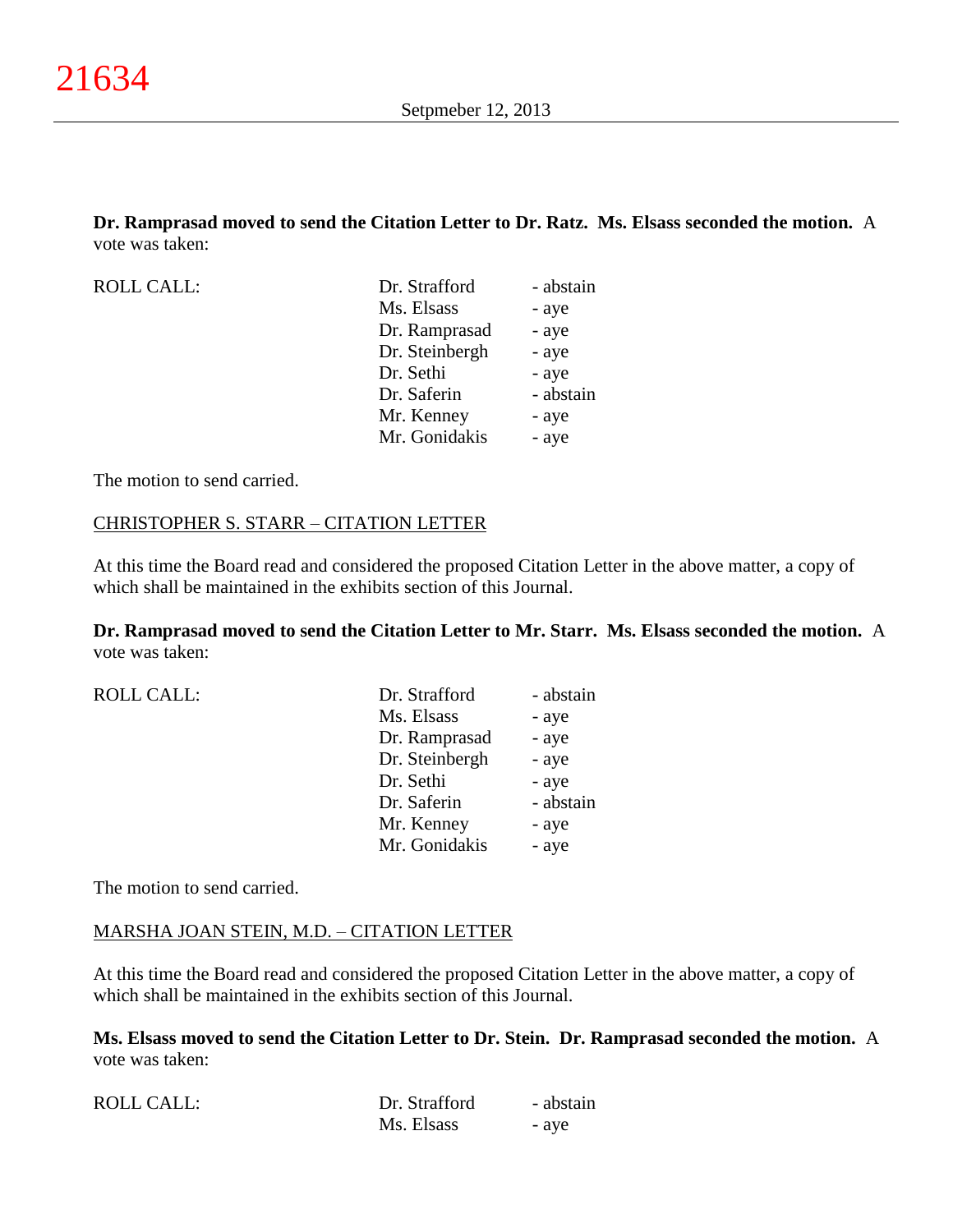| Dr. Ramprasad  | - aye     |
|----------------|-----------|
| Dr. Steinbergh | - aye     |
| Dr. Sethi      | - aye     |
| Dr. Saferin    | - abstain |
| Mr. Kenney     | - aye     |
| Mr. Gonidakis  | - aye     |

The motion to send carried.

### RONALD GERARD VERRILLA, D.P.M. – CITATION LETTER

At this time the Board read and considered the proposed Citation Letter in the above matter, a copy of which shall be maintained in the exhibits section of this Journal.

**Ms. Elsass moved to send the Citation Letter to Dr. Verrilla. Dr. Ramprasad seconded the motion.** A vote was taken:

| <b>ROLL CALL:</b> | Dr. Strafford  | - abstain |
|-------------------|----------------|-----------|
|                   | Ms. Elsass     | - aye     |
|                   | Dr. Ramprasad  | - aye     |
|                   | Dr. Steinbergh | - aye     |
|                   | Dr. Sethi      | - aye     |
|                   | Dr. Saferin    | - abstain |
|                   | Mr. Kenney     | - aye     |
|                   | Mr. Gonidakis  | - aye     |
|                   |                |           |

The motion to send carried.

#### SRINIVAS PERUGU REDDY, M.D. – CITATION LETTER

At this time the Board read and considered the proposed Citation Letter in the above matter, a copy of which shall be maintained in the exhibits section of this Journal.

**Dr. Ramprasad moved to send the Citation Letter to Dr. Reddy. Ms. Elsass seconded the motion.** A vote was taken:

| Ms. Elsass<br>- aye      |
|--------------------------|
|                          |
| Dr. Ramprasad<br>- aye   |
| Dr. Steinbergh<br>- aye  |
| Dr. Sethi<br>- aye       |
| - abstain<br>Dr. Saferin |
| Mr. Kenney<br>- aye      |
| Mr. Gonidakis<br>- aye   |
|                          |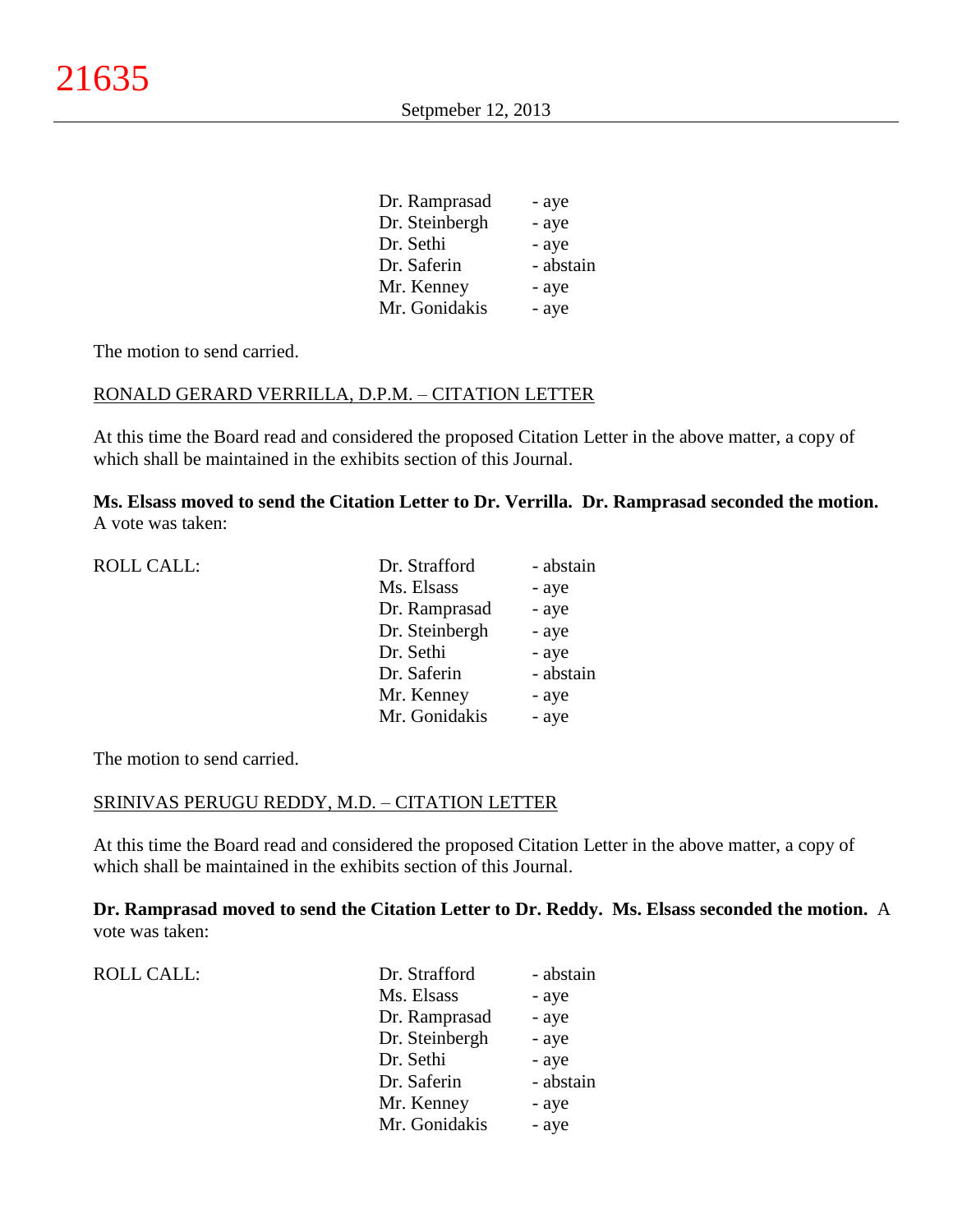The motion to send carried.

### RATIFICATION OF SETTLEMENT AGREEMENTS

### JIA YUE DONG – PERMANENT WITHDRAWAL OF APPLICATION

**Dr. Ramprasad moved to ratify the Proposed Permanent Withdrawal with Mr. Dong. Ms. Elsass seconded the motion.** A vote was taken:

| <b>ROLL CALL:</b> | Dr. Strafford  | - abstain |
|-------------------|----------------|-----------|
|                   | Ms. Elsass     | - aye     |
|                   | Dr. Ramprasad  | - aye     |
|                   | Dr. Steinbergh | - aye     |
|                   | Dr. Sethi      | - aye     |
|                   | Dr. Saferin    | - abstain |
|                   | Mr. Kenney     | - aye     |
|                   | Mr. Gonidakis  | - aye     |
|                   |                |           |

The motion to ratify carried.

### LOUIS ANDREW KOVACS, D.O. – PERMANENT SURRENDER OF CERTIFICATE

**Dr. Ramprasad moved to ratify the Proposed Permanent Surrender with Dr. Kovacs. Ms. Elsass seconded the motion.** A vote was taken:

| <b>ROLL CALL:</b> | Dr. Strafford  | - abstain |
|-------------------|----------------|-----------|
|                   | Ms. Elsass     | - aye     |
|                   | Dr. Ramprasad  | - aye     |
|                   | Dr. Steinbergh | - aye     |
|                   | Dr. Sethi      | - aye     |
|                   | Dr. Saferin    | - abstain |
|                   | Mr. Kenney     | - aye     |
|                   | Mr. Gonidakis  | - aye     |
|                   |                |           |

The motion to ratify carried.

### BERNARD JOSEPH ROSE, M.D. – STEP II CONSENT AGREEMENT

**Dr. Ramprasad moved to ratify the Proposed Step II Consent Agreement with Dr. Rose. Ms. Elsass seconded the motion.** A vote was taken:

| ROLL CALL: | Dr. Strafford | - abstain |
|------------|---------------|-----------|
|            | Ms. Elsass    | - aye     |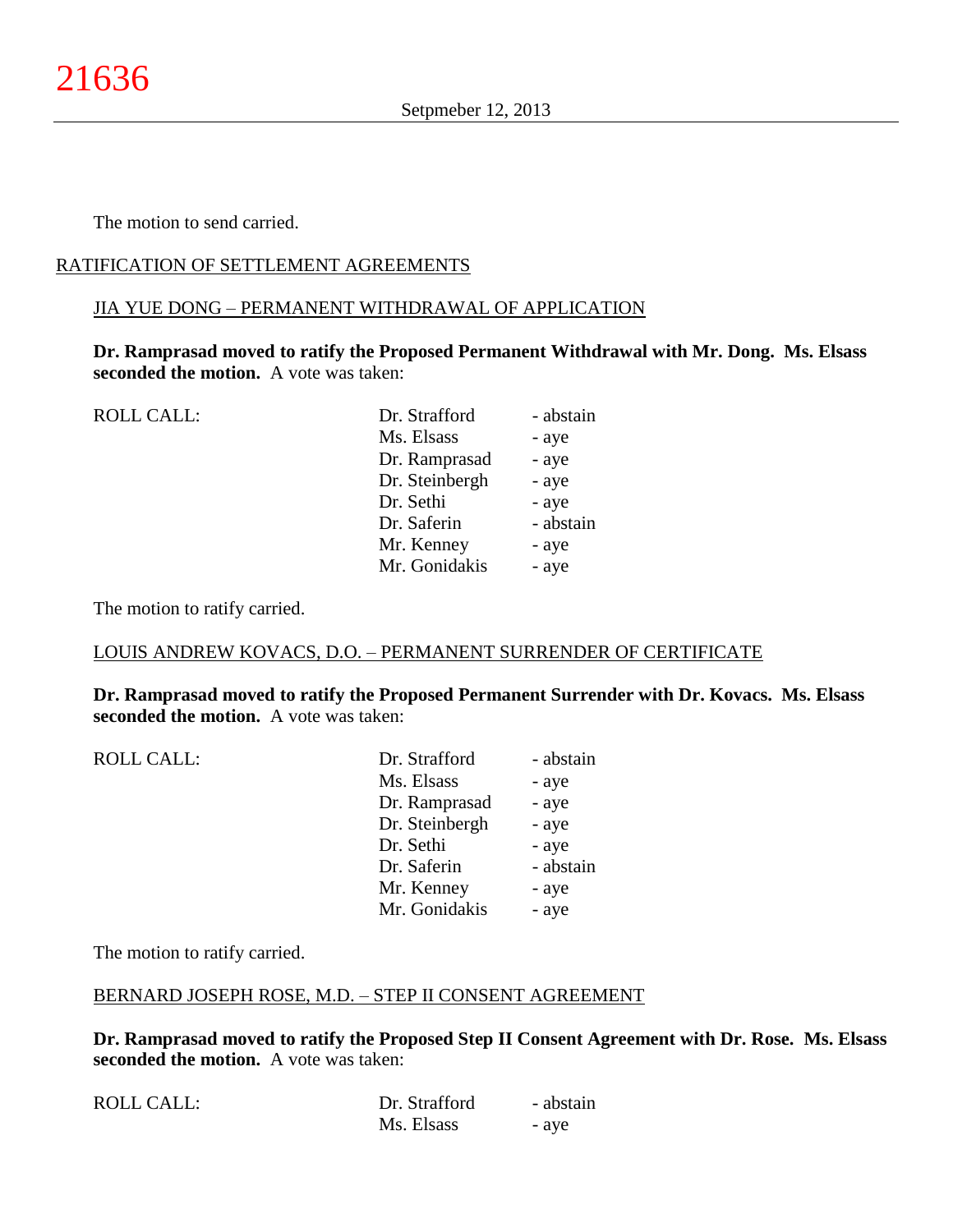| Dr. Ramprasad  | - aye     |
|----------------|-----------|
| Dr. Steinbergh | - aye     |
| Dr. Sethi      | - aye     |
| Dr. Saferin    | - abstain |
| Mr. Kenney     | - aye     |
| Mr. Gonidakis  | - aye     |
|                |           |

The motion to ratify carried.

#### LISA ANN WEST, D.O. – STEP II CONSENT AGREEMENT

**Dr. Ramprasad moved to ratify the Proposed Step II Consent Agreement with Dr. West. Ms. Elsass seconded the motion.** A vote was taken:

| <b>ROLL CALL:</b> | Dr. Strafford  | - abstain |
|-------------------|----------------|-----------|
|                   | Ms. Elsass     | - aye     |
|                   | Dr. Ramprasad  | - aye     |
|                   | Dr. Steinbergh | - aye     |
|                   | Dr. Sethi      | - aye     |
|                   | Dr. Saferin    | - abstain |
|                   | Mr. Kenney     | - aye     |
|                   | Mr. Gonidakis  | - aye     |
|                   |                |           |

The motion to ratify carried.

#### DEBORAH L. FRANKOWSKI, M.D. – STEP II CONSENT AGREEMENT

**Dr. Ramprasad moved to ratify the Proposed Step II Consent Agreement with Dr. Frankowski. Ms. Elsass seconded the motion.** A vote was taken:

| <b>ROLL CALL:</b> | Dr. Strafford  | - abstain |
|-------------------|----------------|-----------|
|                   | Ms. Elsass     | - aye     |
|                   | Dr. Ramprasad  | - aye     |
|                   | Dr. Steinbergh | - aye     |
|                   | Dr. Sethi      | - aye     |
|                   | Dr. Saferin    | - abstain |
|                   | Mr. Kenney     | - aye     |
|                   | Mr. Gonidakis  | - aye     |
|                   |                |           |

The motion to ratify carried.

#### KENDRA N. VON DER EMBSE, D.O. – STEP II CONSENT AGREEMENT

**Ms. Elsass moved to ratify the Proposed Step II Consent Agreement with Dr. von der Embse. Dr.**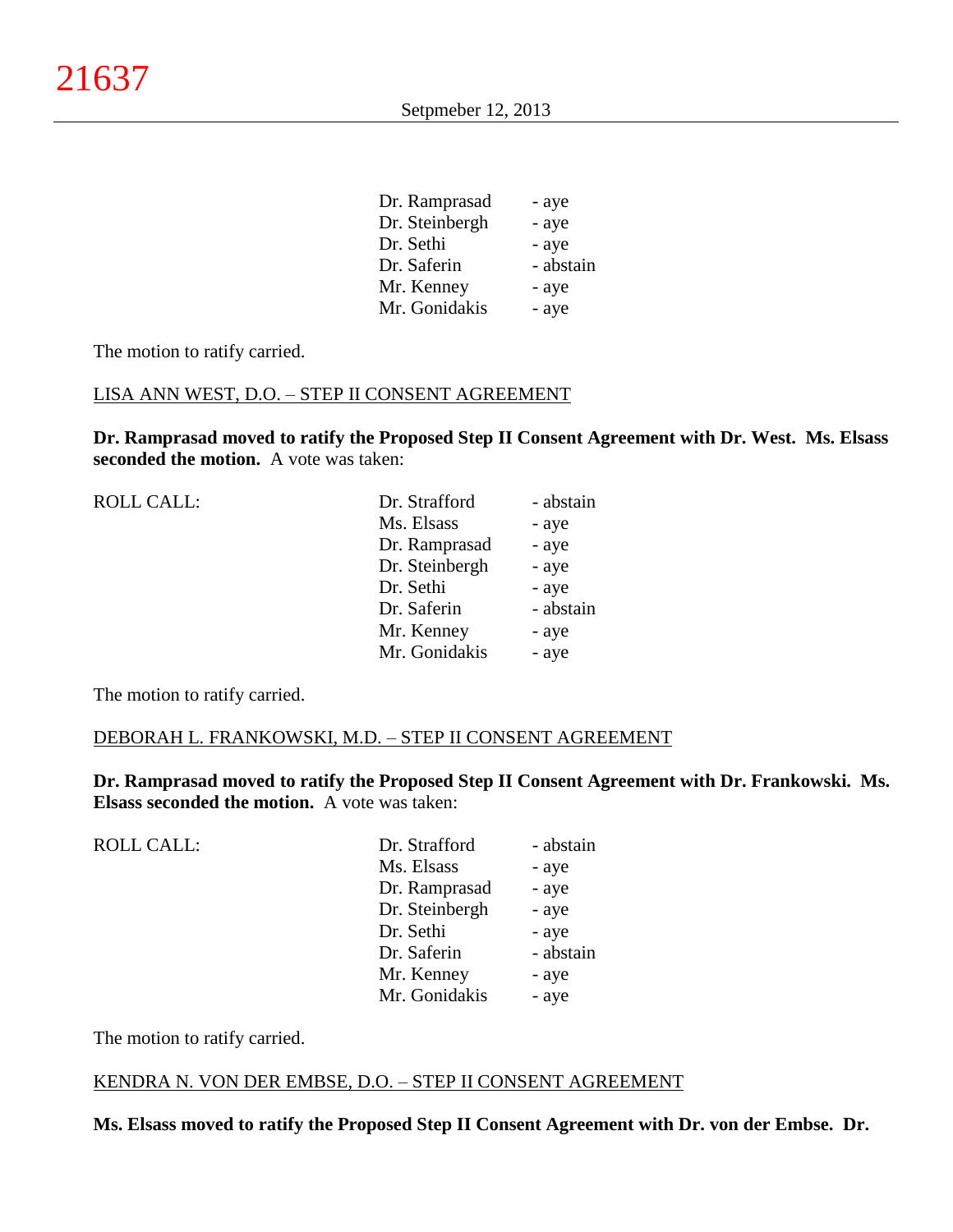#### **Ramprasad seconded the motion.** A vote was taken:

ROLL CALL:

| Dr. Strafford  | - abstain |
|----------------|-----------|
| Ms. Elsass     | - aye     |
| Dr. Ramprasad  | - aye     |
| Dr. Steinbergh | - abstain |
| Dr. Sethi      | - aye     |
| Dr. Saferin    | - aye     |
| Mr. Kenney     | - aye     |
| Mr. Gonidakis  | - aye     |
|                |           |

The motion to ratify carried.

### VINCENT J. KEISER, M.D. – STEP II CONSENT AGREEMENT

**Ms. Elsass moved to ratify the Proposed Step II Consent Agreement with Dr. Keiser. Dr. Ramprasad seconded the motion.** A vote was taken:

| <b>ROLL CALL:</b> |  |
|-------------------|--|
|-------------------|--|

| ROLL CALL: | Dr. Strafford  | - abstain |
|------------|----------------|-----------|
|            | Ms. Elsass     | - aye     |
|            | Dr. Ramprasad  | - aye     |
|            | Dr. Steinbergh | - aye     |
|            | Dr. Sethi      | - aye     |
|            | Dr. Saferin    | - abstain |
|            | Mr. Kenney     | - aye     |
|            | Mr. Gonidakis  | - aye     |
|            |                |           |

The motion to ratify carried.

### HEATHER NICOLE NIXON, L.M.T. – STEP I CONSENT AGREEMENT

**Ms. Elsass moved to ratify the Proposed Step I Consent Agreement with Ms. Nixon. Dr. Ramprasad seconded the motion.** A vote was taken:

ROLL CALL:

| Dr. Strafford  | - abstain |
|----------------|-----------|
| Ms. Elsass     | - aye     |
| Dr. Ramprasad  | - aye     |
| Dr. Steinbergh | - aye     |
| Dr. Sethi      | - aye     |
| Dr. Saferin    | - abstain |
| Mr. Kenney     | - aye     |
| Mr. Gonidakis  | - aye     |
|                |           |

The motion to ratify carried.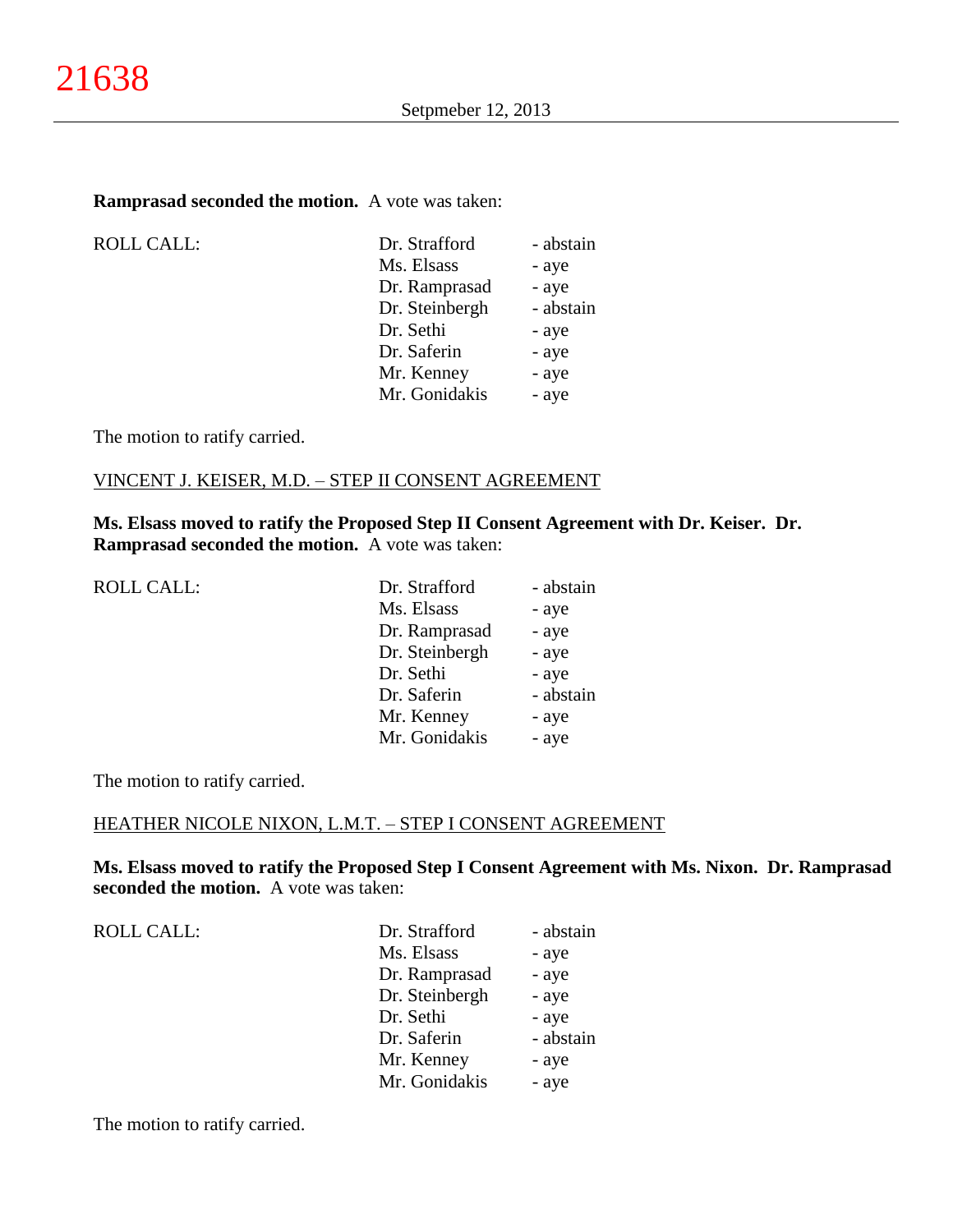### SCOPE OF PRACTICE – PODIATRY

Dr. Steinbergh stated that the Group 2 Committee approved a letter in response to an inquiry regarding the scope of podiatric medicine. Dr. Steinbergh reviewed the proposed response, which essentially states that the treatment of fingernail fungus is within the scope of practice of a podiatrist and is no different that the treatment to toenail fungus. The letter further stipulates that the laser used in the treatment must be FDAapproved and the treatment must be within the minimal standards of care. Dr. Steinbergh noted that a scar on the hand from a surgery or injury is not treatable by a podiatrist, unless the scar resulted from treatment provided by the podiatrist.

### **Dr. Ramprasad moved to approve the proposed response. Dr. Saferin seconded the motion.**

Dr. Steinbergh stated that she will now entertain discussion in the above matter.

Dr. Sethi stated he is very uncomfortable with the language of the proposed response. Dr. Sethi stated that treatment of the hands should be distinguished from treatment of the feet, noting that hands have a very different structure and function from the feet. Dr. Sethi felt that the Board should obtain the opinions of hand surgeons, orthopedists, and plastic surgeons before approving the proposed response.

Dr. Steinbergh noted that it is currently within the scope of practice of a podiatrist to treat superficial lesions of the hand that are not the result of trauma or a local manifestation of a systemic disease. Ms. Debolt agreed and stated that the podiatric scope of practice is defined in the Ohio Revised Code. Dr. Steinbergh stated that podiatrists are trained in the treatment of fingernail fungus, which is no different from toenail fungus.

A vote was taken on Dr. Ramprasad's motion to approve.

| <b>ROLL CALL:</b> | Dr. Strafford  | - aye |
|-------------------|----------------|-------|
|                   | Ms. Elsass     | - aye |
|                   | Dr. Ramprasad  | - aye |
|                   | Dr. Steinbergh | - aye |
|                   | Dr. Sethi      | - nay |
|                   | Dr. Saferin    | - aye |
|                   | Mr. Kenney     | - aye |
|                   | Mr. Gonidakis  | - aye |

The motion passed.

#### PRESCRIBING GUIDELINES

Ms. Anderson stated that yesterday afternoon she attended a meeting of the committee developing prescribing guidelines. Ms. Anderson provided a document detailing the plan to roll out the educational program for the prescribing guidelines.